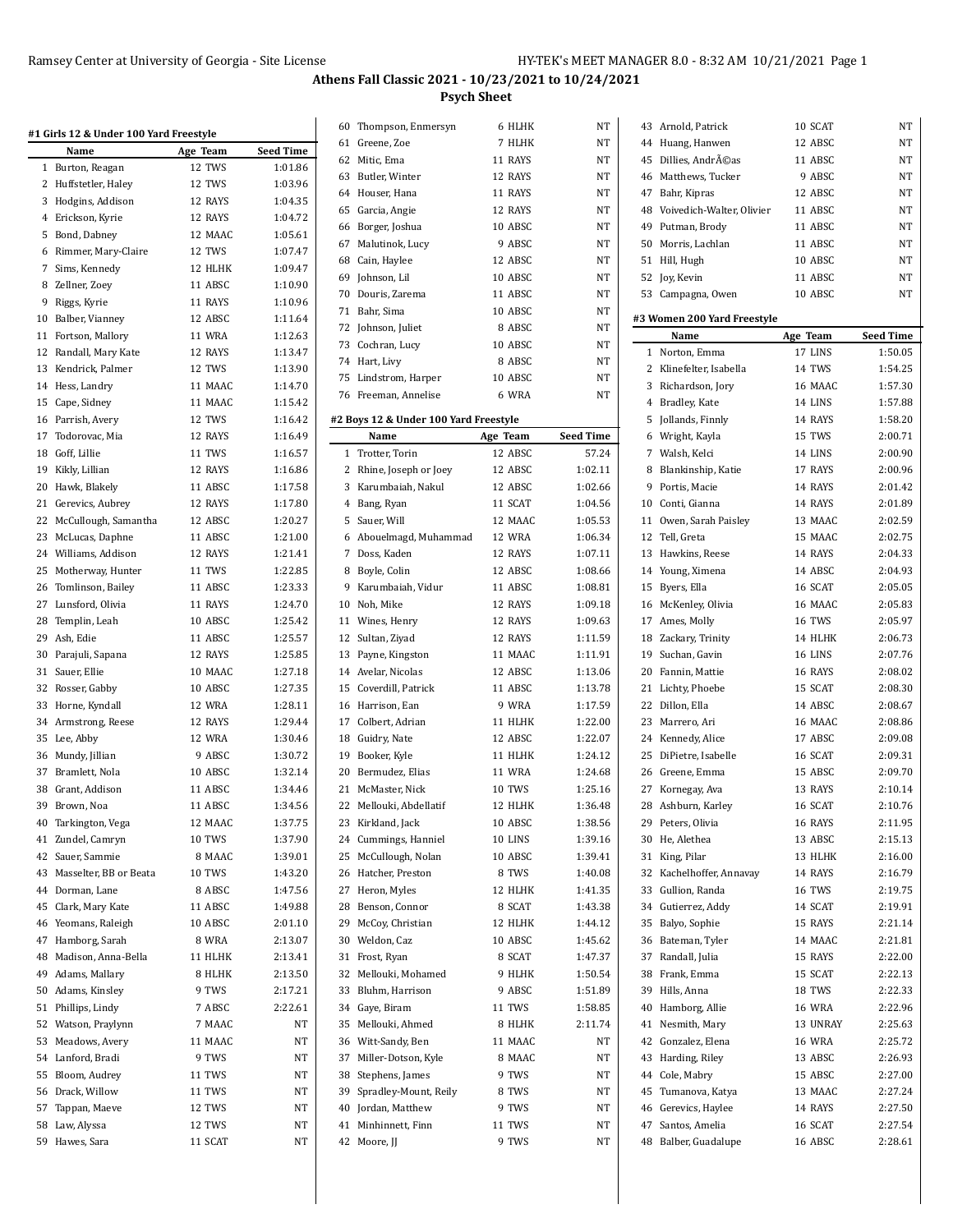| #3 | (Women 200 Yard Freestyle) |          |                  | 17 Brevard, Will      | 18 MAAC       | 1:53.31 | 79 Graff, Charlie                         | 13 ABSC       | $\rm{NT}$          |
|----|----------------------------|----------|------------------|-----------------------|---------------|---------|-------------------------------------------|---------------|--------------------|
|    | 49 Crumblin, Chloe         | 13 TWS   | 2:29.70          | 18 Cooper, Asher      | 14 UNSCA      | 1:53.66 | 80 Askew, Thomas                          | 18 ABSC       | NT                 |
|    | 50 Difani, Addison         | 14 TWS   | 2:29.79          | 19 Vega, Jack         | 16 RAYS       | 1:54.73 | 81 Joy, Wilson                            | 13 ABSC       | NT                 |
|    | 51 Turner, Elin            | 14 ABSC  | 2:29.81          | 20 Dalton, Sean       | <b>16 TWS</b> | 1:54.79 | 82 Addison, Luke                          | 13 ABSC       | NT                 |
|    | 52 Travers, Megan          | 15 RAYS  | 2:29.94          | 21 Fagrell, Parker    | 15 ABSC       | 1:55.52 |                                           |               |                    |
|    | 53 Martin, Maggie          | 13 TWS   | 2:30.47          | 22 Reed, Mason        | 15 RAYS       | 1:56.77 | #5 Girls 12 & Under 100 Yard Breaststroke |               | <b>Seed Time</b>   |
|    | 54 Bailey, Reagan          | 16 TWS   | 2:30.70          | 23 Roach, Braeden     | 14 SCAT       | 1:56.85 | Name                                      | Age Team      | 1:21.90            |
|    | 55 Daniel, Maya            | 16 SCAT  | 2:31.58          | 24 Wilson, Tucker     | <b>14 WRA</b> | 1:57.64 | 1 Sims, Kennedy                           | 12 HLHK       |                    |
|    | 56 Prakash, Tanvi          | 14 ABSC  | 2:33.12          | 25 Wright, Nate       | 17 TWS        | 1:57.72 | 2 Burton, Reagan                          | 12 TWS        | 1:22.26            |
|    | 57 Each, Abigail           | 15 SCAT  | 2:35.60          | 26 Stephens, Jonathan | 15 TWS        | 1:57.83 | 3 Hart, Lela                              | 12 MAAC       | 1:26.06            |
|    | 58 Jezerinac, Evelyn       | 13 RAYS  | 2:35.96          | 27 Cass, Ben          | 17 TWS        | 1:57.90 | 4 Erickson, Kyrie                         | 12 RAYS       | 1:26.56            |
|    | 59 Robertson, Madison      | 15 WRA   | 2:36.36          | 28 Miles, Cody        | 14 UNRAY      | 1:58.77 | 5 Bond, Dabney                            | 12 MAAC       | 1:26.83            |
|    | 60 Yeomans, Carson         | 13 ABSC  | 2:37.52          | 29 Marrero, Kye       | 14 MAAC       | 1:59.12 | 6 Hodgins, Addison                        | 12 RAYS       | 1:27.52            |
|    | 61 Shelton, Anna           | 15 WRA   | 2:37.69          | 30 Galloway, Ty       | 16 RAYS       | 1:59.20 | 7 Harsch, Abby                            | 12 RAYS       | 1:28.75            |
|    | 62 MacKenna, MC            | 13 MAAC  | 2:38.77          | 31 Hunt, Ryan         | 15 HLHK       | 2:00.46 | 8 Kikly, Lillian                          | 12 RAYS       | 1:29.25            |
|    | 63 Garcia-Ferrer, Elena    | 14 RAYS  | 2:39.69          | 32 Hess, Ayden        | 17 MAAC       | 2:00.71 | 9 Kendrick, Palmer                        | 12 TWS        | 1:31.08            |
|    | 64 Wagner, Harper          | 13 MAAC  | 2:44.85          | 33 Kleine, Charlie    | 15 RAYS       | 2:00.75 | 10 Huffstetler, Haley                     | 12 TWS        | 1:31.10            |
|    | 65 Teach, Turner           | 13 ABSC  | 2:52.97          | 34 Hailey, Brandon    | 17 ABSC       | 2:01.40 | 11 Rimmer, Mary-Claire                    | 12 TWS        | 1:32.62            |
|    | 66 Jones, Karlyn           | 15 RAYS  | 2:55.82          | 35 Hudson, Grant      | 15 SCAT       | 2:03.19 | 12 Hawk, Blakely                          | 11 ABSC       | 1:32.85<br>1:33.03 |
|    | 67 Powell, Emma            | 16 RAYS  | 2:55.89          | 36 Wagner, Jack       | 17 MAAC       | 2:05.22 | 13 Parrish, Avery                         | 12 TWS        |                    |
|    | 68 Nelson, Isabella        | 13 ABSC  | 2:56.69          | 37 Koch, Christopher  | 13 ABSC       | 2:06.53 | 14 Fortson, Mallory                       | 11 WRA        | 1:34.23            |
|    | 69 Andrews, Kira           | 13 WRA   | 2:58.61          | 38 Falkenhagen, Noah  | 15 SCAT       | 2:06.66 | 15 Zellner, Zoey                          | 11 ABSC       | 1:34.43            |
|    | 70 Prince, Caroline        | 14 ABSC  | 2:59.34          | 39 Hall, Michael      | 15 ABSC       | 2:11.39 | 16 Randall, Mary Kate                     | 12 RAYS       | 1:38.99            |
|    | 71 Ashburn, Karlie         | 13 RAYS  | 3:07.65          | 40 Cusick, Noble      | 17 TWS        | 2:11.60 | 17 Gerevics, Aubrey                       | 12 RAYS       | 1:39.25            |
|    | 72 Shaffer, Marleighna     | 13 ABSC  | 3:20.01          | 41 Allen, Bruce       | 16 SCAT       | 2:11.62 | 18 Motherway, Hunter                      | 11 TWS        | 1:41.79            |
|    | 73 Jones, Jada             | 13 HLHK  | 3:44.57          | 42 Vinup, Jimmy       | 17 WRA        | 2:14.33 | Balber, Vianney<br>19                     | 12 ABSC       | 1:44.15            |
|    | 74 Parlier, Dylan          | 14 RAYS  | 3:45.92          | 43 Lynch, Jack        | 13 SCAT       | 2:18.81 | 20 Horne, Kyndall                         | 12 WRA        | 1:45.11            |
|    | 75 Obarr, Alison           | 15 TWS   | NT               | 44 Krosner, Zach      | 15 ABSC       | 2:19.16 | 21 Goff, Lillie                           | 11 TWS        | 1:48.40            |
|    | 76 Alvarez, Sofie          | 13 TWS   | NT               | 45 Phillips, Sean     | <b>18 WRA</b> | 2:19.16 | 22 Ash, Edie                              | 11 ABSC       | 1:48.76            |
|    | 77 Chastain, Riley         | 14 TWS   | NT               | 46 Dale, Elliott      | 14 SCAT       | 2:19.50 | 23 Williams, Addison                      | 12 RAYS       | 1:53.29            |
|    | 78 Chitalwala, Sana        | 15 SCAT  | NT               | 47 Wyant, Jackson     | 14 RAYS       | 2:20.37 | 24 Lee, Abby                              | 12 WRA        | 1:58.12            |
|    | 79 Stroud, Anna            | 15 SCAT  | NT               | 48 Halbach, Crenshaw  | 13 ABSC       | 2:20.87 | 25 Bramlett, Nola                         | 10 ABSC       | 1:59.79            |
|    | 80 Jones, Makeda           | 14 HLHK  | NT               | 49 Hamilton, Brady    | 14 RAYS       | 2:21.13 | 26 Mundy, Jillian                         | 9 ABSC        | 2:03.12            |
|    | 81 Berry, Kala             | 15 HLHK  | NT               | 50 Nash, Tyler        | <b>16 WRA</b> | 2:22.14 | 27 Zundel, Camryn                         | <b>10 TWS</b> | 2:10.60            |
|    | 82 Simmons, Kayley         | 14 HLHK  | NT               | 51 Kannan, Shaan      | 14 ABSC       | 2:25.09 | 28 Clark, Mary Kate                       | 11 ABSC       | 2:12.89            |
|    | 83 Brodie, Miranda         | 14 RAYS  | NT               | 52 Armel, Lyle        | 13 ABSC       | 2:25.33 | 29<br>Masselter, BB or Beata              | 10 TWS        | 2:14.18            |
|    | 84 Martin, Sophie          | 13 RAYS  | NT               | 53 Frazier, Micah     | 14 MAAC       | 2:25.92 | 30 Yeomans, Raleigh                       | 10 ABSC       | 2:23.56            |
|    | 85 Holbert, Alaina         | 13 RAYS  | NT               | 54 Peterson, Cody     | 13 RAYS       | 2:27.10 | 31 Lunsford, Olivia                       | 11 RAYS       | 2:25.35            |
|    | 86 Hope, Maddie            | 17 ABSC  | NT               | 55 Zoumas, Evan       | 15 SCAT       | 2:28.65 | 32 Brown, Noa                             | 11 ABSC       | 2:27.40            |
|    | 87 Smith, Lynnette         | 13 ABSC  | NT               | 56 Cardwell, Jackson  | 15 MAAC       | 2:28.77 | 33 Sauer, Ellie                           | 10 MAAC       | NT                 |
|    | 88 Graff, Bea              | 13 ABSC  | NT               | 57 Day, Joshua        | 15 SCAT       | 2:29.44 | 34 Sauer, Sammie                          | 8 MAAC        | NT                 |
|    | 89 Cain, Makaylee          | 16 ABSC  | $\rm{NT}$        | 58 Brown, Thomas      | 13 ABSC       | 2:30.80 | 35 Hess, Landry                           | 11 MAAC       | NT                 |
|    |                            |          |                  | 59 Leeks, Jackson     | 13 MAAC       | 2:33.42 | 36 Bloom, Audrey                          | 11 TWS        | NT                 |
|    | #4 Men 200 Yard Freestyle  |          |                  | 60 Sanford, Nathan    | 13 RAYS       | 2:36.11 | 37 Drack, Willow                          | 11 TWS        | NT                 |
|    | Name                       | Age Team | <b>Seed Time</b> | 61 Kotarba, Ryan      | 14 RAYS       | 2:38.25 | 38 Tappan, Maeve                          | 12 TWS        | NT                 |
|    | 1 Roach, Seth              | 17 SCAT  | 1:40.35          | 62 Massey, Eric       | 18 RAYS       | 2:39.46 | Law, Alyssa<br>39                         | 12 TWS        | NT                 |
|    | 2 Renier, Luke             | 18 TWS   | 1:42.82          | 63 Martin, Winn       | 15 WRA        | 2:41.86 | 40 Adams, Kinsley                         | 9 TWS         | NT                 |
|    | 3 Foggin, Will             | 18 ABSC  | 1:43.60          | 64 Hall, William      | 14 ABSC       | 2:42.23 | 41 Hawes, Sara                            | 11 SCAT       | NT                 |
|    | 4 Enabnit, Conor           | 17 TWS   | 1:47.50          | 65 Anderson, Ethan    | 14 ABSC       | 2:53.72 | 42 Adams, Mallary                         | 8 HLHK        | ΝT                 |
|    | 5 Baer, Bennett            | 15 TWS   | 1:48.70          | 66 Bennasser, Khalifa | 13 RAYS       | 2:58.32 | 43 Madison, Anna-Bella                    | 11 HLHK       | NT                 |
|    | 6 Huang, Daniel            | 17 ABSC  | 1:48.76          | 67 Walkley, Maddox    | 14 RAYS       | 2:59.73 | 44 Greene, Zoe                            | 7 HLHK        | NT                 |
|    | 7 Nordstrom, Benjamin      | 18 MAAC  | 1:50.12          | 68 Jung, Jack         | 14 SCAT       | 3:07.41 | McGhehey Becker, Emily<br>45              | 11 RAYS       | NT                 |
|    | 8 Portis, Carson           | 17 RAYS  | 1:50.67          | 69 Ingraffia, Logan   | 15 TWS        | NT      | 46 Todorovac, Mia                         | 12 RAYS       | NT                 |
|    | 9 Doorley, Mitch           | 18 RAYS  | 1:50.76          | 70 Vollero, Jack      | 13 TWS        | NT      | 47 Butler, Winter                         | 12 RAYS       | ΝT                 |
|    | 10 Tsepas Bucciero, Keaton | 17 MAAC  | 1:51.03          | 71 Barahona, AJ       | 16 SCAT       | NT      | 48 Parajuli, Sapana                       | 12 RAYS       | ΝT                 |
|    | 11 Watkins, Jarrett        | 14 TWS   | 1:51.28          | 72 Voss, Sam          | 16 LINS       | NT      | Garcia, Angie<br>49                       | 12 RAYS       | NT                 |
|    | 12 Kornegay, Max           | 17 RAYS  | 1:52.26          | 73 Phillips, Miles    | 14 RAYS       | NT      | 50<br>Borger, Joshua                      | 10 ABSC       | NT                 |
|    | 13 Thomas, Theodore        | 15 RAYS  | 1:52.30          | 74 Widner, James      | 14 RAYS       | NT      | 51 Grant, Addison                         | 11 ABSC       | NT                 |
|    | 14 Borden, Jonathan        | 15 TWS   | 1:52.60          | 75 Groesser, Cole     | 13 RAYS       | NT      | 52 McLucas, Daphne                        | 11 ABSC       | NT                 |
|    | 15 Clark, Andrew           | 16 TWS   | 1:52.80          | 76 Silver, Ethan      | 13 RAYS       | NT      | 53 Rosser, Gabby                          | 10 ABSC       | NT                 |
|    | 16 Peterson, Bryce         | 16 RAYS  | 1:53.10          | 77 Cannon, Chase      | 16 RAYS       | NT      | 54 Tomlinson, Bailey                      | 11 ABSC       | NT                 |
|    |                            |          |                  | 78 Fairman, Rowen     | 13 ABSC       | NT      | 55 Attaway, Lucy                          | 12 ABSC       | NT                 |
|    |                            |          |                  |                       |               |         |                                           |               |                    |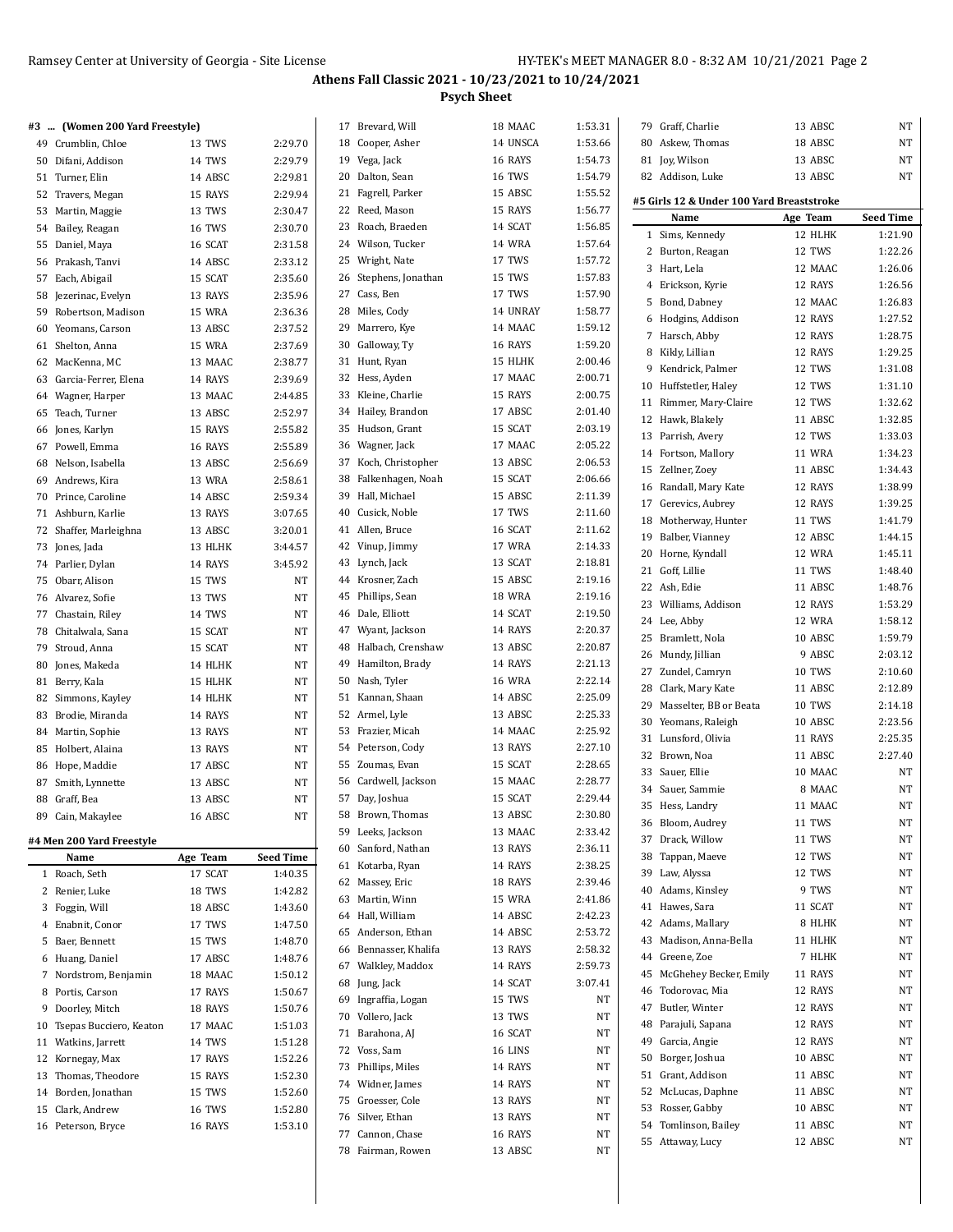|                             | #5  (Girls 12 & Under 100 Yard Breaststroke)                                                             |                                                                |                  |
|-----------------------------|----------------------------------------------------------------------------------------------------------|----------------------------------------------------------------|------------------|
|                             | 56 Templin, Leah                                                                                         | 10 ABSC                                                        | NΤ               |
|                             | 57 Malutinok, Lucy                                                                                       | 9 ABSC                                                         | NΤ               |
|                             | 58 Cain, Haylee                                                                                          | 12 ABSC                                                        | NΤ               |
|                             | 59 Phillips, Lindy                                                                                       | 7 ABSC                                                         | NT               |
| 60                          | Johnson, Lil                                                                                             | 10 ABSC                                                        | NT               |
| 61                          | Dorman, Lane                                                                                             | 8 ABSC                                                         | NΤ               |
| 62                          | Douris, Zarema                                                                                           | 11 ABSC                                                        | NT               |
|                             | 63 Johnson, Juliet                                                                                       | 8 ABSC                                                         | NΤ               |
|                             | 64 Cochran, Lucy                                                                                         | 10 ABSC                                                        | NT               |
|                             | 65 Lindstrom, Harper                                                                                     | 10 ABSC                                                        | NΤ               |
|                             |                                                                                                          |                                                                |                  |
|                             | #6 Boys 12 & Under 100 Yard Breaststroke                                                                 |                                                                |                  |
|                             | Name                                                                                                     | Age Team                                                       | <b>Seed Time</b> |
|                             | 1 Karumbaiah, Nakul                                                                                      | 12 ABSC                                                        | 1:19.15          |
| 2                           | Karumbaiah, Vidur                                                                                        | 11 ABSC                                                        | 1:21.37          |
|                             | 3 Rhine, Joseph or Joey                                                                                  | 12 ABSC                                                        | 1:23.68          |
|                             | 4 Noh, Mike                                                                                              | 12 RAYS                                                        | 1:24.62          |
| 5                           | Avelar, Nicolas                                                                                          | 12 ABSC                                                        | 1:31.94          |
| 6                           | Sultan, Ziyad                                                                                            | 12 RAYS                                                        | 1:32.85          |
| 7                           | Boyle, Colin                                                                                             | 12 ABSC                                                        | 1:40.24          |
|                             | 8 Coverdill, Patrick                                                                                     | 11 ABSC                                                        | 1:41.63          |
| 9                           | McMaster, Nick                                                                                           | 10 TWS                                                         | 1:53.93          |
| 10                          | Harrison, Ean                                                                                            | 9 WRA                                                          | 1:54.90          |
| 11                          | Bermudez, Elias                                                                                          | <b>11 WRA</b>                                                  | 1:59.21          |
| 12                          | Heron, Myles                                                                                             | 12 HLHK                                                        | 2:05.55          |
| 13                          | Bang, Ryan                                                                                               | 11 SCAT                                                        | 2:06.09          |
|                             | 14 Kirkland, Jack                                                                                        | 10 ABSC                                                        | 2:06.74          |
| 15                          | Tarkington, Sebastian                                                                                    | 9 MAAC                                                         | 2:13.39          |
| 16                          | McCoy, Christian                                                                                         | 12 HLHK                                                        | 2:19.76          |
|                             | 17 Witt-Sandy, Ben                                                                                       | 11 MAAC                                                        | NΤ               |
|                             | 18 Miller-Dotson, Kyle                                                                                   | 8 MAAC                                                         | NΤ               |
| 19                          | Hatcher, Preston                                                                                         | 8 TWS                                                          | NT               |
|                             | 20 Stephens, James                                                                                       | 9 TWS                                                          | NΤ               |
| 21                          | Jordan, Matthew                                                                                          | 9 TWS                                                          | NT               |
|                             | 22 Cummings, Hanniel                                                                                     | 10 LINS                                                        | NT               |
|                             | 23 Booker, Kyle                                                                                          | 11 HLHK                                                        | NΤ               |
|                             | 24 Mellouki, Ahmed                                                                                       | 8 HLHK                                                         | NT               |
| 25                          | Mellouki, Mohamed                                                                                        | 9 HLHK                                                         | NT               |
| 26                          | McCullough, Nolan                                                                                        | 10 ABSC                                                        | NT               |
| 27                          | Huang, Hanwen                                                                                            | 12 ABSC                                                        | NΤ               |
| 28                          |                                                                                                          |                                                                | NT               |
|                             | Bluhm, Harrison                                                                                          | 9 ABSC                                                         |                  |
| 29                          | Dillies, Andréas                                                                                         | 11 ABSC                                                        | NΤ               |
|                             | 30 Matthews, Tucker                                                                                      | 9 ABSC                                                         | NΤ               |
|                             | 31 Guidry, Nate                                                                                          | 12 ABSC                                                        | NΤ               |
| 32                          | Voivedich-Walter, Olivier                                                                                | 11 ABSC                                                        | NΤ               |
|                             | 33 Weldon, Caz                                                                                           | 10 ABSC                                                        | NΤ               |
|                             | 34 Putman, Brody                                                                                         | 11 ABSC                                                        | NΤ               |
| 35                          | Morris, Lachlan                                                                                          | 11 ABSC                                                        | NΤ               |
|                             | 36 Hill, Hugh                                                                                            | 10 ABSC                                                        | NΤ               |
|                             | 37 Joy, Kevin                                                                                            | 11 ABSC                                                        | NΤ               |
| 38                          | Campagna, Owen                                                                                           | 10 ABSC                                                        | NΤ               |
|                             | #7 Women 200 Yard Breaststroke                                                                           |                                                                |                  |
|                             | Name                                                                                                     | Age Team                                                       | Seed Time        |
|                             |                                                                                                          |                                                                | 2:31.27          |
|                             |                                                                                                          |                                                                | 2:31.43          |
|                             |                                                                                                          |                                                                | 2:32.38          |
|                             |                                                                                                          |                                                                | 2:33.54          |
|                             |                                                                                                          |                                                                | 2:33.64          |
|                             |                                                                                                          |                                                                |                  |
|                             |                                                                                                          |                                                                | 2:34.44          |
| $\mathbf{1}$<br>2<br>3<br>5 | Walsh, Kelci<br>Kornegay, Ava<br>Windham, Lilly<br>4 Avelar, Nicole<br>Liem, Jeanette<br>6 Conti, Gianna | 14 LINS<br>13 RAYS<br>17 RAYS<br>15 ABSC<br>15 RAYS<br>14 RAYS |                  |

| 7  | Bates, Martha                | 13 ABSC       | 2:36.50          |
|----|------------------------------|---------------|------------------|
|    | 8 Tell, Greta                | 15 MAAC       | 2:38.16          |
|    | 9 Barnick, Hope              | 18 RAYS       | 2:38.71          |
|    | 10 Ashburn, Kendall          | 15 RAYS       | 2:40.92          |
|    | 11 Zackary, Trinity          | 14 HLHK       | 2:41.70          |
|    | 12 Windham, Mia              | 14 RAYS       | 2:41.80          |
|    | 13 King, Pilar               | 13 HLHK       | 2:41.84          |
|    | 14 McKenley, Olivia          | 16 MAAC       | 2.44.26          |
| 15 | Snow, Ella                   | 14 WRA        | 2:47.77          |
|    | 16 Gonzalez, Elena           | <b>16 WRA</b> | 2:49.21          |
|    | 17 Ames, Molly               | <b>16 TWS</b> | 2:50.80          |
|    | 18 Tumanova, Katya           | 13 MAAC       | 2:52.02          |
|    | 19 Bateman, Tyler            | 14 MAAC       | 2:52.53          |
|    | 20 Pora, Caroline            | 14 TWS        | 2:53.78          |
|    |                              |               |                  |
| 21 | Gutierrez, Addy              | 14 SCAT       | 2:53.85          |
|    | 22 Prakash, Tanvi            | 14 ABSC       | 3:02.73          |
| 23 | Difani, Addison              | 14 TWS        | 3:05.71          |
|    | 24 He, Alethea               | 13 ABSC       | 3:05.75          |
| 25 | Greene, Emma                 | 15 ABSC       | 3:07.40          |
|    | 26 Jones, Karlyn             | 15 RAYS       | 3:10.52          |
|    | 27 Shelton, Anna             | <b>15 WRA</b> | 3:13.45          |
|    | 28 Cole, Mabry               | 15 ABSC       | 3:14.07          |
|    | 29 Daniel, Maya              | 16 SCAT       | 3:14.39          |
|    | 30 Each, Abigail             | 15 SCAT       | 3:15.05          |
| 31 | Obarr, Alison                | 15 TWS        | 3:15.79          |
| 32 | Travers, Megan               | 15 RAYS       | 3:19.90          |
| 33 | Owen, Sarah Paisley          | 13 MAAC       | 3:21.66          |
| 34 | Gullion, Randa               | <b>16 TWS</b> | 3:25.99          |
| 35 | Yeomans, Carson              | 13 ABSC       | 3:29.21          |
|    | 36 Nelson, Isabella          | 13 ABSC       | 3:33.64          |
|    | 37 Wagner, Harper            | 13 MAAC       | NT               |
| 38 | Hart, Lela                   | 12 MAAC       | NT               |
| 39 | Joyce, Harper                | 15 MAAC       | NT               |
|    | 40 Bailey, Reagan            | <b>16 TWS</b> | NT               |
| 41 | Martin, Maggie               | 13 TWS        | NT               |
| 42 | Crumblin, Chloe              | 13 TWS        | NT               |
| 43 | Parlier, Dylan               | 14 RAYS       | NT               |
|    |                              | 13 RAYS       | NT               |
|    | 44 Ashburn, Karlie           |               | NT               |
| 45 | Smith, Lynnette              | 13 ABSC       |                  |
|    | 46 Graff, Bea                | 13 ABSC       | NT               |
|    | 47 Shaffer, Marleighna       | 13 ABSC       | NT               |
| 48 | Turner, Elin                 | 14 ABSC       | NT               |
|    | 49 Cain, Makaylee            | 16 ABSC       | NT               |
|    | 50 Prince, Caroline          | 14 ABSC       | NT               |
| 51 | Robertson, Madison           | 15 WRA        | NT               |
|    | #8 Men 200 Yard Breaststroke |               |                  |
|    | Name                         | Age Team      | <b>Seed Time</b> |
| 1  | Rhodenbaugh, Caleb           | 22 UNAT       | 2:03.73          |
| 2  | Nordstrom, Benjamin          | 18 MAAC       | 2:16.26          |
| 3  | Kornegay, Max                | 17 RAYS       | 2:20.78          |
| 4  | Enabnit, Conor               | 17 TWS        | 2:24.32          |
| 5  | Hailey, Brandon              | 17 ABSC       | 2:26.56          |
| 6  | Rankine, William             | <b>16 WRA</b> | 2:26.62          |
| 7  | Marrero, Kye                 | 14 MAAC       | 2:32.45          |
| 8  | Dalton, Sean                 | <b>16 TWS</b> | 2:33.01          |
| 9  | Cooper, Asher                | 14 UNSCA      | 2:34.41          |
|    | 10 Tsepas Bucciero, Keaton   | 17 MAAC       | 2:36.34          |
|    |                              | 13 SCAT       | 2:36.78          |
| 11 | Lynch, Jack                  |               |                  |
| 12 | Koch, Christopher            | 13 ABSC       | 2:39.96          |
|    | 13 Dale, Elliott             | 14 SCAT       | 2:40.24          |
|    | 14 Hudson, Grant             | 15 SCAT       | 2:43.05          |
|    |                              |               |                  |

|    | 15 Galloway, Ty                        | 16 RAYS            | 2:44.84          |
|----|----------------------------------------|--------------------|------------------|
|    |                                        | 17 WRA             | 2:46.55          |
|    | 16 Shelton, Sam                        |                    |                  |
|    | 17 Cardwell, Jackson                   | 15 MAAC            | 2:48.34          |
|    | 18 Leeks, Jackson                      | 13 MAAC            | 2:50.29          |
|    | 19 Phillips, Luke                      | 13 ABSC            | 2:53.86          |
|    | 20 Cusick, Noble                       | 17 TWS             | 2:54.05          |
|    | 21 Armel, Lyle                         | 13 ABSC            | 3:06.24          |
|    | 22 Barahona, AJ                        | 16 SCAT            | 3:08.95          |
|    | 23 Brown, Thomas                       | 13 ABSC            | 3:08.98          |
|    | 24 Krosner, Zach                       | 15 ABSC            | 3:09.79          |
|    | 25 Hall, Michael                       | 15 ABSC            | 3:10.54          |
|    | 26 Phillips, Sean                      | 18 WRA             | 3:14.18          |
|    | 27 Johnson, Connor                     | 14 SCAT            | 3:14.83          |
|    |                                        |                    |                  |
|    | 28 Martin, Winn                        | 15 WRA             | 3:15.93          |
|    | 29 Halbach, Crenshaw                   | 13 ABSC            | 3:18.21          |
|    | 30 Anderson, Ethan                     | 14 ABSC            | 3:26.76          |
|    | 31 Jung, Jack                          | 14 SCAT            | 3:27.42          |
|    | 32 Brevard, Will                       | 18 MAAC            | NT               |
|    | 33 Borden, Jonathan                    | 15 TWS             | NΤ               |
|    | 34 Ingraffia, Logan                    | 15 TWS             | NΤ               |
|    | 35 Vollero, Jack                       | 13 TWS             | NΤ               |
|    | 36 Brown, Jude                         | 13 RAYS            | NT               |
|    | 37 Walkley, Maddox                     | 14 RAYS            | NT               |
|    | 38 Fairman, Rowen                      | 13 ABSC            | NΤ               |
|    | 39 Januzelli, Carter                   | 21 ABSC            | NT               |
|    | 40 Graff, Charlie                      | 13 ABSC            | NΤ               |
|    | 41 Xiao, Ryan                          | 15 ABSC            | NΤ               |
|    | 42 Joy, Wilson                         | 13 ABSC            | NT               |
|    | 43 Addison, Luke                       | 13 ABSC            | NΤ               |
|    |                                        |                    |                  |
|    | 44 Hall, William                       | 14 ABSC            | NΤ               |
|    | 45 Nash, Tyler                         | <b>16 WRA</b>      | NΤ               |
|    |                                        |                    |                  |
|    | #9 Girls 12 & Under 50 Yard Backstroke |                    |                  |
|    | Name                                   | Age Team           | <b>Seed Time</b> |
|    | 1 Huffstetler, Haley                   | 12 TWS             | 31.17            |
|    |                                        | 12 TWS             | 33.68            |
|    | 2 Rimmer, Mary-Claire                  | 12 RAYS            | 33.68            |
|    | 3 Kikly, Lillian                       |                    | 34.68            |
|    | 4 Balber, Vianney                      | 12 ABSC            |                  |
|    | 5 Harsch, Abby                         | 12 RAYS            | 35.13            |
|    | 6 Riggs, Kyrie                         | 11 RAYS            | 35.17            |
|    | 7 Zellner, Zoey                        | 11 ABSC            | 35.69            |
|    | 8 Williams, Addison                    | 12 RAYS            | 36.33            |
|    | 9 Cain, Haylee                         | 12 ABSC            | 36.91            |
|    | 10 Garcia, Angie                       | 12 RAYS            | 36.99            |
|    | 11 Cape, Sidney                        | 11 MAAC            | 37.23            |
|    | 12 McCullough, Samantha                | 12 ABSC            | 37.26            |
|    | 13 Kendrick, Palmer                    | 12 TWS             | 37.56            |
|    | 14 Goff, Lillie                        | 11 TWS             | 37.67            |
|    | 15 Fortson, Mallory                    | <b>11 WRA</b>      | 38.67            |
|    | 16 Randall, Mary Kate                  | 12 RAYS            | 38.86            |
|    | 17 Parajuli, Sapana                    | 12 RAYS            | 39.09            |
|    | 18 Hawk, Blakely                       | 11 ABSC            | 39.34            |
|    | 19 Gerevics, Aubrey                    | 12 RAYS            | 39.51            |
|    | 20 Hess, Landry                        | 11 MAAC            | 39.52            |
| 21 | Tomlinson, Bailey                      | 11 ABSC            | 40.84            |
|    | 22 Bahr, Sima                          | 10 ABSC            | 41.23            |
|    |                                        |                    |                  |
|    | 23 Rosser, Gabby                       | 10 ABSC            | 41.90            |
|    | 24 Abi-Najm, Charlotte                 | 12 SCAT            | 42.11            |
|    | 25 McGhehey Becker, Emily              | 11 RAYS            | 42.35            |
|    | 26 Drack, Willow                       | 11 TWS             | 42.77            |
| 27 | Brown, Noa<br>28 Hart, Lela            | 11 ABSC<br>12 MAAC | 43.52<br>43.61   |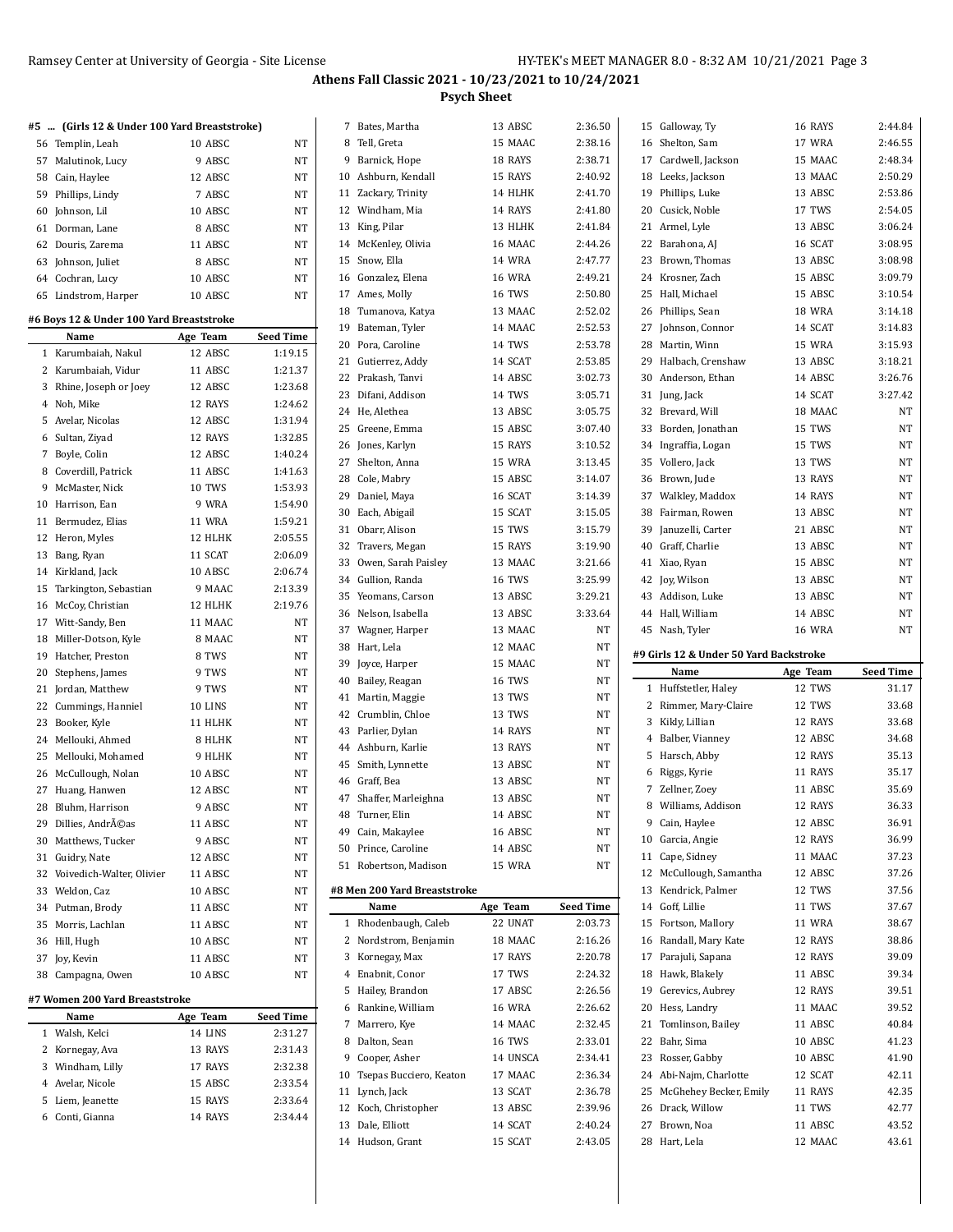Bates, Martha 13 ABSC 1:07.88 Wright, Kayla 15 TWS 1:07.89

#### **Athens Fall Classic 2021 - 10/23/2021 to 10/24/2021 Psych Sheet**

9 WRA 39.95 11 ABSC 41.58

11 HLHK 8 TWS 11 WRA 10 TWS 12 HLHK 10 ABSC 10 ABSC 12 HLHK 10 ABSC 8 MAAC 11 SCAT 8 SCAT

11 TWS 9 ABSC 9 TWS 12 HLHK 9 TWS 8 HLHK 9 TWS 9 HLHK 8 SCAT 10 ABSC 11 ABSC 8 TWS 9 MAAC 7 TWS 11 TWS 10 SCAT 12 ABSC 9 ABSC 11 ABSC 11 ABSC 10 ABSC

**Age Team** 17 LINS 16 MAAC 14 TWS 14 LINS 14 RAYS 15 RAYS 14 ABSC 14 RAYS 16 TWS 17 RAYS 14 RAYS 13 HLHK

13 Ashburn, Kendall 15 RAYS 14 Young, Ximena 14 ABSC 15 Zackary, Trinity 14 HLHK 16 McKenley, Olivia 16 MAAC 17 Avelar, Nicole 15 ABSC 18 Peters, Olivia 16 RAYS 19 Hawkins, Reese 14 RAYS 20 DiPietre, Isabelle 16 SCAT 21 Carle, Juliana 16 SCAT 22 Frank, Emma 15 SCAT 23 He, Alethea 13 ABSC

|    | Ramsey Center at University of Georgia - Site License |          |           |    |                                      | пr                 |
|----|-------------------------------------------------------|----------|-----------|----|--------------------------------------|--------------------|
|    |                                                       |          |           |    | Athens Fall Classic 2021 - 10/23/202 |                    |
|    |                                                       |          |           |    |                                      | <b>Psych Sheet</b> |
|    | #9  (Girls 12 & Under 50 Yard Backstroke)             |          |           |    | 14 Harrison, Ean                     | 9 WRA              |
|    | 29 Yeomans, Raleigh                                   | 10 ABSC  | 43.65     |    | 15 Joy, Kevin                        | 11 ABSC            |
|    | 30 Bloom, Audrey                                      | 11 TWS   | 43.96     |    | 16 Colbert, Adrian                   | 11 HLHK            |
|    | 31 Ash, Edie                                          | 11 ABSC  | 44.07     |    | 17 Hatcher, Preston                  | 8 TWS              |
|    | 32 Motherway, Hunter                                  | 11 TWS   | 44.36     |    | 18 Bermudez, Elias                   | 11 WRA             |
|    | 33 Houser, Hana                                       | 11 RAYS  | 44.41     |    | 19 McMaster, Nick                    | <b>10 TWS</b>      |
|    | 34 Law, Alyssa                                        | 12 TWS   | 44.44     |    | 20 Mellouki, Abdellatif              | 12 HLHK            |
|    | 35 McLucas, Daphne                                    | 11 ABSC  | 44.77     |    | 21 Kirkland, Jack                    | 10 ABSC            |
|    | 36 Bramlett, Nola                                     | 10 ABSC  | 45.52     |    | 22 McCullough, Nolan                 | 10 ABSC            |
| 37 | Mundy, Jillian                                        | 9 ABSC   | 46.41     |    | 23 Heron, Myles                      | 12 HLHK            |
|    | 38 Lee, Abby                                          | 12 WRA   | 46.65     |    | 24 Weldon, Caz                       | 10 ABSC            |
|    | 39 Horne, Kyndall                                     | 12 WRA   | 47.20     | 25 | Miller-Dotson, Kyle                  | 8 MAA0             |
|    | 40 Lunsford, Olivia                                   | 11 RAYS  | 47.49     |    | 26 Lee, Henry                        | 11 SCAT            |
|    | 41 Cochran, Lucy                                      | 10 ABSC  | 48.48     | 27 | Benson, Connor                       | 8 SCAT             |
|    | 42 Grant, Addison                                     | 11 ABSC  | 49.59     |    | 28 Voivedich-Walter, Olivier         | 11 ABSC            |
|    | 43 Armstrong, Reese                                   | 12 RAYS  | 49.68     | 29 | Gaye, Biram                          | 11 TWS             |
|    | 44 Zundel, Camryn                                     | 10 TWS   | 50.23     | 30 | Bluhm, Harrison                      | 9 ABSC             |
|    | 45 Sauer, Sammie                                      | 8 MAAC   | 50.40     | 31 | Stephens, James                      | 9 TWS              |
|    | 46 Masselter, BB or Beata                             | 10 TWS   | 50.80     | 32 | McCoy, Christian                     | 12 HLHK            |
| 47 | Clark, Mary Kate                                      | 11 ABSC  | 51.18     |    | 33 Jordan, Matthew                   | 9 TWS              |
|    | 48 Douris, Zarema                                     | 11 ABSC  | 51.64     |    | 34 Mellouki, Ahmed                   | 8 HLHK             |
|    | 49 Johnson, Lil                                       | 10 ABSC  | 53.06     |    | 35 Moore, II                         | 9 TWS              |
|    | 50 Adams, Josephine                                   | 10 TWS   | 53.26     |    | 36 Mellouki, Mohamed                 | 9 HLHK             |
|    | 51 Dorman, Lane                                       | 8 ABSC   | 53.41     | 37 | Frost, Ryan                          | 8 SCAT             |
|    | 52 Malutinok, Lucy                                    | 9 ABSC   | 55.15     |    | 38 Hill, Hugh                        | 10 ABSC            |
|    | 53 Tarkington, Vega                                   | 12 MAAC  | 55.93     | 39 | Dillies, Andréas                     | 11 ABSC            |
|    | 54 Meadows, Avery                                     | 11 MAAC  | 56.74     | 40 | Spradley-Mount, Reily                | 8 TWS              |
|    | 55 Freeman, Annelise                                  | 6 WRA    | 56.81     | 41 | Tarkington, Sebastian                | 9 MAA(             |
|    | 56 Adams, Kinsley                                     | 9 TWS    | 58.05     | 42 | Gaye, Beathan                        | 7 TWS              |
| 57 | Thiessen, Hadley                                      | 9 SCAT   | 58.61     |    | 43 Minhinnett, Finn                  | 11 TWS             |
|    | 58 Lanford, Bradi                                     | 9 TWS    | 1:00.83   |    | 44 Arnold, Patrick                   | 10 SCAT            |
|    | 59 Phillips, Lindy                                    | 7 ABSC   | 1:04.96   |    | 45 Huang, Hanwen                     | 12 ABSC            |
|    | 60 Madison, Anna-Bella                                | 11 HLHK  | 1:05.40   |    | 46 Matthews, Tucker                  | 9 ABSC             |
|    | 61 Hamborg, Sarah                                     | 8 WRA    | 1:06.39   |    | 47 Putman, Brody                     | 11 ABSC            |
| 62 | Thompson, Enmersyn                                    | 6 HLHK   | 1:07.47   |    | 48 Morris, Lachlan                   | 11 ABSC            |
|    | 63 Adams, Mallary                                     | 8 HLHK   | 1:14.53   | 49 | Campagna, Owen                       | 10 ABSC            |
|    | 64 Watson, Praylynn                                   | 7 MAAC   | NΤ        |    |                                      |                    |
|    | 65 Tappan, Maeve                                      | 12 TWS   | NT        |    | #11 Women 100 Yard Backstroke        |                    |
|    | 66 Hawes, Sara                                        | 11 SCAT  | NT        |    | Name                                 | Age Team           |
| 67 | Greene, Zoe                                           | 7 HLHK   | NΤ        |    | 1 Norton, Emma                       | 17 LINS            |
| 68 | Mitic, Ema                                            | 11 RAYS  | NT        |    | 2 Richardson, Jory                   | 16 MAA             |
| 69 | Borger, Joshua                                        | 10 ABSC  | NT        | 3  | Klinefelter, Isabella                | 14 TWS             |
|    | 70 Attaway, Lucy                                      | 12 ABSC  | NΤ        | 4  | Bradley, Kate                        | 14 LINS            |
|    | 71 Johnson, Juliet                                    | 8 ABSC   | NT        |    | 5 Jollands, Finnly                   | 14 RAYS            |
|    | 72 Hart, Livy                                         | 8 ABSC   | NΤ        |    | 6 Liem, Jeanette                     | 15 RAYS            |
|    |                                                       |          |           |    | 7 Dillon, Ella                       | 14 ABSC            |
|    | #10 Boys 12 & Under 50 Yard Backstroke                |          |           | 8  | Windham, Mia                         | 14 RAYS            |
|    | Name                                                  | Age Team | Seed Time | 9  | Ames, Molly                          | 16 TWS             |
|    | 1 Trotter, Torin                                      | 12 ABSC  | 31.38     |    | 10 Windham, Lilly                    | 17 RAYS            |
|    | 2 Bang, Ryan                                          | 11 SCAT  | 33.36     |    | 11 Portis, Macie                     | 14 RAYS            |
|    | 3 Abouelmagd, Muhammad                                | 12 WRA   | 33.88     |    | 12 King, Pilar                       | 13 HLHK            |

 Payne, Kingston 11 MAAC 34.92 Karumbaiah, Vidur 11 ABSC 34.96 Coverdill, Patrick 11 ABSC 35.20 Sauer, Will 12 MAAC 35.34 Bahr, Kipras 12 ABSC 35.43 9 Karumbaiah, Nakul 12 ABSC 36.21 Wines, Henry 12 RAYS 36.64 Noh, Mike 12 RAYS 38.64 Guidry, Nate 12 ABSC 39.03 Doss, Kaden 12 RAYS 39.07

| 43.70     |    | 26 Suchan, Gavin         | 16 LINS       | 1:08.79 |  |
|-----------|----|--------------------------|---------------|---------|--|
| 44.76     | 27 | Balyo, Sophie            | 15 RAYS       | 1:08.92 |  |
| 44.91     | 28 | Santos, Amelia           | 16 SCAT       | 1:09.03 |  |
| 45.15     |    | 29 Barnick, Hope         | 18 RAYS       | 1:09.08 |  |
| 48.70     | 30 | Jezerinac, Evelyn        | 13 RAYS       | 1:09.60 |  |
| 48.81     | 31 | Bateman, Tyler           | 14 MAAC       | 1:09.73 |  |
| 49.39     | 32 | Marrero, Ari             | 16 MAAC       | 1:09.88 |  |
| 49.61     | 33 | Prakash, Tanvi           | 14 ABSC       | 1:10.29 |  |
| 49.91     |    | 34 Kachelhoffer, Annavay | 14 RAYS       | 1:10.66 |  |
| 50.01     |    | 35 Foggin, Charlotte     | 15 ABSC       | 1:10.97 |  |
| 51.04     |    | 36 Nesmith, Mary         | 13 UNRAY      | 1:11.04 |  |
| 52.03     | 37 | Blankinship, Katie       | 17 RAYS       | 1:11.24 |  |
| 53.81     |    | 38 Greene, Emma          | 15 ABSC       | 1:11.56 |  |
| 54.36     |    | 39 Gonzalez, Elena       | <b>16 WRA</b> | 1:12.09 |  |
| 54.68     | 40 | Ashburn, Karley          | 16 SCAT       | 1:12.29 |  |
| 54.90     | 41 |                          | 15 RAYS       | 1:12.41 |  |
|           |    | Jones, Karlyn            |               |         |  |
| 57.30     | 42 | Chitalwala, Sana         | 15 SCAT       | 1:12.60 |  |
| 58.56     | 43 | Fannin, Mattie           | 16 RAYS       | 1:12.72 |  |
| 58.82     |    | 44 Hills, Anna           | 18 TWS        | 1:13.01 |  |
| 59.62     |    | 45 Gutierrez, Addy       | 14 SCAT       | 1:13.28 |  |
| 1:00.60   |    | 46 Turner, Elin          | 14 ABSC       | 1:13.88 |  |
| 1:00.70   | 47 | Randall, Julia           | 15 RAYS       | 1:14.14 |  |
| 1:01.70   | 48 | MacKenna, MC             | 13 MAAC       | 1:14.47 |  |
| 1:07.40   |    | 49 Gullion, Randa        | <b>16 TWS</b> | 1:14.77 |  |
| 1:09.36   |    | 50 Harding, Riley        | 13 ABSC       | 1:15.16 |  |
| NΤ        | 51 | Gerevics, Haylee         | 14 RAYS       | 1:15.28 |  |
| NΤ        |    | 52 Garcia-Ferrer, Elena  | 14 RAYS       | 1:15.37 |  |
| NT        | 53 | Liu, Zoe                 | 13 SCAT       | 1:16.07 |  |
| NT        |    | 54 Crumblin, Chloe       | 13 TWS        | 1:16.34 |  |
| NΤ        |    | 55 Yeomans, Carson       | 13 ABSC       | 1:17.00 |  |
| NΤ        |    | 56 Hamborg, Allie        | 16 WRA        | 1:17.30 |  |
| NΤ        |    | 57 Cole, Mabry           | 15 ABSC       | 1:18.50 |  |
| NΤ        |    | 58 Pora, Caroline        | 14 TWS        | 1:18.55 |  |
| NΤ        |    | 59 Daniel, Maya          | 16 SCAT       | 1:18.73 |  |
|           | 60 | Each, Abigail            | 15 SCAT       | 1:19.37 |  |
|           | 61 | Stroud, Anna             | 15 SCAT       | 1:19.44 |  |
| Seed Time | 62 | Tumanova, Katya          | 13 MAAC       | 1:20.34 |  |
| 55.69     | 63 | Joyce, Harper            | 15 MAAC       | 1:20.83 |  |
| 57.85     |    | 64 Shelton, Anna         | 15 WRA        | 1:21.80 |  |
| 59.64     | 65 | Travers, Megan           | 15 RAYS       | 1:22.00 |  |
| 59.67     |    | 66 Alvarez, Sofie        | 13 TWS        | 1:22.72 |  |
| 1:01.04   | 67 | Balber, Guadalupe        | 16 ABSC       | 1:22.89 |  |
| 1:02.53   |    | 68 Martin, Maggie        | 13 TWS        | 1:23.20 |  |
| 1:02.80   |    | 69 Brodie, Miranda       | 14 RAYS       | 1:23.28 |  |
| 1:03.18   |    | 70 Obarr, Alison         | 15 TWS        | 1:23.75 |  |
| 1:03.30   |    | 71 Difani, Addison       | 14 TWS        | 1:26.24 |  |
| 1:03.63   |    | 72 Bailey, Reagan        | 16 TWS        | 1:26.57 |  |
| 1:04.50   |    | 73 Nelson, Isabella      | 13 ABSC       | 1:27.16 |  |
| 1:04.51   |    | 74 Andrews, Kira         | 13 WRA        | 1:27.66 |  |
| 1:04.79   |    | 75 Teach, Turner         | 13 ABSC       | 1:28.25 |  |
| 1:05.26   |    | 76 Chastain, Riley       | 14 TWS        | 1:29.06 |  |
| 1:05.32   |    | 77 Prince, Caroline      | 14 ABSC       | 1:29.48 |  |
| 1:05.51   |    | 78 Robertson, Madison    | 15 WRA        | 1:29.87 |  |
| 1:05.57   |    |                          | 13 MAAC       |         |  |
| 1:05.71   |    | 79 Wagner, Harper        |               | 1:34.32 |  |
| 1:05.98   |    | 80 Powell, Emma          | 16 RAYS       | 1:37.52 |  |
| 1:06.37   |    | 81 Shaffer, Marleighna   | 13 ABSC       | 1:42.74 |  |
| 1:06.84   |    | 82 Ashburn, Karlie       | 13 RAYS       | 1:45.27 |  |
| 1:07.37   |    | 83 Holbert, Alaina       | 13 RAYS       | 1:53.39 |  |
| 1:07.68   |    | 84 Jones, Jada           | 13 HLHK       | 1:57.38 |  |
|           |    | 85 Jones, Makeda         | 14 HLHK       | 1:58.66 |  |
|           |    |                          |               |         |  |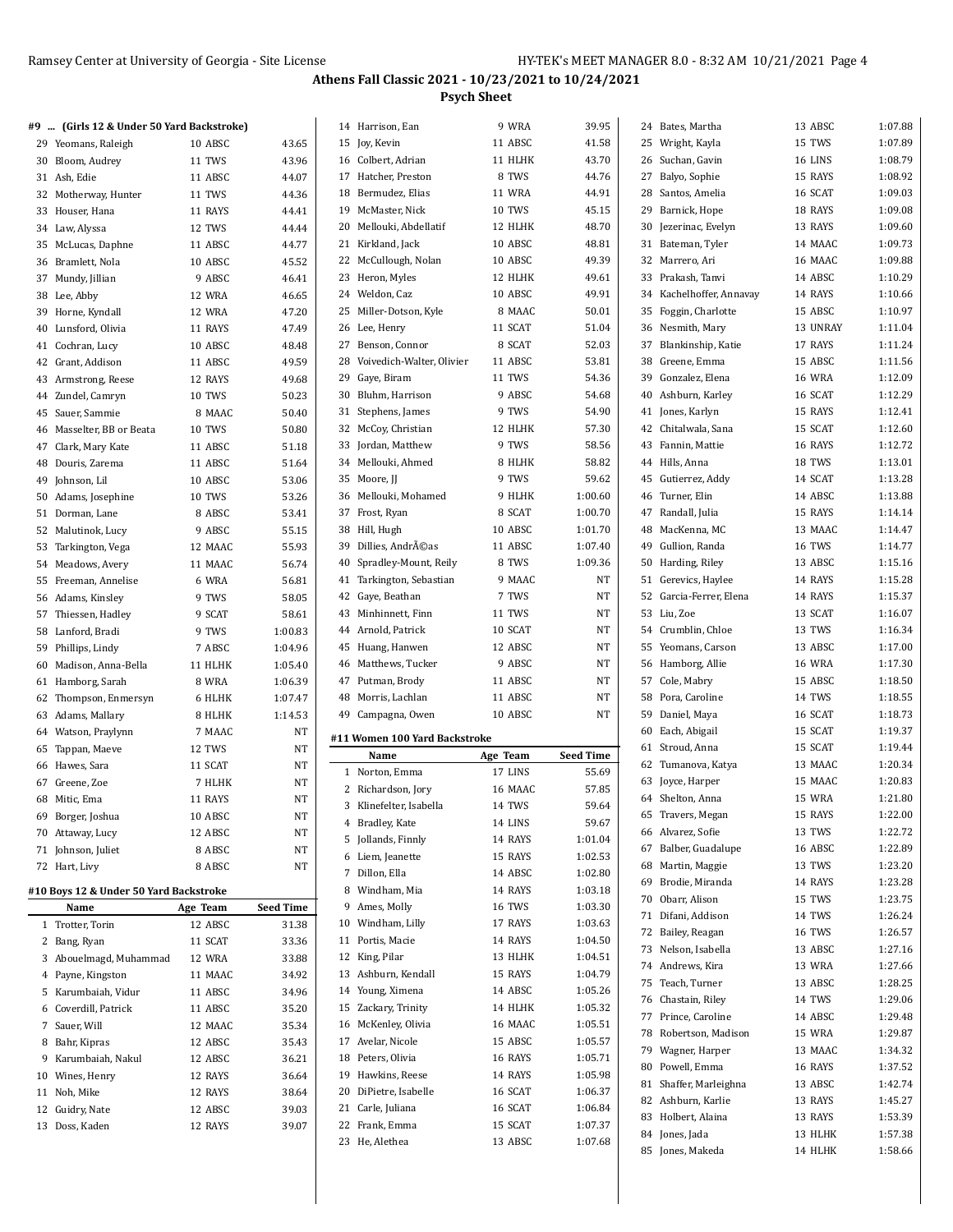|    | #11  (Women 100 Yard Backstroke)        |               |                    |
|----|-----------------------------------------|---------------|--------------------|
|    | 86 Hart, Lela                           | 12 MAAC       | NT                 |
|    | 87 Berry, Kala                          | 15 HLHK       | NT                 |
|    | 88 Simmons, Kayley                      | 14 HLHK       | NT                 |
|    | 89 Martin, Sophie                       | 13 RAYS       | NT                 |
|    | 90 Hope, Maddie                         | 17 ABSC       | NT                 |
|    | 91 Smith, Lynnette                      | 13 ABSC       | NT                 |
|    | 92 Alewine-Flores, Aubree-Clar( 15 ABSC |               | NT                 |
|    | 93 Graff, Bea                           | 13 ABSC       | <b>NT</b>          |
|    | 94 Cain, Makaylee                       | 16 ABSC       | NT                 |
|    | #12 Men 100 Yard Backstroke             |               |                    |
|    | Name                                    | Age Team      | <b>Seed Time</b>   |
|    | 1 Roach, Seth                           | 17 SCAT       | 50.68              |
|    | 2 Prestel, Ben                          | 21 RAYS       | 53.17              |
|    | 3 Foggin, Will                          | 18 ABSC       | 55.54              |
|    | 4 Hines, Will                           | 17 ABSC       | 56.47              |
|    | 5 Baer, Bennett                         | 15 TWS        | 56.87              |
|    | 6 Fagrell, Parker                       | 15 ABSC       | 57.50              |
|    | 7 Doorley, Mitch                        | 18 RAYS       | 57.66              |
|    | 8 Huang, Daniel                         | 17 ABSC       | 58.08              |
|    | 9 Thomas, Theodore                      | 15 RAYS       | 58.10              |
|    | 10 Watkins, Jarrett                     | 14 TWS        | 58.16              |
|    | 11 Wilt, Carter                         | 15 SCAT       | 58.25              |
|    | 12 Enabnit, Conor                       | 17 TWS        | 59.33              |
|    | 13 Clark, Andrew                        | 16 TWS        | 59.62              |
|    | 14 Peterson, Bryce                      | 16 RAYS       | 59.86              |
|    | 15 Borden, Jonathan                     | 15 TWS        | 1:00.01            |
|    | 16 Cass, Ben                            | 17 TWS        | 1:00.08            |
|    | 17 Galloway, Ty                         | 16 RAYS       | 1:00.30            |
|    | 18 Miles, Cody                          | 14 UNRAY      | 1:01.40            |
|    | 19 Hess, Ayden                          | 17 MAAC       | 1:02.23            |
|    | 20 Roach, Braeden                       | 14 SCAT       | 1:02.25            |
|    | 21 Hunt, Ryan                           | 15 HLHK       | 1:02.77            |
|    | 22 Hudson, Grant                        | 15 SCAT       | 1:03.34            |
|    | 23 Wright, Nate                         | 17 TWS        | 1:03.42            |
|    | 24 Wilson, Tucker                       | <b>14 WRA</b> | 1:03.98            |
| 25 | Dalton, Sean                            | <b>16 TWS</b> | 1:05.04            |
|    | 26 Portis, Carson                       | 17 RAYS       | 1:05.09            |
|    | 27 Stephens, Jonathan                   | 15 TWS        | 1:05.17            |
|    | 28 Wagner, Jack                         | 17 MAAC       | 1:05.23            |
| 29 | Falkenhagen, Noah                       | 15 SCAT       | 1:06.79            |
| 30 | Koch, Christopher                       | 13 ABSC       | 1:06.99            |
| 31 | Lynch, Jack                             | 13 SCAT       | 1:07.11            |
| 32 | Allen, Bruce                            | 16 SCAT       | 1:08.27            |
| 33 | Phillips, Luke                          | 13 ABSC       | 1:08.36            |
| 34 | Reed, Mason                             | 15 RAYS       | 1:08.40            |
| 35 | Kleine, Charlie                         | 15 RAYS       | 1:08.63            |
| 36 | Wyant, Jackson                          | 14 RAYS       | 1:09.14            |
| 37 | Vinup, Jimmy                            | 17 WRA        | 1:09.62            |
| 38 | Zoumas, Evan                            | 15 SCAT       | 1:09.98            |
|    |                                         | 16 RAYS       |                    |
|    | 39 Vega, Jack                           |               | 1:10.59<br>1:10.69 |
| 40 | Kotarba, Ryan                           | 14 RAYS       |                    |
| 41 | Phillips, Sean                          | <b>18 WRA</b> | 1:11.86            |
| 42 | Shelton, Sam                            | 17 WRA        | 1:12.63            |
| 43 | Johnson, Connor                         | 14 SCAT       | 1:12.72            |
| 44 | Krosner, Zach                           | 15 ABSC       | 1:13.28            |
| 45 | Silver, Ethan                           | 13 RAYS       | 1:13.71            |
|    | 46 Armel, Lyle                          | 13 ABSC       | 1:15.53            |
| 47 | Hall, Michael                           | 15 ABSC       | 1:16.17            |
| 48 | Ingraffia, Logan                        | 15 TWS        | 1:16.23            |

|        | 49 Hall, William                        | 14 ABSC            | 1:16.29            |
|--------|-----------------------------------------|--------------------|--------------------|
|        | 50 Halbach, Crenshaw                    | 13 ABSC            | 1:16.34            |
| 51     | Nash, Tyler                             | <b>16 WRA</b>      | 1:17.69            |
|        | 52 Jung, Jack                           | 14 SCAT            | 1:18.00            |
|        | 53 Walkley, Maddox                      | 14 RAYS            | 1:18.16            |
|        | 54 Phillips, Miles                      | 14 RAYS            | 1:18.39            |
| 55     | Peterson, Cody                          | 13 RAYS            | 1:19.26            |
| 56     | Sanford, Nathan                         | 13 RAYS            | 1:19.35            |
| 57     | Kannan, Shaan                           | 14 ABSC            | 1:19.52            |
| 58     | Ledford, AJ                             | 17 WRA             | 1:19.92            |
| 59     | Brown, Thomas                           | 13 ABSC            | 1:20.02            |
|        | 60 Massey, Eric                         | 18 RAYS            | 1:21.47            |
| 61     | Carmack, Harrison                       | 17 ABSC            | 1:21.61            |
| 62     | Barahona, AJ                            | 16 SCAT            | 1:23.17            |
| 63     | Vollero, Jack                           | 13 TWS             | 1:23.74            |
|        | 64 Martin, Winn                         | 15 WRA             | 1:24.22            |
| 65     | Frazier, Micah                          | 14 MAAC            | 1:26.49            |
| 66     | Brown, Jude                             | 13 RAYS            | 1:26.57            |
| 67     | Anderson, Ethan                         | 14 ABSC            | 1:26.58            |
| 68     | Hamilton, Brady                         | 14 RAYS            | 1:34.81            |
| 69     | Meredith, Ethan                         | 17 HLHK            | 2:18.09            |
|        | 70 Day, Joshua                          | 15 SCAT            | NT                 |
| 71     | Voss, Sam                               | 16 LINS            | NT                 |
| 72     | Bennasser, Khalifa                      | 13 RAYS            | NT                 |
|        | 73 Widner, James                        | 14 RAYS            | NΤ                 |
|        |                                         |                    |                    |
|        | 74 Groesser, Cole                       | 13 RAYS            | NT                 |
| 75     | Cannon, Chase                           | 16 RAYS            | NΤ                 |
|        | 76 Fairman, Rowen                       | 13 ABSC            | NT                 |
|        | 77 Graff, Charlie                       | 13 ABSC            | NT                 |
|        | 78 Xiao, James                          | 17 ABSC            | NΤ                 |
|        | 79 Xiao, Ryan                           | 15 ABSC            | NT                 |
|        |                                         |                    |                    |
|        | 80 Joy, Wilson                          | 13 ABSC            | NT                 |
|        | 81 Addison, Luke                        | 13 ABSC            | NT                 |
|        | #13 Girls 12 & Under 100 Yard Butterfly |                    |                    |
|        | Name                                    | Age Team           | Seed Time          |
| 1      | Rimmer, Mary-Claire                     | 12 TWS             | 1:16.50            |
| 2      | Huffstetler, Haley                      | 12 TWS             | 1:17.15            |
| 3      | Zellner, Zoev                           | 11 ABSC            | 1:17.65            |
|        | 4 Burton, Reagan                        | 12 TWS             | 1:17.78            |
| 5      | Sims, Kennedy                           | 12 HLHK            | 1:19.35            |
| 6      | Balber, Vianney                         | 12 ABSC            | 1:22.16            |
| 7      | Parrish, Avery                          | 12 TWS             | 1:26.90            |
| 8      | Harsch, Abby                            | 12 RAYS            | 1:27.10            |
| 9      | Riggs, Kyrie                            | 11 RAYS            | 1:31.56            |
| 10     | Bond, Dabney                            | 12 MAAC            | 1:31.73            |
| 11     | Hodgins, Addison                        | 12 RAYS            | 1:31.88            |
| 12     | Erickson, Kyrie                         | 12 RAYS            | 1:32.53            |
| 13     | Goff, Lillie                            | 11 TWS             | 1:39.46            |
| 14     | Sauer, Ellie                            | 10 MAAC            | 1:47.70            |
| 15     | Cape, Sidney                            | 11 MAAC            | 1:53.04            |
| 16     | Thompson, Enmersyn                      | 6 HLHK             | NT                 |
| 17     | McGhehey Becker, Emily                  | 11 RAYS            | NT                 |
| 18     | Templin, Leah                           | 10 ABSC            | NT                 |
| 19     | Bahr, Sima                              | 10 ABSC            | NT                 |
| 20     | McCullough, Samantha                    | 12 ABSC            | NT                 |
| 21     | Lindstrom, Harper                       | 10 ABSC            | NT                 |
|        |                                         |                    |                    |
|        | #14 Boys 12 & Under 100 Yard Butterfly  |                    |                    |
|        | Name                                    | Age Team           | Seed Time          |
| 1<br>2 | Trotter, Torin<br>Karumbaiah, Vidur     | 12 ABSC<br>11 ABSC | 1:09.24<br>1:17.31 |

|              | Rhine, Joseph or Joey                        | 12 ABSC                   | 1:18.72              |
|--------------|----------------------------------------------|---------------------------|----------------------|
|              | 4 Sultan, Ziyad                              | 12 RAYS                   | 1:20.03              |
|              | 5 Payne, Kingston                            | 11 MAAC                   | 1:21.25              |
|              | 6 Abouelmagd, Muhammad                       | 12 WRA                    | 1:21.39              |
| 7            | Boyle, Colin                                 | 12 ABSC                   | 1:22.47              |
|              | 8 Coverdill, Patrick                         | 11 ABSC                   | 1:25.04              |
|              | 9 Sauer, Will                                | 12 MAAC                   | 1:26.05              |
|              | 10 Avelar, Nicolas                           | 12 ABSC                   | 1:26.55              |
|              | 11 Colbert, Adrian                           | 11 HLHK                   | 1:58.96              |
|              | 12 Mellouki, Abdellatif                      | 12 HLHK                   | 2:07.27              |
|              | 13 Witt-Sandy, Ben                           | 11 MAAC                   | NT                   |
|              | 14 Cummings, Hanniel                         | 10 LINS                   | NT                   |
|              | 15 Booker, Kyle                              | 11 HLHK                   | NΤ                   |
|              | 16 Wines, Henry                              | 12 RAYS                   | NΤ                   |
|              | 17 Doss, Kaden                               | 12 RAYS                   | NΤ                   |
|              | 18 Bahr, Kipras                              | 12 ABSC                   | NΤ                   |
|              |                                              |                           |                      |
|              | #15 Women 200 Yard Butterfly                 |                           |                      |
|              | Name                                         | Age Team                  | Seed Time            |
|              | 1 Wright, Kayla                              | 15 TWS                    | 2:13.30              |
|              | 2 Bradley, Kate                              | 14 LINS                   | 2:13.85              |
| 3            | Richardson, Jory                             | 16 MAAC                   | 2:15.50              |
|              | 4 Portis, Macie                              | 14 RAYS                   | 2:16.16              |
|              | 5 Windham, Lilly                             | 17 RAYS                   | 2:17.47              |
|              | 6 Tell, Greta                                | 15 MAAC                   | 2:18.06              |
|              | 7 Avelar, Nicole                             | 15 ABSC                   | 2:19.90              |
|              | 8 Klinefelter, Isabella                      | 14 TWS                    | 2:25.03              |
|              | 9 Bates, Martha                              | 13 ABSC                   | 2:29.47              |
|              | 10 Ashburn, Kendall                          | 15 RAYS                   | 2:29.56              |
| 11           | Kennedy, Alice                               | 17 ABSC                   | 2:31.46              |
|              | 12 Blankinship, Katie                        | 17 RAYS                   | 2:32.82              |
|              | 13 Snow, Ella                                | 14 WRA                    | 2:33.43              |
|              | 14 Young, Ximena                             | 14 ABSC                   | 2:33.56              |
|              | 15 Dillon, Ella                              | 14 ABSC                   | 2:35.13              |
|              |                                              |                           |                      |
|              | 16 Kornegay, Ava                             | 13 RAYS                   | 2:35.85              |
|              | 17 Walsh, Kelci                              | 14 LINS                   | 2:38.63              |
|              | 18 Owen, Sarah Paisley                       | 13 MAAC                   | 2:39.77              |
|              | 19 Suchan, Gavin                             | 16 LINS                   | 2:43.40              |
|              | 20 Windham, Mia                              | 14 RAYS                   | 2:44.41              |
|              | 21 Balber, Guadalupe                         | 16 ABSC                   | 3:00.23              |
| 22           | Harding, Riley                               | 13 ABSC                   | 3:05.58              |
|              | 23 Gutierrez, Addy                           | 14 SCAT                   | 3:17.10              |
|              | 24 Alewine-Flores, Aubree-Clare 15 ABSC      |                           | NΤ                   |
|              | 25 Teach, Turner                             | 13 ABSC                   | NΤ                   |
|              |                                              |                           |                      |
|              | #16 Men 200 Yard Butterfly<br>Name           |                           |                      |
| $\mathbf{1}$ | Roach, Seth                                  | Age Team<br>17 SCAT       | Seed Time<br>1:48.60 |
| 2            |                                              | 17 ABSC                   | 2:00.81              |
|              | Hines, Will<br>3 Baer, Bennett               | 15 TWS                    | 2:02.37              |
|              |                                              |                           | 2:03.75              |
| 5            | 4 Clark, Andrew<br>Cooper, Asher             | <b>16 TWS</b><br>14 UNSCA | 2:04.72              |
|              | 6 Tsepas Bucciero, Keaton                    | 17 MAAC                   | 2:06.55              |
|              | 7 Portis, Carson                             | 17 RAYS                   | 2:08.11              |
|              | 8 Nordstrom, Benjamin                        | 18 MAAC                   | 2:10.41              |
|              |                                              | 17 TWS                    | 2:10.51              |
|              | 9 Cass, Ben                                  | 14 WRA                    | 2:12.31              |
|              | 10 Wilson, Tucker                            | 14 RAYS                   | 2:14.14              |
|              | 11 Widner, James                             | 14 SCAT                   |                      |
|              | 12 Roach, Braeden                            | 15 RAYS                   | 2:14.27<br>2:15.39   |
|              | 13 Reed, Mason                               | 15 TWS                    | 2:15.65              |
|              | 14 Stephens, Jonathan<br>15 Watkins, Jarrett | 14 TWS                    | 2:19.52              |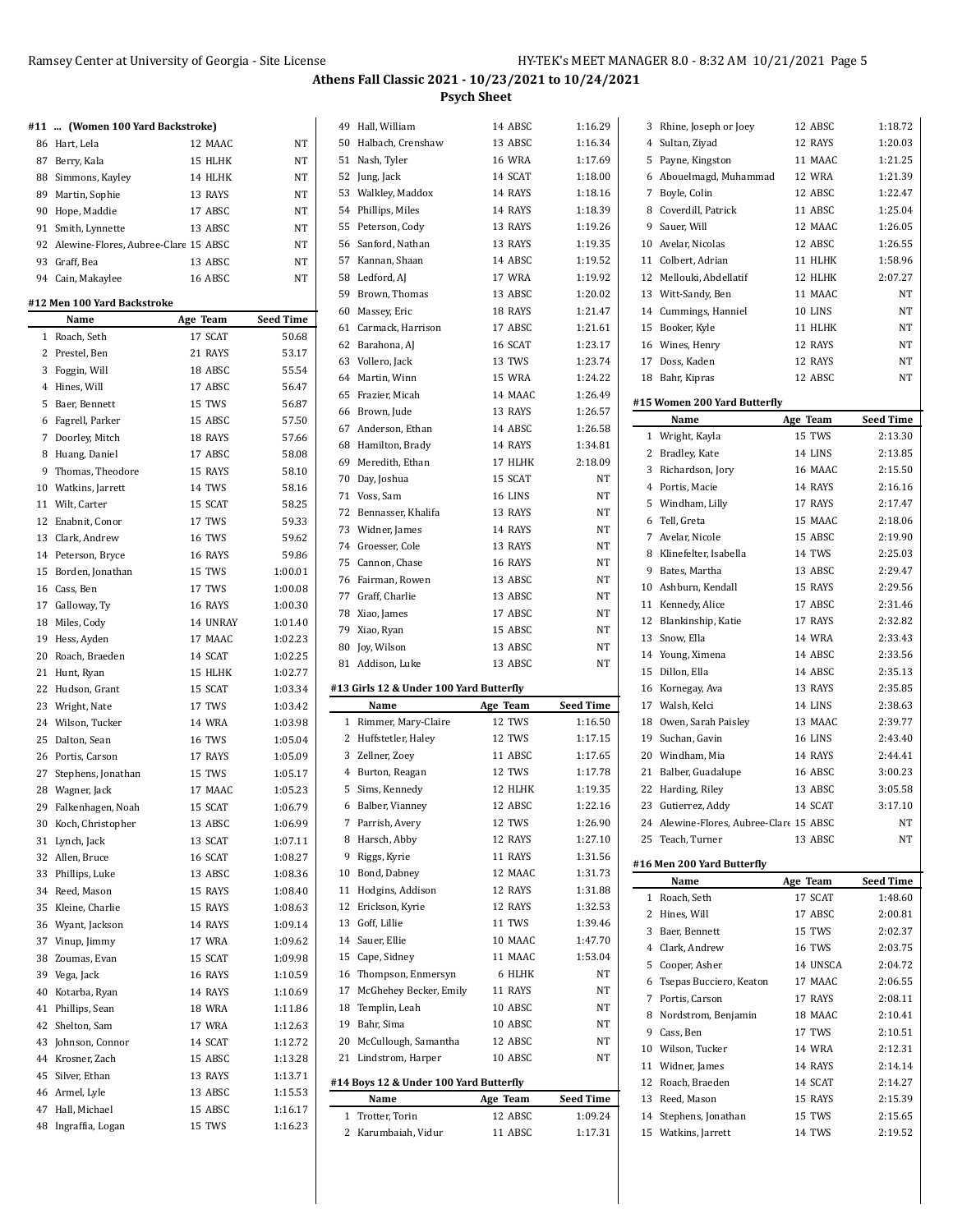# **#16 ... (Men 200 Yard Butterfly)**

| 16 Hunt, Ryan        | 15 HLHK | 2:21.79 |
|----------------------|---------|---------|
| 17 Phillips, Luke    | 13 ABSC | 2:28.84 |
| 18 Kannan, Shaan     | 14 ABSC | 3:45.25 |
| 19 Leeks, Jackson    | 13 MAAC | NT      |
| 20 Brevard, Will     | 18 MAAC | NT      |
| 21 Cardwell, Jackson | 15 MAAC | NT      |
| 22 Wright, Nate      | 17 TWS  | NT      |
| 23 Cusick, Noble     | 17 TWS  | NT      |
| 24 Ingraffia, Logan  | 15 TWS  | NT      |
| 25 Dale, Elliott     | 14 SCAT | NT      |
| 26 Voss, Sam         | 16 LINS | NT      |
| 27 Xiao, James       | 17 ABSC | NT      |
| 28 Askew. Thomas     | 18 ABSC | NT      |

#### **#17 Girls 12 & Under 50 Yard Freestyle**

|    | Name                      | Age Team      | <b>Seed Time</b> |
|----|---------------------------|---------------|------------------|
| 1  | Burton, Reagan            | 12 TWS        | 27.33            |
|    | 2 Cain, Haylee            | 12 ABSC       | 28.99            |
| 3  | Harsch, Abby              | 12 RAYS       | 29.37            |
|    | 4 Kikly, Lillian          | 12 RAYS       | 29.86            |
| 5  | Bond, Dabney              | 12 MAAC       | 30.45            |
| 6  | Sims, Kennedy             | 12 HLHK       | 31.11            |
| 7  | Riggs, Kyrie              | 11 RAYS       | 31.26            |
| 8  | Hodgins, Addison          | 12 RAYS       | 31.36            |
| 9  | Randall, Mary Kate        | 12 RAYS       | 31.40            |
|    | 10 Cape, Sidney           | 11 MAAC       | 31.62            |
| 11 | Parrish, Avery            | 12 TWS        | 31.98            |
| 12 | Garcia, Angie             | 12 RAYS       | 32.10            |
| 13 | McCullough, Samantha      | 12 ABSC       | 32.22            |
|    | 14 Kendrick, Palmer       | 12 TWS        | 32.42            |
| 15 | Gerevics, Aubrey          | 12 RAYS       | 32.48            |
|    | 16 Williams, Addison      | 12 RAYS       | 32.89            |
| 17 | Hawk, Blakely             | 11 ABSC       | 33.10            |
|    | 18 Butler, Winter         | 12 RAYS       | 33.17            |
|    | 19 Abi-Najm, Charlotte    | 12 SCAT       | 33.49            |
|    | 20 Fortson, Mallory       | <b>11 WRA</b> | 33.50            |
| 21 | Ash, Edie                 | 11 ABSC       | 33.58            |
| 22 | Templin, Leah             | 10 ABSC       | 33.69            |
|    | 23 McGhehey Becker, Emily | 11 RAYS       | 33.79            |
|    | 24 McLucas, Daphne        | 11 ABSC       | 33.98            |
| 25 | Hess, Landry              | 11 MAAC       | 34.23            |
|    | 26 Bahr, Sima             | 10 ABSC       | 34.41            |
| 27 | Tomlinson, Bailey         | 11 ABSC       | 34.57            |
|    | 28 Armstrong, Reese       | 12 RAYS       | 34.65            |
| 29 | Todorovac, Mia            | 12 RAYS       | 35.13            |
|    | 30 Parajuli, Sapana       | 12 RAYS       | 35.38            |
| 31 | Motherway, Hunter         | 11 TWS        | 35.48            |
|    | 32 Rosser, Gabby          | 10 ABSC       | 35.96            |
| 33 | Bramlett, Nola            | 10 ABSC       | 36.15            |
| 34 | Drack, Willow             | 11 TWS        | 36.21            |
| 35 | Houser, Hana              | 11 RAYS       | 36.50            |
| 36 | Hart, Lela                | 12 MAAC       | 37.59            |
| 37 | Bloom, Audrey             | 11 TWS        | 38.02            |
|    | 38 Brown, Noa             | 11 ABSC       | 38.22            |
|    | 39 Law, Alyssa            | 12 TWS        | 38.71            |
|    | 40 Yeomans, Raleigh       | 10 ABSC       | 39.23            |
| 41 | Grant, Addison            | 11 ABSC       | 39.37            |
| 42 | Lunsford, Olivia          | 11 RAYS       | 39.64            |
|    | 43 Cochran, Lucy          | 10 ABSC       | 39.91            |
| 44 | Sauer, Ellie              | 10 MAAC       | 40.12            |

| 45 | Horne, Kyndall                                | 12 WRA              | 40.80                     | 2                       |
|----|-----------------------------------------------|---------------------|---------------------------|-------------------------|
|    | 46 Zundel, Camryn                             | <b>10 TWS</b>       | 41.07                     | 2                       |
|    | 47 Clark, Mary Kate                           | 11 ABSC             | 41.16                     | 3                       |
| 48 | Tarkington, Vega                              | 12 MAAC             | 41.19                     | 3                       |
| 49 | Douris, Zarema                                | 11 ABSC             | 41.22                     | 3                       |
| 50 | Johnson, Lil                                  | 10 ABSC             | 41.54                     | 3                       |
| 51 | Mitic, Ema                                    | 11 RAYS             | 42.00                     | 3                       |
| 52 | Masselter, BB or Beata                        | <b>10 TWS</b>       | 42.73                     | 3                       |
| 53 | Lindstrom, Harper                             | 10 ABSC             | 43.55                     | 3                       |
| 54 | Dorman, Lane                                  | 8 ABSC              | 44.58                     | 3                       |
| 55 | Thompson, Enmersyn                            | 6 HLHK              | 44.67                     | 3                       |
| 56 | Freeman, Annelise                             | 6 WRA               | 44.77                     | 3                       |
|    | 57 Sauer, Sammie                              | 8 MAAC              | 45.15                     | $\overline{4}$          |
| 58 | Meadows, Avery                                | 11 MAAC             | 46.60                     | $\overline{4}$          |
|    | 59 Greene, Zoe                                | 7 HLHK              | 48.09                     | $\overline{4}$          |
| 60 | Madison, Anna-Bella                           | 11 HLHK             | 51.29                     | $\overline{4}$          |
| 61 | Malutinok, Lucy                               | 9 ABSC              | 51.76                     | $\overline{4}$          |
| 62 | Lanford, Bradi                                | 9 TWS               | 53.75                     | $\overline{4}$          |
| 63 | Adams, Josephine                              | 10 TWS              | 55.38                     | 4                       |
|    | 64 Hamborg, Sarah                             | 8 WRA               | 55.88                     | $\overline{4}$          |
| 65 | Adams, Kinsley                                | 9 TWS               | 56.52                     | $\overline{4}$          |
|    | 66 Adams, Mallary                             | 8 HLHK              | 57.43                     | $\overline{4}$          |
|    | 67 Phillips, Lindy                            | 7 ABSC              | 59.28                     | 5                       |
| 68 | Hart, Livy                                    | 8 ABSC              | 1:16.27                   | 5                       |
|    | 69 Watson, Praylynn                           | 7 MAAC              | NT                        | 5                       |
| 70 | Tappan, Maeve                                 | 12 TWS              | NT                        | 5                       |
| 71 | Thiessen, Hadley                              | 9 SCAT              | NΤ                        | 5                       |
|    | 72 Hawes, Sara                                | 11 SCAT             | NΤ                        |                         |
| 73 | Borger, Joshua                                | 10 ABSC             | NT                        | #1                      |
|    | 74 Attaway, Lucy                              | 12 ABSC             | NΤ                        |                         |
| 75 |                                               |                     |                           |                         |
|    | Johnson, Juliet                               | 8 ABSC              | NT                        |                         |
|    | 76 Lee, Abby                                  | 12 WRA              | NΤ                        |                         |
|    |                                               |                     |                           |                         |
|    | #18 Boys 12 & Under 50 Yard Freestyle<br>Name |                     |                           |                         |
| 1  | Trotter, Torin                                | Age Team<br>12 ABSC | <b>Seed Time</b><br>25.74 |                         |
| 2  | Bahr, Kipras                                  | 12 ABSC             | 26.81                     |                         |
| 3  | Rhine, Joseph or Joey                         | 12 ABSC             | 27.80                     |                         |
| 4  | Abouelmagd, Muhammad                          | 12 WRA              | 27.95                     |                         |
| 5  | Sultan, Ziyad                                 | 12 RAYS             | 28.50                     | 1                       |
| 6  | Bang, Ryan                                    | 11 SCAT             | 28.65                     | 1                       |
| 7  | Karumbaiah, Nakul                             | 12 ABSC             | 28.67                     | 1                       |
| 8  | Doss, Kaden                                   | 12 RAYS             | 29.72                     | 1                       |
| 9  | Boyle, Colin                                  | 12 ABSC             | 30.15                     | 1                       |
| 10 | Sauer, Will                                   | 12 MAAC             | 30.29                     | $\mathbf{1}$            |
| 11 | Avelar, Nicolas                               | 12 ABSC             | 30.31                     | 1                       |
| 12 | Wines, Henry                                  | 12 RAYS             | 30.70                     | 1                       |
| 13 | Payne, Kingston                               | 11 MAAC             | 31.93                     | 1                       |
| 14 | Guidry, Nate                                  | 12 ABSC             | 32.15                     | $\mathbf{1}$            |
| 15 | Noh, Mike                                     | 12 RAYS             | 32.88                     | 2                       |
| 16 | Harrison, Ean                                 | 9 WRA               | 33.56                     | 2                       |
| 17 | Huang, Hanwen                                 | 12 ABSC             | 34.02                     | 2                       |
| 18 | Colbert, Adrian                               | 11 HLHK             | 34.43                     | $\overline{\mathbf{c}}$ |
| 19 | Booker, Kyle                                  | 11 HLHK             | 35.56                     | 2                       |
| 20 | Heron, Myles                                  | 12 HLHK             | 35.67                     | 2                       |
| 21 | Mellouki, Abdellatif                          | 12 HLHK             | 36.12                     | 2                       |
| 22 | Kirkland, Jack                                | 10 ABSC             | 36.32                     | 2                       |
| 23 | Joy, Kevin                                    | 11 ABSC             | 36.53                     | 2                       |
| 24 | Bermudez, Elias                               | <b>11 WRA</b>       | 37.02                     | 2                       |
| 25 | Morris, Lachlan                               | 11 ABSC             | 37.47                     | 3                       |
| 26 | Miller-Dotson, Kyle                           | 8 MAAC              | 37.59                     | 3                       |

 $\overline{a}$ 

|              | 28 Voivedich-Walter, Olivier            | 11 ABSC  | 39.27            |
|--------------|-----------------------------------------|----------|------------------|
|              | 29 Lee, Henry                           | 11 SCAT  | 39.33            |
|              | 30 McCullough, Nolan                    | 10 ABSC  | 40.15            |
| 31           | Cummings, Hanniel                       | 10 LINS  | 41.26            |
| 32           | Hatcher, Preston                        | 8 TWS    | 41.54            |
|              | 33 Benson, Connor                       | 8 SCAT   | 43.29            |
|              | 34 Frost, Ryan                          | 8 SCAT   | 43.52            |
| 35           | Mellouki, Mohamed                       | 9 HLHK   | 44.05            |
|              | 36 Weldon, Caz                          | 10 ABSC  | 44.70            |
| 37           | McCoy, Christian                        | 12 HLHK  | 46.33            |
|              | 38 Gaye, Biram                          | 11 TWS   | 46.92            |
|              | 39 Bluhm, Harrison                      | 9 ABSC   | 47.57            |
|              | 40 Dillies, Andréas                     | 11 ABSC  | 47.62            |
|              | 41 Mellouki, Ahmed                      | 8 HLHK   | 49.58            |
|              | 42 Hill, Hugh                           | 10 ABSC  | 52.67            |
| 43           | Stephens, James                         | 9 TWS    | 53.27            |
|              | 44 Jordan, Matthew                      | 9 TWS    | 58.99            |
|              | 45 Spradley-Mount, Reily                | 8 TWS    | 1:03.94          |
|              | 46 Moore, JJ                            | 9 TWS    | 1:04.58          |
|              | 47 Witt-Sandy, Ben                      | 11 MAAC  | NΤ               |
|              | 48 Tarkington, Sebastian                | 9 MAAC   | NT               |
|              | 49 Gaye, Beathan                        | 7 TWS    | NΤ               |
|              |                                         | 11 TWS   | <b>NT</b>        |
|              | 50 Minhinnett, Finn                     |          |                  |
|              | 51 Arnold, Patrick                      | 10 SCAT  | NΤ               |
|              | 52 Matthews, Tucker                     | 9 ABSC   | <b>NT</b>        |
|              | 53 Putman, Brody                        | 11 ABSC  | NΤ               |
|              | 54 Campagna, Owen                       | 10 ABSC  | NΤ               |
|              | #19 Women 50 Yard Freestyle             |          |                  |
|              | Name                                    | Age Team | <b>Seed Time</b> |
| $\mathbf{1}$ | Norton, Emma                            | 17 LINS  | 23.61            |
|              |                                         |          |                  |
|              | 2 Richardson, Jory                      | 16 MAAC  | 24.70            |
|              | 3 Klinefelter, Isabella                 | 14 TWS   | 24.81            |
|              | 4 Jollands, Finnly                      | 14 RAYS  | 25.24            |
| 5            | Marrero, Ari                            | 16 MAAC  | 25.35            |
|              | 6 Owen, Sarah Paisley                   | 13 MAAC  | 25.36            |
|              | 7 Tell, Greta                           | 15 MAAC  | 25.54            |
|              | 8 Windham, Lilly                        | 17 RAYS  | 25.64            |
| 9            | Bradley, Kate                           | 14 LINS  | 25.68            |
|              | 10 King, Pilar                          | 13 HLHK  | 25.77            |
|              | 11 Conti, Gianna                        | 14 RAYS  | 25.87            |
| 12           | Greene. Emma                            | 15 ABSC  | 25.94            |
|              | 13 Blankinship, Katie                   | 17 RAYS  | 26.00            |
|              | 14 Liem, Jeanette                       | 15 RAYS  | 26.03            |
|              | 15 Berry, Kala                          | 15 HLHK  | 26.08            |
|              | 16 McKenley, Olivia                     | 16 MAAC  | 26.11            |
|              | 17 Dillon, Ella                         | 14 ABSC  | 26.12            |
|              | 18 Young, Ximena                        | 14 ABSC  | 26.17            |
|              | 19 Wright, Kayla                        | 15 TWS   | 26.18            |
|              | 20 Zackary, Trinity                     | 14 HLHK  | 26.18            |
|              | 21 Balyo, Sophie                        | 15 RAYS  | 26.20            |
|              | 22 Walsh, Kelci                         | 14 LINS  | 26.23            |
|              | 23 Hope, Maddie                         | 17 ABSC  | 26.32            |
|              | 24 Ashburn, Kendall                     | 15 RAYS  | 26.56            |
|              | 25 Lichty, Phoebe                       | 15 SCAT  | 26.59            |
|              | 26 Ames, Molly                          | 16 TWS   | 26.60            |
|              | 27 Hawkins, Reese                       | 14 RAYS  | 26.65            |
|              | 28 Alewine-Flores, Aubree-Clare 15 ABSC |          | 26.83            |
|              | 29 Portis, Macie                        | 14 RAYS  | 26.85            |
| 30           | He, Alethea                             | 13 ABSC  | 26.96            |
|              | 31 Kennedy, Alice                       | 17 ABSC  | 26.99            |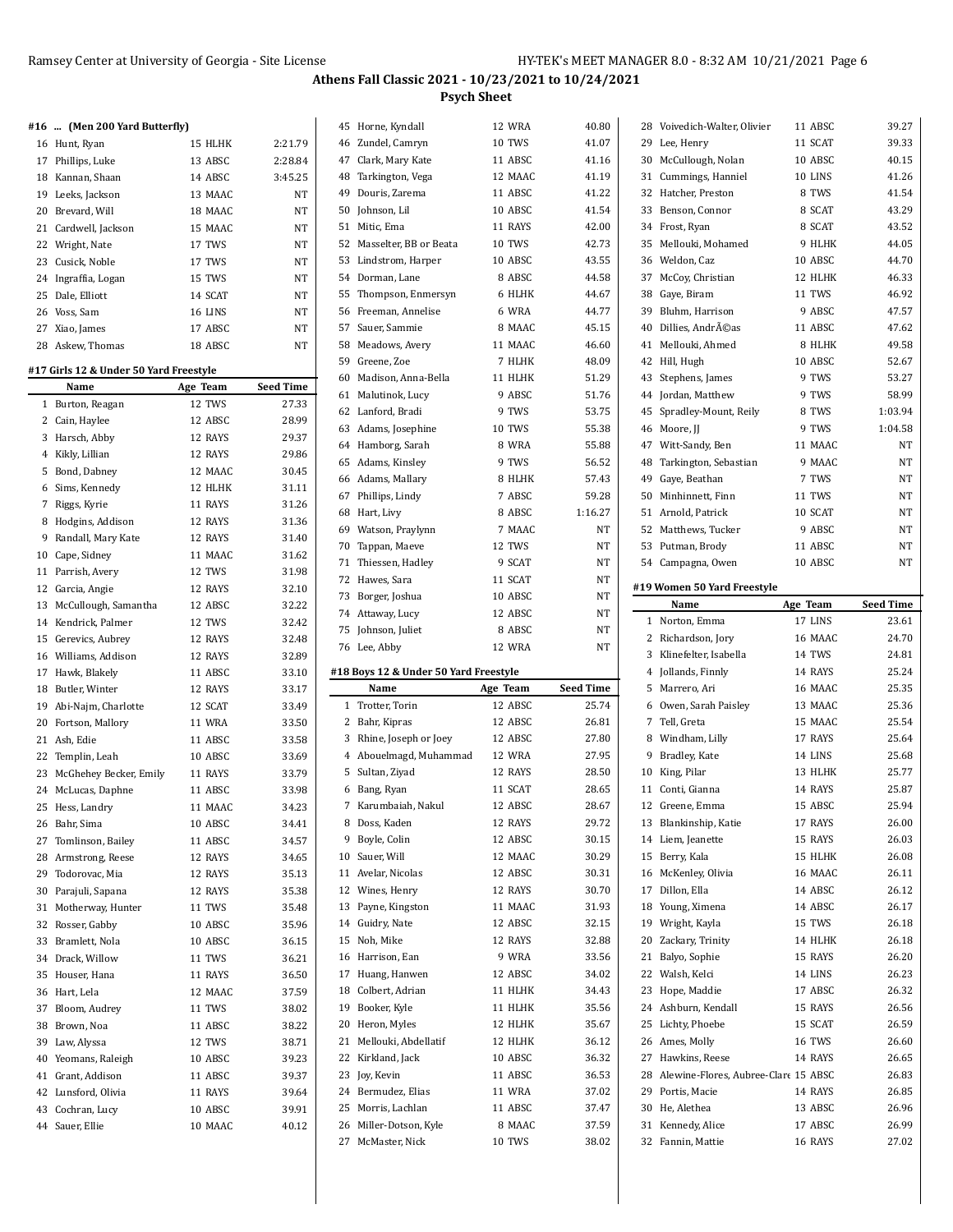28.77 28.78 28.92 28.98 29.04 29.17 29.26 29.32 29.64 8 29.66

29.90 29.92 29.94 29.96 29.98  $30.03$ 

30.66 30.73 30.93 30.96 30.98  $31.00$ 31.37 31.42  $31.81$ 31.87  $31.99$  $32.16$ 33.49 83.49 33.56 33.71 34.08

 $\ddot{\phantom{a}}$ 

### **Athens Fall Classic 2021 - 10/23/2021 to 10/24/2021 Psych Sheet**

#### **#19 ... (Women 50 Yard Freestyle)**

|          | +19  (women 50 raru rieestyle)   |               |       |
|----------|----------------------------------|---------------|-------|
|          | 33 Santos, Amelia                | 16 SCAT       | 27.25 |
|          | 34 Foggin, Charlotte             | 15 ABSC       | 27.43 |
|          | 35 Snow, Ella                    | <b>14 WRA</b> | 27.51 |
|          | 36 Frank, Emma                   | 15 SCAT       | 27.52 |
|          | 37 Barnick, Hope                 | 18 RAYS       | 27.57 |
|          | 38 Suchan, Gavin                 | 16 LINS       | 27.59 |
|          | 39 Windham, Mia                  | 14 RAYS       | 27.64 |
| 40       | DiPietre, Isabelle               | 16 SCAT       | 27.67 |
| 41       | Ashburn, Karley                  | 16 SCAT       | 27.71 |
| 42       | Harding, Riley                   | 13 ABSC       | 27.95 |
| 43       | Bateman, Tyler                   | 14 MAAC       | 28.05 |
|          |                                  | 14 ABSC       |       |
|          | 44 Turner, Elin                  |               | 28.19 |
| 45       | Cole, Mabry                      | 15 ABSC       | 28.34 |
|          | 46 Byers, Ella                   | 16 SCAT       | 28.43 |
|          | 47 Liu, Zoe                      | 13 SCAT       | 28.44 |
|          | 48 Gonzalez, Elena               | <b>16 WRA</b> | 28.75 |
|          | 49 Pora, Caroline                | 14 TWS        | 28.77 |
| 50       | Jezerinac, Evelyn                | 13 RAYS       | 28.78 |
| 51       | Peters, Olivia                   | 16 RAYS       | 28.92 |
| 52       | Kachelhoffer, Annavay            | 14 RAYS       | 28.98 |
|          | 53 Bates, Martha                 | 13 ABSC       | 29.04 |
|          | 54 Randall, Julia                | 15 RAYS       | 29.17 |
|          | 55 Jones, Karlyn                 | 15 RAYS       | 29.26 |
|          | 56 Prince, Caroline              | 14 ABSC       | 29.32 |
|          | 57 Gullion, Randa                | <b>16 TWS</b> | 29.64 |
|          | 58 Each, Abigail                 | 15 SCAT       | 29.66 |
| 59       | Hills, Anna                      | 18 TWS        | 29.88 |
| 60       | Gerevics, Haylee                 | 14 RAYS       | 29.90 |
| 61       | Daniel, Maya                     | 16 SCAT       | 29.92 |
|          | 62 Nesmith, Mary                 | 13 UNRAY      | 29.94 |
|          | 63 Chitalwala, Sana              | 15 SCAT       | 29.96 |
|          | 64 Ashburn, Karlie               | 13 RAYS       | 29.98 |
| 65       | Shelton, Anna                    | 15 WRA        | 30.03 |
|          | 66 Prakash, Tanvi                | 14 ABSC       | 30.10 |
|          | 67 Crumblin, Chloe               | 13 TWS        | 30.28 |
|          | 68 Travers, Megan                | 15 RAYS       | 30.30 |
| 69       | Robertson, Madison               | 15 WRA        | 30.33 |
| 70       | Difani, Addison                  | 14 TWS        | 30.35 |
| 71       | MacKenna, MC                     | 13 MAAC       | 30.66 |
|          | 72 Yeomans, Carson               | 13 ABSC       | 30.73 |
| 73       | Erickson, Kyrie                  | 12 RAYS       | 30.93 |
| 74       | Martin, Maggie                   | 13 TWS        | 30.96 |
| 75       | Garcia-Ferrer, Elena             | 14 RAYS       | 30.98 |
| 76       | Smith, Lynnette                  | 13 ABSC       | 31.00 |
| 77       | Hamborg, Allie                   | <b>16 WRA</b> | 31.37 |
| 78       | Balber, Guadalupe                | 16 ABSC       | 31.42 |
| 79       | Bailey, Reagan                   | 16 TWS        | 31.81 |
| 80       | Joyce, Harper                    | 15 MAAC       | 31.87 |
| 81       | Teach, Turner                    | 13 ABSC       | 31.99 |
|          |                                  | 14 RAYS       |       |
| 82<br>83 | Brodie, Miranda<br>Obarr, Alison | 15 TWS        | 32.16 |
|          |                                  |               | 33.49 |
| 84       | Holbert, Alaina                  | 13 RAYS       | 33.49 |
| 85       | Chastain, Riley                  | 14 TWS        | 33.56 |
| 86       | Graff, Bea                       | 13 ABSC       | 33.71 |
| 87       | Parlier, Dylan                   | 14 RAYS       | 34.08 |
| 88       | Wagner, Harper                   | 13 MAAC       | 34.11 |
| 89       | Andrews, Kira                    | 13 WRA        | 34.48 |
| 90       | Nelson, Isabella                 | 13 ABSC       | 34.55 |
| 91       | Martin, Sophie                   | 13 RAYS       | 35.91 |
|          | 92 Powell, Emma                  | 16 RAYS       | 36.48 |

|              | 93 Jones, Makeda          | 14 HLHK          | 38.86            |  |  |  |  |
|--------------|---------------------------|------------------|------------------|--|--|--|--|
|              | 94 Carle, Juliana         | 16 SCAT<br>40.08 |                  |  |  |  |  |
|              | 95 Shaffer, Marleighna    | 13 ABSC<br>41.25 |                  |  |  |  |  |
|              | 96 Jones, Jada            | 13 HLHK          | 42.30            |  |  |  |  |
|              | 97 Alvarez, Sofie         | 13 TWS           | NT               |  |  |  |  |
|              | 98 Stroud, Anna           | 15 SCAT          | NΤ               |  |  |  |  |
| 99           | Simmons, Kayley           | 14 HLHK          | NT               |  |  |  |  |
|              | 100 Cain, Makaylee        | 16 ABSC          | NT               |  |  |  |  |
|              |                           |                  |                  |  |  |  |  |
|              | #20 Men 50 Yard Freestyle |                  |                  |  |  |  |  |
|              | Name                      | Age Team         | <b>Seed Time</b> |  |  |  |  |
| $\mathbf{1}$ | Brevard, Will             | 18 MAAC          | 21.99            |  |  |  |  |
| 2            | Nordstrom, Benjamin       | 18 MAAC          | 22.07            |  |  |  |  |
|              | 3 Xiao, James             | 17 ABSC          | 22.28            |  |  |  |  |
|              | 4 Prestel, Ben            | 21 RAYS          | 22.30            |  |  |  |  |
| 5            | Renier, Luke              | 18 TWS           | 22.49            |  |  |  |  |
|              | 6 Roach, Seth             | 17 SCAT          | 22.54            |  |  |  |  |
| 7            | Huang, Daniel             | 17 ABSC          | 22.59            |  |  |  |  |
| 8            | Kornegay, Max             | 17 RAYS          | 22.61            |  |  |  |  |
| 9            | Januzelli, Carter         | 21 ABSC          | 22.61            |  |  |  |  |
|              | 10 Askew, Thomas          | 18 ABSC          | 22.66            |  |  |  |  |
| 11           | Tsepas Bucciero, Keaton   | 17 MAAC          | 22.77            |  |  |  |  |
| 12           | Thomas, Theodore          | 15 RAYS          | 22.83            |  |  |  |  |
| 13           | Hudson, Grant             | 15 SCAT          | 22.86            |  |  |  |  |
|              | 14 Enabnit, Conor         | 17 TWS           | 23.02            |  |  |  |  |
|              | 15 Watkins, Jarrett       | 14 TWS           | 23.15            |  |  |  |  |
|              | 16 Doorley, Mitch         | 18 RAYS          | 23.41            |  |  |  |  |
|              | 17 Foggin, Will           | 18 ABSC          | 23.42            |  |  |  |  |
|              | 18 Hess, Ayden            | 17 MAAC          | 23.59            |  |  |  |  |
|              | 19 Allen, Bruce           | 16 SCAT          | 23.61            |  |  |  |  |
|              | 20 Dalton, Sean           | <b>16 TWS</b>    | 23.80            |  |  |  |  |
| 21           | Vega, Jack                | 16 RAYS          | 23.92            |  |  |  |  |
|              | 22 Portis, Carson         | 17 RAYS          | 23.93            |  |  |  |  |
| 23           | Falkenhagen, Noah         | 15 SCAT          | 23.96            |  |  |  |  |
|              | 24 Fagrell, Parker        | 15 ABSC          | 24.18            |  |  |  |  |
|              | 25 Vinup, Jimmy           | 17 WRA           | 24.23            |  |  |  |  |
|              | 26 Wagner, Jack           | 17 MAAC          | 24.25            |  |  |  |  |
|              | 27 Hailey, Brandon        | 17 ABSC          | 24.25            |  |  |  |  |
|              | 28 Wilt, Carter           | 15 SCAT          | 24.31            |  |  |  |  |
|              | 29 Borden, Jonathan       | 15 TWS           | 24.59            |  |  |  |  |
|              | 30 Cooper, Asher          | 14 UNSCA         | 24.62            |  |  |  |  |
| 31           | Hunt, Ryan                | 15 HLHK          | 24.62            |  |  |  |  |
| 32           | Hines, Will               | 17 ABSC          | 24.65            |  |  |  |  |
| 33           | Kleine, Charlie           | 15 RAYS          | 24.81            |  |  |  |  |
|              | 34 Clark, Andrew          | 16 TWS           | 24.86            |  |  |  |  |
|              | 35 Hall, Michael          | 15 ABSC          | 24.88            |  |  |  |  |
|              | 36 Cass, Ben              | 17 TWS           | 24.97            |  |  |  |  |
|              | 37 Wilson, Tucker         | 14 WRA           | 25.01            |  |  |  |  |
|              | 38 Rankine, William       | <b>16 WRA</b>    | 25.03            |  |  |  |  |
|              | 39 Roach, Braeden         | 14 SCAT          | 25.06            |  |  |  |  |
|              | 40 Galloway, Ty           | 16 RAYS          | 25.17            |  |  |  |  |
| 41           | Cusick, Noble             | 17 TWS           | 25.21            |  |  |  |  |
| 42           | Dale, Elliott             | 14 SCAT          | 25.24            |  |  |  |  |
| 43           | Marrero, Kye              | 14 MAAC          | 25.26            |  |  |  |  |
|              | 44 Wright, Nate           | 17 TWS           | 25.49            |  |  |  |  |
|              |                           |                  |                  |  |  |  |  |
| 45           | Peterson, Bryce           | 16 RAYS          | 25.52            |  |  |  |  |
| 46           | Shelton, Sam              | 17 WRA           | 25.53            |  |  |  |  |
| 47           | Reed, Mason               | 15 RAYS          | 25.54            |  |  |  |  |
| 48           | Day, Joshua               | 15 SCAT          | 25.65            |  |  |  |  |
| 49           | Stephens, Jonathan        | 15 TWS           | 25.67            |  |  |  |  |
|              | 50 Koch, Christopher      | 13 ABSC          | 25.79            |  |  |  |  |
| 51           | Krosner, Zach             | 15 ABSC          | 25.83            |  |  |  |  |

| 92<br>93<br>10<br>11<br>15 | 91 Meredith, Ethan<br>Benson, Connor<br>Vollero, Jack<br>94 Xiao, Ryan<br>#21 Women 100 Yard Freestyle<br>Name<br>1 Norton, Emma<br>2 Lee, Caroline<br>3 Klinefelter, Isabella<br>4 Richardson, Jory<br>5 Watson, Eva<br>6 Bradley, Kate<br>7 Fortin, Ashley<br>8 Owen, Sarah Paisley<br>9 Wright, Kayla<br>Nunnally, Ansley<br>Blankinship, Katie<br>12 Walsh, Kelci<br>13 King, Pilar<br>14 Frank, Emma<br>Hawkins, Reese<br>16 Portis, Macie | 17 HLHK<br>8 SCAT<br>13 TWS<br>15 ABSC<br>Age Team<br>17 LINS<br>17 LINS<br>14 TWS<br>16 MAAC<br>16 SCAT<br>14 LINS<br>18 RAYS<br>13 MAAC<br>15 TWS<br>14 ABSC<br>17 RAYS<br>14 LINS<br>13 HLHK<br>15 SCAT<br>14 RAYS<br>14 RAYS | 34.90<br>36.79<br>43.29<br>NΤ<br>NΤ<br><b>Seed Time</b><br>51.29<br>52.34<br>52.48<br>53.83<br>54.02<br>54.62<br>55.01<br>55.15<br>55.25<br>55.43<br>55.57<br>55.85<br>56.37<br>56.45<br>56.49<br>56.53 |
|----------------------------|-------------------------------------------------------------------------------------------------------------------------------------------------------------------------------------------------------------------------------------------------------------------------------------------------------------------------------------------------------------------------------------------------------------------------------------------------|----------------------------------------------------------------------------------------------------------------------------------------------------------------------------------------------------------------------------------|---------------------------------------------------------------------------------------------------------------------------------------------------------------------------------------------------------|
|                            |                                                                                                                                                                                                                                                                                                                                                                                                                                                 |                                                                                                                                                                                                                                  |                                                                                                                                                                                                         |
|                            |                                                                                                                                                                                                                                                                                                                                                                                                                                                 |                                                                                                                                                                                                                                  |                                                                                                                                                                                                         |
|                            |                                                                                                                                                                                                                                                                                                                                                                                                                                                 |                                                                                                                                                                                                                                  |                                                                                                                                                                                                         |
|                            |                                                                                                                                                                                                                                                                                                                                                                                                                                                 |                                                                                                                                                                                                                                  |                                                                                                                                                                                                         |
|                            |                                                                                                                                                                                                                                                                                                                                                                                                                                                 |                                                                                                                                                                                                                                  |                                                                                                                                                                                                         |
|                            |                                                                                                                                                                                                                                                                                                                                                                                                                                                 |                                                                                                                                                                                                                                  |                                                                                                                                                                                                         |
|                            |                                                                                                                                                                                                                                                                                                                                                                                                                                                 |                                                                                                                                                                                                                                  |                                                                                                                                                                                                         |
|                            |                                                                                                                                                                                                                                                                                                                                                                                                                                                 |                                                                                                                                                                                                                                  |                                                                                                                                                                                                         |
|                            |                                                                                                                                                                                                                                                                                                                                                                                                                                                 |                                                                                                                                                                                                                                  |                                                                                                                                                                                                         |
|                            |                                                                                                                                                                                                                                                                                                                                                                                                                                                 |                                                                                                                                                                                                                                  |                                                                                                                                                                                                         |
|                            |                                                                                                                                                                                                                                                                                                                                                                                                                                                 |                                                                                                                                                                                                                                  |                                                                                                                                                                                                         |
|                            |                                                                                                                                                                                                                                                                                                                                                                                                                                                 |                                                                                                                                                                                                                                  |                                                                                                                                                                                                         |
|                            |                                                                                                                                                                                                                                                                                                                                                                                                                                                 |                                                                                                                                                                                                                                  |                                                                                                                                                                                                         |
|                            |                                                                                                                                                                                                                                                                                                                                                                                                                                                 |                                                                                                                                                                                                                                  |                                                                                                                                                                                                         |
|                            |                                                                                                                                                                                                                                                                                                                                                                                                                                                 |                                                                                                                                                                                                                                  |                                                                                                                                                                                                         |
|                            |                                                                                                                                                                                                                                                                                                                                                                                                                                                 |                                                                                                                                                                                                                                  |                                                                                                                                                                                                         |
|                            |                                                                                                                                                                                                                                                                                                                                                                                                                                                 |                                                                                                                                                                                                                                  |                                                                                                                                                                                                         |
|                            |                                                                                                                                                                                                                                                                                                                                                                                                                                                 |                                                                                                                                                                                                                                  |                                                                                                                                                                                                         |
|                            |                                                                                                                                                                                                                                                                                                                                                                                                                                                 |                                                                                                                                                                                                                                  |                                                                                                                                                                                                         |
|                            |                                                                                                                                                                                                                                                                                                                                                                                                                                                 |                                                                                                                                                                                                                                  |                                                                                                                                                                                                         |
|                            |                                                                                                                                                                                                                                                                                                                                                                                                                                                 |                                                                                                                                                                                                                                  |                                                                                                                                                                                                         |
|                            |                                                                                                                                                                                                                                                                                                                                                                                                                                                 |                                                                                                                                                                                                                                  |                                                                                                                                                                                                         |
|                            | 90 Groesser, Cole                                                                                                                                                                                                                                                                                                                                                                                                                               | 13 RAYS                                                                                                                                                                                                                          |                                                                                                                                                                                                         |
|                            | 89 Graff, Charlie                                                                                                                                                                                                                                                                                                                                                                                                                               | 13 ABSC                                                                                                                                                                                                                          | 34.16                                                                                                                                                                                                   |
|                            | 88 Anderson, Ethan                                                                                                                                                                                                                                                                                                                                                                                                                              | 14 ABSC                                                                                                                                                                                                                          | 33.13                                                                                                                                                                                                   |
| 87                         | Brown, Jude                                                                                                                                                                                                                                                                                                                                                                                                                                     | 13 RAYS                                                                                                                                                                                                                          | 32.99                                                                                                                                                                                                   |
|                            | 86 Leeks, Jackson                                                                                                                                                                                                                                                                                                                                                                                                                               | 13 MAAC                                                                                                                                                                                                                          | 32.94                                                                                                                                                                                                   |
| 85                         | Sanford, Nathan                                                                                                                                                                                                                                                                                                                                                                                                                                 | 13 RAYS                                                                                                                                                                                                                          | 32.34                                                                                                                                                                                                   |
| 84                         | Joy, Wilson                                                                                                                                                                                                                                                                                                                                                                                                                                     | 13 ABSC                                                                                                                                                                                                                          | 31.64                                                                                                                                                                                                   |
|                            | Ledford, AJ                                                                                                                                                                                                                                                                                                                                                                                                                                     | 17 WRA                                                                                                                                                                                                                           |                                                                                                                                                                                                         |
| 83                         | Lynch, Jack                                                                                                                                                                                                                                                                                                                                                                                                                                     |                                                                                                                                                                                                                                  | 31.44                                                                                                                                                                                                   |
| 82                         |                                                                                                                                                                                                                                                                                                                                                                                                                                                 | 13 SCAT                                                                                                                                                                                                                          | 31.35                                                                                                                                                                                                   |
| 81                         | Bennasser, Khalifa                                                                                                                                                                                                                                                                                                                                                                                                                              | 13 RAYS                                                                                                                                                                                                                          | 30.97                                                                                                                                                                                                   |
| 80                         | Fairman, Rowen                                                                                                                                                                                                                                                                                                                                                                                                                                  | 13 ABSC                                                                                                                                                                                                                          | 30.63                                                                                                                                                                                                   |
|                            | 79 Peterson, Cody                                                                                                                                                                                                                                                                                                                                                                                                                               | 13 RAYS                                                                                                                                                                                                                          | 30.31                                                                                                                                                                                                   |
|                            | 78 Frazier, Micah                                                                                                                                                                                                                                                                                                                                                                                                                               | 14 MAAC                                                                                                                                                                                                                          | 30.02                                                                                                                                                                                                   |
| 77                         | Johnson, Connor                                                                                                                                                                                                                                                                                                                                                                                                                                 | 14 SCAT                                                                                                                                                                                                                          | 30.00                                                                                                                                                                                                   |
| 76                         | Barahona, AJ                                                                                                                                                                                                                                                                                                                                                                                                                                    | 16 SCAT                                                                                                                                                                                                                          | 29.68                                                                                                                                                                                                   |
| 75                         | Addison, Luke                                                                                                                                                                                                                                                                                                                                                                                                                                   | 13 ABSC                                                                                                                                                                                                                          | 29.63                                                                                                                                                                                                   |
|                            | 74 Brown, Thomas                                                                                                                                                                                                                                                                                                                                                                                                                                | 13 ABSC                                                                                                                                                                                                                          | 29.42                                                                                                                                                                                                   |
| 73                         | Jung, Jack                                                                                                                                                                                                                                                                                                                                                                                                                                      | 14 SCAT                                                                                                                                                                                                                          | 29.27                                                                                                                                                                                                   |
| 72                         | Kannan, Shaan                                                                                                                                                                                                                                                                                                                                                                                                                                   | 14 ABSC                                                                                                                                                                                                                          | 29.22                                                                                                                                                                                                   |
|                            | 71 Phillips, Miles                                                                                                                                                                                                                                                                                                                                                                                                                              | 14 RAYS                                                                                                                                                                                                                          | 29.17                                                                                                                                                                                                   |
|                            | 70 Hamilton, Brady                                                                                                                                                                                                                                                                                                                                                                                                                              | 14 RAYS                                                                                                                                                                                                                          | 29.11                                                                                                                                                                                                   |
|                            | 69 Halbach, Crenshaw                                                                                                                                                                                                                                                                                                                                                                                                                            | 13 ABSC                                                                                                                                                                                                                          | 29.02                                                                                                                                                                                                   |
| 68                         | Nash, Tyler                                                                                                                                                                                                                                                                                                                                                                                                                                     | <b>16 WRA</b>                                                                                                                                                                                                                    | 28.83                                                                                                                                                                                                   |
| 67                         | Massey, Eric                                                                                                                                                                                                                                                                                                                                                                                                                                    | 18 RAYS                                                                                                                                                                                                                          | 28.33                                                                                                                                                                                                   |
|                            | 66 Armel, Lyle                                                                                                                                                                                                                                                                                                                                                                                                                                  | 13 ABSC                                                                                                                                                                                                                          | 28.08                                                                                                                                                                                                   |
| 65                         | Cardwell, Jackson                                                                                                                                                                                                                                                                                                                                                                                                                               | 15 MAAC                                                                                                                                                                                                                          | 27.96                                                                                                                                                                                                   |
|                            | 64 Silver, Ethan                                                                                                                                                                                                                                                                                                                                                                                                                                | 13 RAYS                                                                                                                                                                                                                          | 27.83                                                                                                                                                                                                   |
|                            | 63 Walkley, Maddox                                                                                                                                                                                                                                                                                                                                                                                                                              | 14 RAYS                                                                                                                                                                                                                          | 27.80                                                                                                                                                                                                   |
| 62                         | Martin, Winn                                                                                                                                                                                                                                                                                                                                                                                                                                    | 15 WRA                                                                                                                                                                                                                           | 27.60                                                                                                                                                                                                   |
|                            | 61 Phillips, Sean                                                                                                                                                                                                                                                                                                                                                                                                                               | 18 WRA                                                                                                                                                                                                                           | 27.60                                                                                                                                                                                                   |
|                            | 60 Hall, William                                                                                                                                                                                                                                                                                                                                                                                                                                | 14 ABSC                                                                                                                                                                                                                          | 27.56                                                                                                                                                                                                   |
|                            | 59 Phillips, Luke                                                                                                                                                                                                                                                                                                                                                                                                                               | 13 ABSC                                                                                                                                                                                                                          | 27.18                                                                                                                                                                                                   |
|                            | 58 Cannon, Chase                                                                                                                                                                                                                                                                                                                                                                                                                                | 16 RAYS                                                                                                                                                                                                                          | 27.18                                                                                                                                                                                                   |
| 57                         | Baer, Bennett                                                                                                                                                                                                                                                                                                                                                                                                                                   | 15 TWS                                                                                                                                                                                                                           | 26.43                                                                                                                                                                                                   |
|                            | 56 Miles, Cody                                                                                                                                                                                                                                                                                                                                                                                                                                  | 14 UNRAY                                                                                                                                                                                                                         | 26.40                                                                                                                                                                                                   |
|                            | 55 Wyant, Jackson                                                                                                                                                                                                                                                                                                                                                                                                                               | 14 RAYS                                                                                                                                                                                                                          | 26.28                                                                                                                                                                                                   |
|                            | 54 Carmack, Harrison                                                                                                                                                                                                                                                                                                                                                                                                                            | 17 ABSC                                                                                                                                                                                                                          | 26.12                                                                                                                                                                                                   |
|                            | 53 Widner, James                                                                                                                                                                                                                                                                                                                                                                                                                                | 14 RAYS                                                                                                                                                                                                                          | 26.07                                                                                                                                                                                                   |
|                            |                                                                                                                                                                                                                                                                                                                                                                                                                                                 | 14 RAYS                                                                                                                                                                                                                          |                                                                                                                                                                                                         |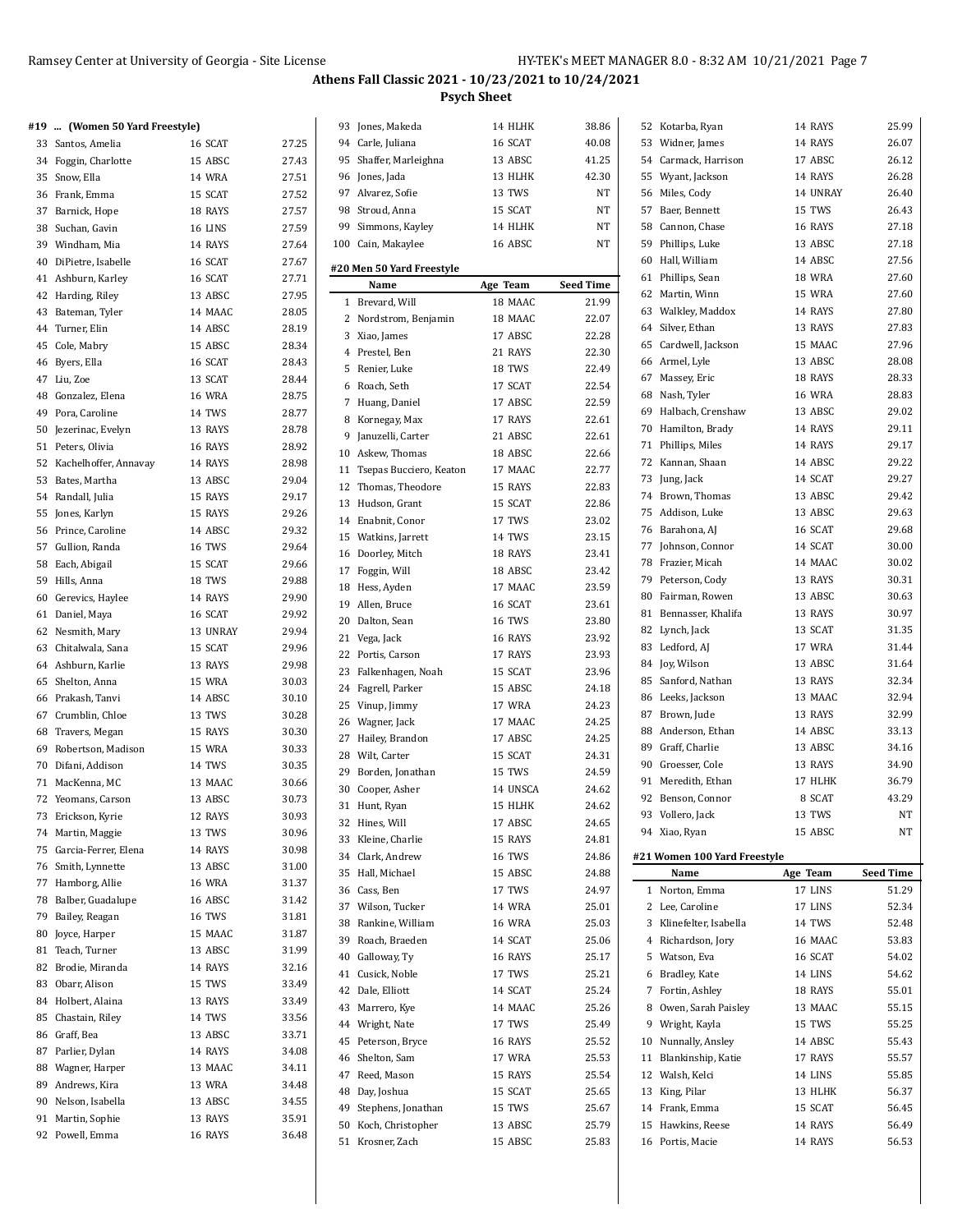|  | #21  (Women 100 Yard Freestyle) |  |  |  |
|--|---------------------------------|--|--|--|
|  |                                 |  |  |  |

|    | 17 Liem, Jeanette        | 15 RAYS       | 56.54   |
|----|--------------------------|---------------|---------|
|    | 18 Conti, Gianna         | 14 RAYS       | 56.68   |
|    | 19 McKenley, Olivia      | 16 MAAC       | 56.78   |
|    | 20 Young, Ximena         | 14 ABSC       | 56.97   |
| 21 | Santos, Amelia           | 16 SCAT       | 57.09   |
|    | 22 Marrero, Ari          | 16 MAAC       | 57.11   |
| 23 | Lichty, Phoebe           | 15 SCAT       | 57.19   |
|    | 24 Dillon, Ella          | 14 ABSC       | 57.35   |
| 25 | Zackary, Trinity         | 14 HLHK       | 57.63   |
|    | 26 Ames, Molly           | 16 TWS        | 57.76   |
|    | 27 Greene, Emma          | 15 ABSC       | 57.86   |
| 28 | Ashburn, Kendall         | 15 RAYS       | 58.23   |
| 29 |                          | 17 ABSC       | 58.30   |
|    | Kennedy, Alice           | 16 RAYS       |         |
| 30 | Fannin, Mattie           |               | 58.78   |
| 31 | Foggin, Charlotte        | 15 ABSC       | 58.78   |
| 32 | Carle, Juliana           | 16 SCAT       | 59.04   |
| 33 | Snow, Ella               | 14 WRA        | 59.48   |
| 34 | Suchan, Gavin            | 16 LINS       | 59.69   |
| 35 | Weir, Madden             | 14 RAYS       | 59.87   |
| 36 | He, Alethea              | 13 ABSC       | 1:00.18 |
|    | 37 Nesmith, Mary         | 13 UNRAY      | 1:00.30 |
| 38 | Ashburn, Karley          | 16 SCAT       | 1:01.08 |
|    | 39 Randall, Julia        | 15 RAYS       | 1:01.95 |
|    | 40 Bateman, Tyler        | 14 MAAC       | 1:02.08 |
|    | 41 Kachelhoffer, Annavay | 14 RAYS       | 1:02.08 |
| 42 | Bates, Martha            | 13 ABSC       | 1:02.21 |
| 43 | Gutierrez, Addy          | 14 SCAT       | 1:02.51 |
| 44 | Harding, Riley           | 13 ABSC       | 1:02.91 |
| 45 | Liu, Zoe                 | 13 SCAT       | 1:03.07 |
| 46 | Byers, Ella              | 16 SCAT       | 1:03.11 |
| 47 | Gonzalez, Elena          | 16 WRA        | 1:03.34 |
| 48 | Balyo, Sophie            | 15 RAYS       | 1:03.43 |
| 49 |                          | 16 SCAT       | 1:03.59 |
|    | Daniel, Maya             |               |         |
| 50 | Jones, Karlyn            | 15 RAYS       | 1:03.84 |
| 51 | Ryan, Kyleigh            | 15 ABSC       | 1:04.16 |
| 52 | Cole, Mabry              | 15 ABSC       | 1:04.31 |
|    | 53 Pora, Caroline        | 14 TWS        | 1:04.99 |
| 54 | Jezerinac, Evelyn        | 13 RAYS       | 1:05.49 |
|    | 55 Bond, Dabney          | 12 MAAC       | 1:05.61 |
| 56 | Gullion, Randa           | 16 TWS        | 1:05.71 |
|    | 57 Robertson, Madison    | 15 WRA        | 1:06.37 |
| 58 | Prakash, Tanvi           | 14 ABSC       | 1:06.38 |
| 59 | Stroud, Anna             | 15 SCAT       | 1:06.60 |
| 60 | Ashburn, Karlie          | 13 RAYS       | 1:06.61 |
| 61 | Crumblin, Chloe          | 13 TWS        | 1:06.97 |
| 62 | Scott, Mac               | 15 TWS        | 1:07.79 |
| 63 | Hamborg, Allie           | <b>16 WRA</b> | 1:08.26 |
| 64 | Each, Abigail            | 15 SCAT       | 1:08.27 |
| 65 | Garcia-Ferrer, Elena     | 14 RAYS       | 1:08.70 |
| 66 | Martin, Maggie           | 13 TWS        | 1:09.01 |
| 67 | Austin, Kennedy          | 14 TWS        | 1:09.16 |
| 68 | Andrews, Kira            | 13 WRA        | 1:09.61 |
|    |                          |               |         |
| 69 | Yeomans, Carson          | 13 ABSC       | 1:09.78 |
| 70 | MacKenna, MC             | 13 MAAC       | 1:10.35 |
| 71 | Difani, Addison          | 14 TWS        | 1:11.56 |
| 72 | Alvarez, Sofie           | 13 TWS        | 1:12.85 |
|    | 73 Wagner, Harper        | 13 MAAC       | 1:14.37 |
| 74 | Obarr, Alison            | 15 TWS        | 1:15.03 |
| 75 | Joyce, Harper            | 15 MAAC       | 1:15.34 |
| 76 | Parlier, Dylan           | 14 RAYS       | 1:16.04 |

| 77             | Teach, Turner                           | 13 ABSC             | 1:16.72                   |
|----------------|-----------------------------------------|---------------------|---------------------------|
|                | 78 Powell, Emma                         | 16 RAYS             | 1:18.02                   |
|                | 79 Nelson, Isabella                     | 13 ABSC             | 1:18.02                   |
|                | 80 Fountain, Bailee                     | <b>14 WRA</b>       | 1:20.04                   |
| 81             | Chastain, Riley                         | 14 TWS              | 1:23.45                   |
| 82             | Jones, Makeda                           | 14 HLHK             | 1:27.78                   |
| 83             | Ledbetter, Dana                         | 13 RAYS             | 1:35.12                   |
|                |                                         | 13 HLHK             |                           |
|                | 84 Jones, Jada                          |                     | 1:37.40                   |
| 85             | Berry, Kala                             | 15 HLHK             | NT                        |
| 86             | Simmons, Kayley                         | 14 HLHK             | NT                        |
| 87             | Brodie, Miranda                         | 14 RAYS             | NT                        |
|                | 88 Hope, Maddie                         | 17 ABSC             | NT                        |
|                | 89 Smith, Lynnette                      | 13 ABSC             | NT                        |
|                | 90 Alewine-Flores, Aubree-Clare 15 ABSC |                     | NT                        |
|                | 91 Xiao, Rayna                          | 14 ABSC             | NT                        |
|                | 92 Cain, Makaylee                       | 16 ABSC             | NT                        |
|                | #22 Men 100 Yard Freestyle              |                     |                           |
|                |                                         |                     |                           |
|                | Name                                    | Age Team<br>17 SCAT | <b>Seed Time</b><br>45.68 |
| $\mathbf{1}$   | Roach, Seth                             |                     |                           |
| $\overline{2}$ | Renier, Luke                            | 18 TWS              | 47.63                     |
| 3              | Prestel, Ben                            | 21 RAYS             | 47.93                     |
| 4              | Huang, Daniel                           | 17 ABSC             | 48.28                     |
| 5              | Casey, Simon                            | 16 ABSC             | 48.38                     |
| 6              | Enabnit, Conor                          | 17 TWS              | 49.20                     |
| $\overline{7}$ | Nordstrom, Benjamin                     | 18 MAAC             | 49.26                     |
| 8              | Kornegay, Max                           | 17 RAYS             | 49.27                     |
| 9              | Tsepas Bucciero, Keaton                 | 17 MAAC             | 49.76                     |
|                | 10 Doorley, Mitch                       | 18 RAYS             | 49.90                     |
| 11             | Hudson, Grant                           | 15 SCAT             | 49.91                     |
|                | 12 Brevard, Will                        | 18 MAAC             | 49.96                     |
| 13             | Thomas, Theodore                        | 15 RAYS             | 50.21                     |
| 14             | Kennedy, Garrett                        | 16 ABSC             | 50.46                     |
| 15             | Huff, Bentley                           | 17 TWS              | 50.53                     |
|                | 16 Watkins, Jarrett                     | 14 TWS              | 50.72                     |
| 17             | Portis, Carson                          | 17 RAYS             | 51.00                     |
|                |                                         | 16 RAYS             |                           |
|                | 18 Vega, Jack                           |                     | 51.18                     |
| 19             | Ackerman, Austin                        | 17 ABSC             | 51.79                     |
|                | 20 Borden, Jonathan                     | 15 TWS              | 51.88                     |
| 21             | Hines, Will                             | 17 ABSC             | 52.04                     |
| 22             | Dalton, Sean                            | 16 TWS              | 52.06                     |
| 23             | Roach, Braeden                          | 14 SCAT             | 52.36                     |
|                | 24 Clark, Andrew                        | 16 TWS              | 52.83                     |
|                | 25 Wilt, Carter                         | 15 SCAT             | 52.98                     |
|                | 26 Fagrell, Parker                      | 15 ABSC             | 52.99                     |
|                | 27 Cooper, Asher                        | 14 UNSCA            | 53.16                     |
|                | 28 Falkenhagen, Noah                    | 15 SCAT             | 53.26                     |
|                | 29 Cass, Ben                            | 17 TWS              | 53.34                     |
|                | 30 Hunt, Ryan                           | 15 HLHK             | 53.34                     |
| 31             | Wright, Nate                            | 17 TWS              | 53.98                     |
| 32             | Marrero, Kye                            | 14 MAAC             | 54.08                     |
| 33             | Stephens, Jonathan                      | 15 TWS              | 54.12                     |
|                | 34 Galloway, Ty                         | 16 RAYS             | 54.37                     |
|                | 35 Wilson, Tucker                       | <b>14 WRA</b>       | 54.42                     |
| 36             | Dale, Elliott                           | 14 SCAT             | 54.78                     |
|                |                                         | 15 RAYS             | 55.40                     |
|                | 37 Kleine, Charlie                      |                     |                           |
|                | 38 Reed, Mason                          | 15 RAYS             | 55.59                     |
|                | 39 Widner, James                        | 14 RAYS             | 56.00                     |
|                | 40 Wyant, Jackson                       | 14 RAYS             | 56.31                     |
| 41             | Miles, Cody                             | 14 UNRAY            | 56.59                     |
|                | 42 Rankine, William                     | <b>16 WRA</b>       | 56.79                     |
|                | 43 Wagner, Jack                         | 17 MAAC             | 56.98                     |
|                |                                         |                     |                           |

|    | 44 Kirkley, River                               | 14 ABSC            | 57.29              |
|----|-------------------------------------------------|--------------------|--------------------|
|    | 45 Pool, Grant                                  | 15 RAYS            | 57.41              |
|    | 46 Hall, Michael                                | 15 ABSC            | 57.58              |
|    | 47 Cannon, Chase                                | 16 RAYS            | 57.78              |
|    | 48 Lynch, Jack                                  | 13 SCAT            | 58.55              |
|    | 49 Phillips, Luke                               | 13 ABSC            | 59.27              |
|    | 50 Kotarba, Ryan                                | 14 RAYS            | 59.73              |
|    | 51 Walkley, Maddox                              | 14 RAYS            | 1:00.28            |
|    | 52 Krosner, Zach                                | 15 ABSC            | 1:01.26            |
|    | 53 Jollands, Raef                               | 11 RAYS            | 1:02.59            |
|    | 54 Cardwell, Jackson                            | 15 MAAC            | 1:02.76            |
|    | 55 Silver, Ethan                                | 13 RAYS            | 1:02.87            |
|    | 56 Johnson, Connor                              | 14 SCAT            | 1:02.91            |
|    | 57 Hall, William                                | 14 ABSC            | 1:03.33            |
|    | 58 Leeks, Jackson                               | 13 MAAC            | 1:03.69            |
|    | 59 Frazier, Micah                               | 14 MAAC            | 1:03.95            |
|    | 60 Massey, Eric                                 | 18 RAYS            | 1:04.26            |
|    | 61 Nash, Tyler                                  | 16 WRA             | 1:04.29            |
|    | 62 Peterson, Cody                               | 13 RAYS            | 1:04.72            |
|    | 63 Jung, Jack                                   | 14 SCAT            | 1:05.83            |
|    | 64 Martin, Winn                                 | 15 WRA             | 1:06.16            |
|    | 65 Utkin, Kaden                                 | 14 RAYS            | 1:06.51            |
|    | 66 Kannan, Shaan                                | 14 ABSC            | 1:07.13            |
|    | 67 Addison, Luke                                | 13 ABSC            | 1:07.83            |
|    | 68 Barahona, AJ                                 | 16 SCAT            | 1:08.05            |
|    | 69 Ledford, AJ                                  | 17 WRA             | 1:08.05            |
|    | 70 Brown, Thomas                                | 13 ABSC            | 1:08.67            |
|    | 71 Hamilton, Brady                              | 14 RAYS            | 1:10.21            |
|    | 72 Vollero, Jack                                | 13 TWS             | 1:10.27            |
|    | 73 Anderson, Ethan                              | 14 ABSC            | 1:17.53            |
|    | 74 Corbitt, Jonah                               | 13 TWS             | 1:18.52            |
|    |                                                 |                    |                    |
|    | 75 Fannin, Chance                               | 13 RAYS            | 1:20.41            |
|    | 76 Meredith, Ethan                              | 17 HLHK            | 1:33.11            |
|    | 77 Mahajan, Parth                               | 12 SCAT            | NΤ                 |
|    | 78 Voss, Sam                                    | 16 LINS            | NΤ                 |
|    | 79 Graff, Charlie                               | 13 ABSC            | NΤ                 |
|    | 80 Xiao, Ryan                                   | 15 ABSC            | NΤ                 |
|    | 81 Woodward, Elliott                            | 16 ABSC            | NT.                |
|    | 82 Askew, Thomas                                | 18 ABSC            | NΤ                 |
|    | 83 Joy, Wilson                                  | 13 ABSC            | NT.                |
|    |                                                 |                    |                    |
|    | #23 Women 12 & Under 200 Yard Freestyle<br>Name |                    | <b>Seed Time</b>   |
| 1  | Burton, Reagan                                  | Age Team<br>12 TWS | 2:16.54            |
| 2  | Huffstetler, Haley                              | 12 TWS             | 2:19.51            |
|    | 3 Vaughn, Kerrigan                              | 11 ABSC            | 2:24.68            |
|    | 4 Zellner, Zoey                                 | 11 ABSC            | 2:30.54            |
| 5  | Sims, Kennedy                                   | 12 HLHK            | 2:31.23            |
|    | 6 Myers, Janie                                  | 12 LINS            | 2:32.74            |
| 7  | Hodgins, Addison                                | 12 RAYS            | 2:32.81            |
|    | 8 Harsch, Abby                                  | 12 RAYS            | 2:36.15            |
| 9  | Rimmer, Mary-Claire                             | 12 TWS             | 2:36.42            |
| 10 | Stanfield, Dakota                               | 11 SCAT            | 2:38.68            |
|    | 11 Goff, Lillie                                 | 11 TWS             | 2:42.76            |
|    | 12 Parrish, Avery                               | 12 TWS             | 2:43.70            |
|    | 13 Kendrick, Palmer                             | 12 TWS             | 2:45.81            |
| 14 | Randall, Mary Kate                              | 12 RAYS            | 2:51.11            |
| 15 | Dennison, Kitty                                 | 12 ABSC            | 2:55.48            |
|    | 16 Hess, Landry                                 | 11 MAAC            | 2:55.68            |
|    | 17 Hawk, Blakely                                | 11 ABSC            | 3:03.55            |
| 19 | 18 Cape, Sidney<br>McCullough, Samantha         | 11 MAAC<br>12 ABSC | 3:03.60<br>3:10.44 |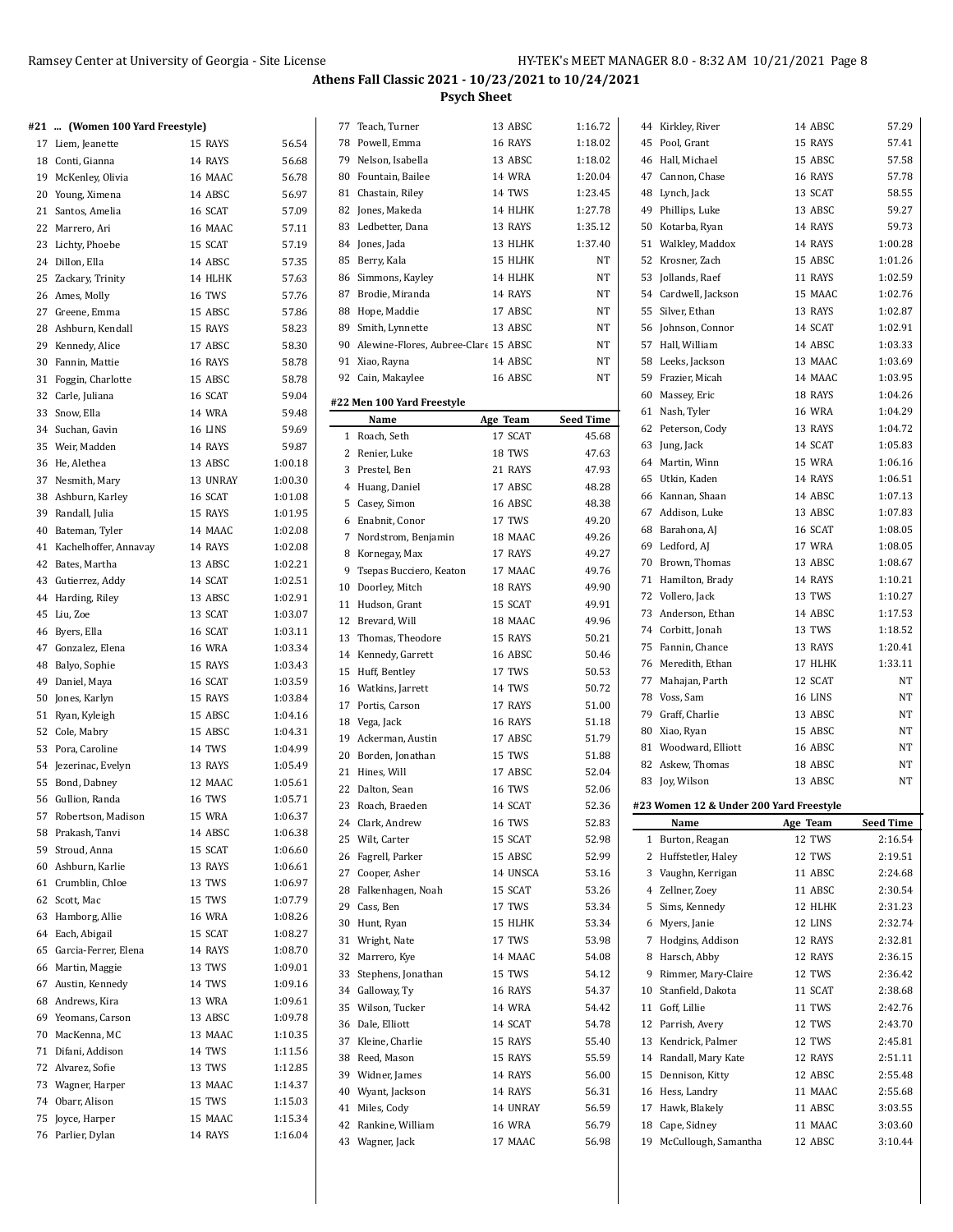|                                            |                   |                  | 1 Rhodenbaugh, Caleb          | 22 UNAT       | 56.40            | Name                                      | Age Team      | <b>Seed Time</b> |
|--------------------------------------------|-------------------|------------------|-------------------------------|---------------|------------------|-------------------------------------------|---------------|------------------|
| 9 Windham, Mia                             | 14 RAYS           | 1:14.22          | Name                          | Age Team      | <b>Seed Time</b> | #27 Women 12 & Under 50 Yard Breaststroke |               |                  |
| 8 Bates, Martha                            | 13 ABSC           | 1:13.55          | #26 Men 100 Yard Breaststroke |               |                  |                                           |               |                  |
| 7 Barnick, Hope                            | 18 RAYS           | 1:12.62          |                               |               |                  | 60 Ledford, AJ                            | 17 WRA        | NT               |
| 6 Walsh, Kelci                             | 14 LINS           | 1:12.44          | 66 Cain, Makaylee             | 16 ABSC       | NT               | 59 Addison, Luke                          | 13 ABSC       | NT               |
| 5 Avelar, Nicole                           | 15 ABSC           | 1:12.04          | 65 Xiao, Rayna                | 14 ABSC       | NT               | 58 Joy, Wilson                            | 13 ABSC       | NT               |
| 4 Windham, Lilly                           | 17 RAYS           | 1:10.31          | 64 Smith, Lynnette            | 13 ABSC       | NT               | 57 Askew, Thomas                          | 18 ABSC       | NT               |
| 3 Kornegay, Ava                            | 13 RAYS           | 1:10.30          | 63 Brodie, Miranda            | 14 RAYS       | NT               | 56 Woodward, Elliott                      | 16 ABSC       | NT               |
| 2 Tell, Greta                              | 15 MAAC           | 1:10.14          | 62 Ledbetter, Dana            | 13 RAYS       | NT               | 55 Xiao, Ryan                             | 15 ABSC       | NT               |
| 1 Fortin, Ashley                           | 18 RAYS           | 1:08.63          | 61 Simmons, Kayley            | 14 HLHK       | NT               | 54 Graff, Charlie                         | 13 ABSC       | NT               |
| Name                                       | Age Team          | <b>Seed Time</b> | 60 Berry, Kala                | 15 HLHK       | NT               | 53 Januzelli, Carter                      | 21 ABSC       | NT               |
| #25 Women 100 Yard Breaststroke            |                   |                  | 59 Chastain, Riley            | 14 TWS        | NT               | 52 Cannon, Chase                          | 16 RAYS       | NT               |
|                                            |                   |                  | 58 Fountain, Bailee           | 14 WRA        | 2:28.08          | 51 Utkin, Kaden                           | 14 RAYS       | NT               |
| 26 Joy, Kevin                              | 11 ABSC           | NT               | 57 Jones, Makeda              | 14 HLHK       | 1:57.28          | 50 Meredith, Ethan                        | 17 HLHK       | NT               |
| 25 Morris, Lachlan                         | 11 ABSC           | NT               | 56 Jones, Jada                | 13 HLHK       | 1:48.75          | 49 Mahajan, Parth                         | 12 SCAT       | NT               |
| 24 Putman, Brody                           | 11 ABSC           | NT               | 55 Powell, Emma               | 16 RAYS       | 1:45.75          | 48 Vollero, Jack                          | 13 TWS        | 1:43.56          |
| 23 Bahr, Kipras                            | 12 ABSC           | NT               | 54 Nelson, Isabella           | 13 ABSC       | 1:40.30          | 47 Fannin, Chance                         | 13 RAYS       | 1:42.68          |
| 22 Price, Grady                            | 11 ABSC           | $_{\rm NT}$      |                               | <b>16 WRA</b> | 1:36.54          | 46 Halbach, Crenshaw                      | 13 ABSC       | 1:40.21          |
| 21 Huang, Hanwen                           | 12 ABSC           | $_{\rm NT}$      | 53 Hamborg, Allie             |               |                  |                                           |               |                  |
| 20 McCullough, Nolan                       | 10 ABSC           | NT               | 52 Santos, Amelia             | 16 SCAT       | 1:35.86          | 45 Peterson, Cody                         | 13 RAYS       | 1:39.89          |
| 19 Frost, Ryan                             | 8 SCAT            | $_{\rm NT}$      | 51 Parlier, Dylan             | 14 RAYS       | 1:34.33          | 44 Frazier, Micah                         | 14 MAAC       | 1:38.39          |
| 18 Weldon, Caz                             | 10 ABSC           | 4:05.42          | 50 Andrews, Kira              | 13 WRA        | 1:32.38          | 43 Falkenhagen, Noah                      | 15 SCAT       | 1:37.15          |
| 17 Miller-Dotson, Kyle                     | 8 MAAC            | 3:19.17          | 49 Joyce, Harper              | 15 MAAC       | 1:32.30          | 42 Anderson, Ethan                        | 14 ABSC       | 1:36.99          |
| 16 McMaster, Nick                          | 10 TWS            | 3:09.18          | 48 Alvarez, Sofie             | 13 TWS        | 1:31.30          | 41 Sanford, Nathan                        | 13 RAYS       | 1:35.61          |
| 15 Werner, David                           | 11 ABSC           | 3:04.49          | 47 Garcia-Ferrer, Elena       | 14 RAYS       | 1:30.93          | 40 Zoumas, Evan                           | 15 SCAT       | 1:34.46          |
| 14 Hostetler, Liam                         | 11 RAYS           | 3:02.14          | 46 Randall, Julia             | 15 RAYS       | 1:29.90          | 39 Brown, Thomas                          | 13 ABSC       | 1:33.20          |
| 13 Witt-Sandy, Ben                         | 11 MAAC           |                  | 45 Difani, Addison            | 14 TWS        | 1:29.51          | 38 Nash, Tyler                            | <b>16 WRA</b> | 1:28.27          |
|                                            |                   | 3:00.34          | 44 Wagner, Harper             | 13 MAAC       | 1:29.04          | 37 Armel, Lyle                            | 13 ABSC       | 1:26.59          |
| 12 Coverdill, Patrick                      | 11 ABSC           | 2:42.10          | 43 Obarr, Alison              | 15 TWS        | 1:28.30          | 36 Barahona, AJ                           | 16 SCAT       | 1:25.23          |
| 11 Payne, Kingston                         | 11 MAAC           | 2:41.51          | 42 Cole, Mabry                | 15 ABSC       | 1:28.03          | 35 Massey, Eric                           | 18 RAYS       | 1:23.44          |
| 10 Avelar, Nicolas                         | 12 ABSC           | 2:36.57          | 41 Robertson, Madison         | 15 WRA        | 1:27.92          | 34 Martin, Winn                           | 15 WRA        | 1:22.01          |
| 9 Karumbaiah, Vidur                        | 11 ABSC           | 2:35.50          | 40 Each, Abigail              | 15 SCAT       | 1:27.44          | 33 Walkley, Maddox                        | 14 RAYS       | 1:20.87          |
| 8 Doss, Kaden                              | 12 RAYS           | 2:32.19          | 39 Foggin, Charlotte          | 15 ABSC       | 1:26.96          | 32 Silver, Ethan                          | 13 RAYS       | 1:20.33          |
| 7 Senoussaoui, Luca                        | 11 RAYS           | 2:31.00          | 38 Bond, Dabney               | 12 MAAC       | 1:26.83          | 31 Johnson, Connor                        | 14 SCAT       | 1:19.22          |
| 6 Wines, Henry                             | 12 RAYS           | 2:30.77          | 37 Ashburn, Karlie            | 13 RAYS       | 1:26.72          | 30 Kleine, Charlie                        | 15 RAYS       | 1:19.21          |
| 5 Bang, Ryan                               | 11 SCAT           | 2:26.28          | 36 Kachelhoffer, Annavay      | 14 RAYS       | 1:26.17          | 29 Hall, Michael                          | 15 ABSC       | 1:18.63          |
| 4 Sauer, Will                              | 12 MAAC           | 2:25.05          | 35 Prakash, Tanvi             | 14 ABSC       | 1:25.45          | 28 Galloway, Ty                           | 16 RAYS       | 1:18.45          |
| 3 Karumbaiah, Nakul                        | 12 ABSC           | 2:18.88          | 34 Austin, Kennedy            | 14 TWS        | 1:25.25          | 27 Cardwell, Jackson                      | 15 MAAC       | 1:17.70          |
| 2 Rhine, Joseph or Joey                    | 12 ABSC           | 2:16.88          | 33 Suchan, Gavin              | 16 LINS       | 1:24.48          | 26 Leeks, Jackson                         | 13 MAAC       | 1:17.29          |
| 1 Trotter, Torin                           | 12 ABSC           | 2:07.92          | 32 Balyo, Sophie              | 15 RAYS       | 1:23.74          | 25 Jung, Jack                             | 14 SCAT       | 1:16.45          |
| Name                                       | Age Team          | <b>Seed Time</b> | 31 Daniel, Maya               | 16 SCAT       | 1:23.26          | 24 Tsepas Bucciero, Keaton                | 17 MAAC       | 1:16.29          |
| #24 Men 12 & Under 200 Yard Freestyle      |                   |                  | 30 Jones, Karlyn              | 15 RAYS       | 1:22.90          | 23 Brevard, Will                          | 18 MAAC       | 1:16.00          |
| 38 Clark, Mary Kate                        | 11 ABSC           | NT               |                               | 16 SCAT       | 1:21.21          | 22 Thomas, Theodore                       | 15 RAYS       | 1:15.99          |
| 37 Cochran, Lucy                           | 10 ABSC           | NT               | 29 Ashburn, Karley            | 14 RAYS       |                  | 21 Wagner, Jack                           |               |                  |
| 36 Bahr, Sima                              | 10 ABSC           | NT               | 28 Weir, Madden               |               | 1:20.55          |                                           | 17 MAAC       | 1:15.76          |
| 35 Dorman, Lane                            |                   |                  | 27 Dillon, Ella               | 14 ABSC       | 1:20.34          | 20 Kotarba, Ryan                          | 14 RAYS       | 1:15.62          |
| 34 Johnson, Lil                            | 10 ABSC<br>8 ABSC | NT<br>NT         | 26 Nesmith, Mary              | 13 UNRAY      | 1:19.97          | 19 Koch, Christopher                      | 13 ABSC       | 1:14.39          |
| 33 Cain, Haylee                            | 12 ABSC           |                  | 25 Tumanova, Katya            | 13 MAAC       | 1:19.78          | 18 Kirkley, River                         | 14 ABSC       | 1:13.94          |
| 32 Bramlett, Nola                          | 10 ABSC           | NT               | 24 Hawkins, Reese             | 14 RAYS       | 1:19.27          | 17 Dale, Elliott                          | 14 SCAT       | 1:13.03          |
|                                            |                   | NT               | 23 Gutierrez, Addy            | 14 SCAT       | 1:19.07          | 16 Wyant, Jackson                         | 14 RAYS       | 1:12.67          |
| 31 Tomlinson, Bailey                       | 11 ABSC           | NT               | 22 Ames, Molly                | 16 TWS        | 1:18.88          | 15 Miles, Cody                            | 14 UNRAY      | 1:11.61          |
| 30 Rosser, Gabby                           | 10 ABSC           | NT               | 21 Pora, Caroline             | 14 TWS        | 1:18.86          | 14 Vega, Jack                             | 16 RAYS       | 1:11.19          |
| 29 McLucas, Daphne                         | 11 ABSC           | NT               | 20 Bateman, Tyler             | 14 MAAC       | 1:18.70          | 13 Lynch, Jack                            | 13 SCAT       | 1:10.01          |
| 28 Grant, Addison                          | 11 ABSC           | NT               | 19 Marrero, Ari               | 16 MAAC       | 1:18.64          | 12 Marrero, Kye                           | 14 MAAC       | 1:08.50          |
| 27 Yeomans, Raleigh                        | 10 ABSC           | NT               | 18 Harding, Riley             | 13 ABSC       | 1:18.26          | 11 Dalton, Sean                           | 16 TWS        | 1:08.11          |
| 26 Hawes, Sara                             | 11 SCAT           | NT               | 17 Owen, Sarah Paisley        | 13 MAAC       | 1:18.15          | 10 Rankine, William                       | <b>16 WRA</b> | 1:08.04          |
| 25 Meadows, Avery                          | 11 MAAC           | NT               | 16 Gonzalez, Elena            | <b>16 WRA</b> | 1:17.09          | 9 Enabnit, Conor                          | 17 TWS        | 1:05.74          |
| 24 Sauer, Sammie                           | 8 MAAC            | NT               | 15 Zackary, Trinity           | 14 HLHK       | 1:17.09          | 8 Ackerman, Austin                        | 17 ABSC       | 1:05.47          |
| 23 Mundy, Jillian                          | 9 ABSC            | 3:37.80          | 14 Snow, Ella                 | <b>14 WRA</b> | 1:16.82          | 7 Hailey, Brandon                         | 17 ABSC       | 1:05.30          |
| 22 Ash, Edie                               | 11 ABSC           | 3:20.57          | 13 McKenley, Olivia           | 16 MAAC       | 1:16.58          | 6 Kornegay, Max                           | 17 RAYS       | 1:05.30          |
| 21 Hamill, Haven                           | 12 SCAT           | 3:15.85          | 12 Frank, Emma                | 15 SCAT       | 1:15.98          | 5 Foggin, Will                            | 18 ABSC       | 1:04.79          |
| 20 Dennison, Sage                          | 10 ABSC           | 3:11.98          | 11 Ashburn, Kendall           | 15 RAYS       | 1:15.66          | 4 Hudson, Grant                           | 15 SCAT       | 1:04.66          |
| #23  (Women 12 & Under 200 Yard Freestyle) |                   |                  | 10 Jezerinac, Evelyn          | 13 RAYS       | 1:15.39          | 3 Bates, Eli                              | 15 ABSC       | 1:03.18          |
|                                            |                   |                  |                               |               |                  |                                           |               |                  |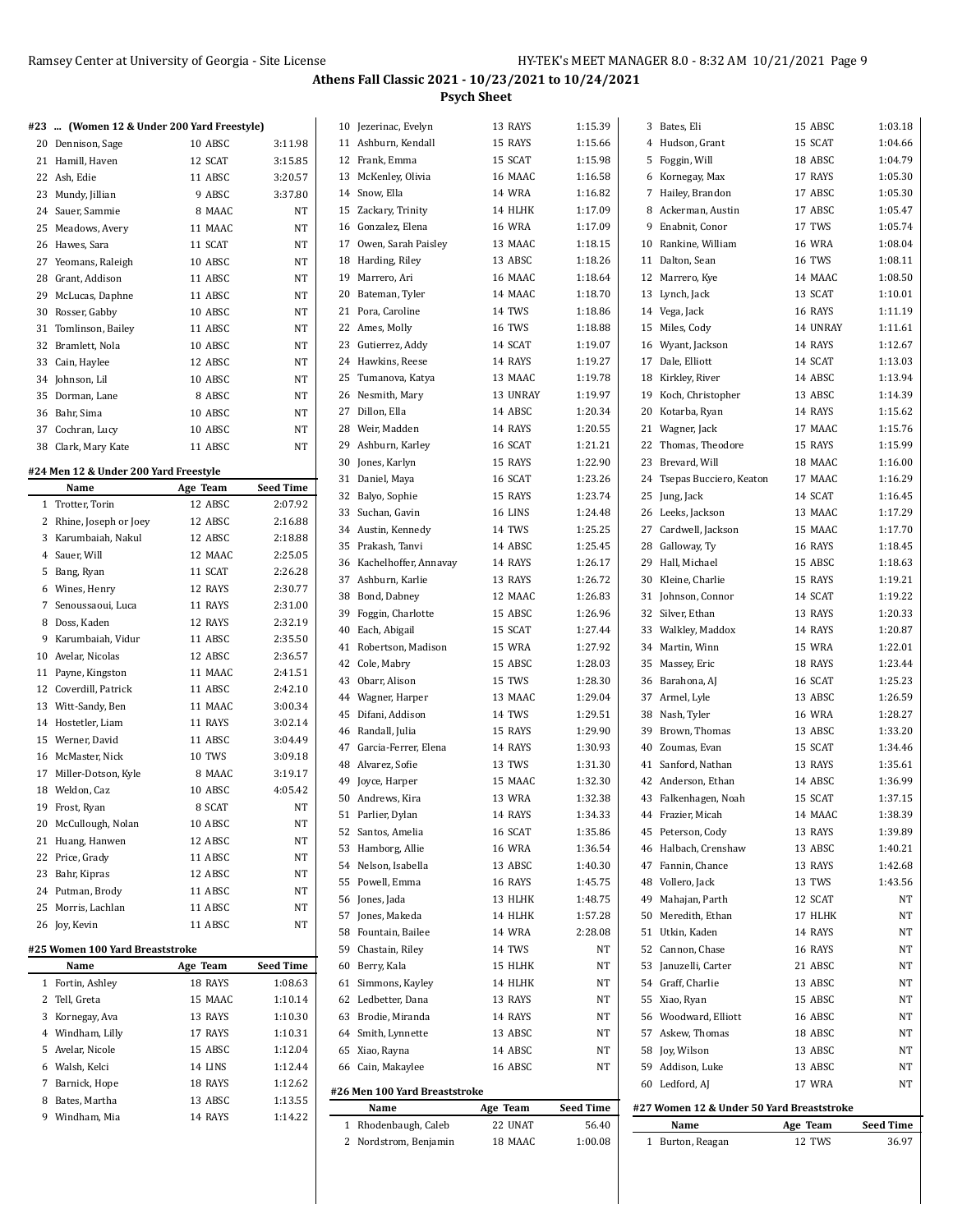| #27  (Women 12 & Under 50 Yard Breaststroke) |               |                  |   | 6 Wines, Henry                | 12 RAYS       | 41.20            | 26 Teach, Turner                         | 13 ABSC       | 3:09.43            |
|----------------------------------------------|---------------|------------------|---|-------------------------------|---------------|------------------|------------------------------------------|---------------|--------------------|
| 2 Sims, Kennedy                              | 12 HLHK       | 37.50            |   | 7 Jollands, Raef              | 11 RAYS       | 42.35            | 27 Nelson, Isabella                      | 13 ABSC       | 3:10.80            |
| 3 Hart, Lela                                 | 12 MAAC       | 39.28            |   | 8 Senoussaoui, Luca           | 11 RAYS       | 43.23            | 28 Difani, Addison                       | 14 TWS        | 3:18.21            |
| 4 Hawk, Blakely                              | 11 ABSC       | 39.82            |   | 9 Noh, Mike                   | 12 RAYS       | 43.63            | 29 Scott, Mac                            | 15 TWS        | <b>NT</b>          |
| 5 Kendrick, Palmer                           | 12 TWS        | 40.84            |   | 10 Werner, David              | 11 ABSC       | 44.02            | 30 Obarr, Alison                         | 15 TWS        | NT                 |
| 6 Harsch, Abby                               | 12 RAYS       | 40.97            |   | 11 Coverdill, Patrick         | 11 ABSC       | 46.02            | 31 Crumblin, Chloe                       | 13 TWS        | <b>NT</b>          |
| 7 Dennison, Kitty                            | 12 ABSC       | 40.99            |   | 12 Harrison, Ean              | 9 WRA         | 47.80            | 32 Chastain, Riley                       | 14 TWS        | <b>NT</b>          |
| 8 Parrish, Avery                             | 12 TWS        | 41.15            |   | 13 Price, Sam                 | 9 ABSC        | 48.84            | 33 Chitalwala, Sana                      | 15 SCAT       | <b>NT</b>          |
|                                              |               |                  |   | 14 Price, Grady               | 11 ABSC       | 50.22            | 34 Hamill, Haven                         | 12 SCAT       | <b>NT</b>          |
| 9 Cape, Sidney                               | 11 MAAC       | 41.16            |   |                               |               |                  |                                          |               |                    |
| 10 Myers, Janie                              | 12 LINS       | 42.29            |   | 15 Joy, Kevin                 | 11 ABSC       | 50.42            | 35 Each, Abigail                         | 15 SCAT       | <b>NT</b>          |
| 11 Huffstetler, Haley                        | 12 TWS        | 42.32            |   | 16 Hostetler, Liam            | 11 RAYS       | 50.76            | 36 Stroud, Anna                          | 15 SCAT       | NT                 |
| 12 Austin, Avery                             | 12 TWS        | 42.67            |   | 17 Artamonov, Daniil          | <b>11 WRA</b> | 51.30            | 37 Daniel, Maya                          | 16 SCAT       | <b>NT</b>          |
| 13 Fortson, Mallory                          | <b>11 WRA</b> | 43.11            |   | 18 McMaster, Nick             | 10 TWS        | 51.62            | 38 Hope, Maddie                          | 17 ABSC       | <b>NT</b>          |
| 14 Drack, Willow                             | 11 TWS        | 44.09            |   | 19 Booker, Kyle               | 11 HLHK       | 52.10            | 39 Smith, Lynnette                       | 13 ABSC       | NT                 |
| 15 Ash, Edie                                 | 11 ABSC       | 44.10            |   | 20 Heron, Myles               | 12 HLHK       | 53.11            | 40 Xiao, Rayna                           | 14 ABSC       | NT                 |
| 16 Randall, Mary Kate                        | 12 RAYS       | 44.59            |   | 21 Voivedich-Walter, Olivier  | 11 ABSC       | 53.82            | 41 Cole, Mabry                           | 15 ABSC       | NT                 |
| 17 Goff, Lillie                              | 11 TWS        | 44.69            |   | 22 Kleine, Miles              | 11 RAYS       | 54.51            | 42 Ryan, Kyleigh                         | 15 ABSC       | <b>NT</b>          |
| 18 Dennison, Sage                            | 10 ABSC       | 46.08            |   | 23 Colbert, Adrian            | 11 HLHK       | 55.26            |                                          |               |                    |
| 19 Bramlett, Nola                            | 10 ABSC       | 46.12            |   | 24 Dillies, Andréas           | 11 ABSC       | 55.63            | #30 Men 200 Yard Backstroke              |               |                    |
| 20 McLucas, Daphne                           | 11 ABSC       | 46.53            |   | 25 Mellouki, Abdellatif       | 12 HLHK       | 56.30            | Name                                     | Age Team      | <b>Seed Time</b>   |
| 21 Law, Alyssa                               | 12 TWS        | 47.00            |   | 26 Morris, Lachlan            | 11 ABSC       | 56.34            | 1 Culling, Josh                          | 17 LINS       | 1:55.81            |
| 22 Hess, Landry                              | 11 MAAC       | 47.82            |   | 27 Tarkington, Sebastian      | 9 MAAC        | 59.97            | 2 Kennedy, Garrett                       | 16 ABSC       | 1:56.68            |
| 23 Bloom, Audrey                             | 11 TWS        | 48.55            |   | 28 Hatcher, Preston           | 8 TWS         | 1:02.19          | 3 Casey, Simon                           | 16 ABSC       | 1:56.96            |
| 24 Johnson, Lil                              | 10 ABSC       | 50.42            |   | 29 Mellouki, Mohamed          | 9 HLHK        | 1:04.19          | 4 Baer, Bennett                          | 15 TWS        | 1:59.16            |
| 25 Horne, Kyndall                            |               | 50.77            |   | 30 Mellouki, Ahmed            | 8 HLHK        | 1:05.04          | 5 Huff, Bentley                          | 17 TWS        | 2:03.62            |
|                                              | 12 WRA        |                  |   |                               | 9 TWS         | 1:06.01          | 6 Peterson, Bryce                        | 16 RAYS       | 2:04.10            |
| 26 Mundy, Jillian                            | 9 ABSC        | 51.86            |   | 31 Stephens, James            |               |                  | 7 Doorley, Mitch                         | 18 RAYS       | 2:05.08            |
| 27 Douris, Zarema                            | 11 ABSC       | 52.15            |   | 32 McCoy, Christian           | 12 HLHK       | 1:15.09          | 8 Cooper, Asher                          | 14 UNSCA      | 2:05.56            |
| 28 Houser, Hana                              | 11 RAYS       | 53.52            |   | 33 Spradley-Mount, Reily      | 8 TWS         | 1:42.74          | 9 Fagrell, Parker                        | 15 ABSC       | 2:06.07            |
| 29 Rosser, Gabby                             | 10 ABSC       | 53.58            |   | 34 Witt-Sandy, Ben            | 11 MAAC       | <b>NT</b>        | 10 Clark, Andrew                         | <b>16 TWS</b> | 2:06.13            |
| 30 Zundel, Camryn                            | 10 TWS        | 54.05            |   | 35 Jordan, Matthew            | 9 TWS         | $\rm{NT}$        | 11 Hines, Will                           | 17 ABSC       | 2:07.29            |
| 31 Clark, Mary Kate                          | 11 ABSC       | 54.17            |   | 36 Minhinnett, Finn           | 11 TWS        | <b>NT</b>        | 12 Wilt, Carter                          | 15 SCAT       | 2:08.26            |
| 32 Cochran, Lucy                             | 10 ABSC       | 54.64            |   | 37 Arnold, Patrick            | 10 SCAT       | <b>NT</b>        | 13 Borden, Jonathan                      | 15 TWS        | 2:11.02            |
| 33 Templin, Leah                             | 10 ABSC       | 55.83            |   | 38 Huang, Hanwen              | 12 ABSC       | <b>NT</b>        | 14 Galloway, Ty                          | 16 RAYS       | 2:13.92            |
| 34 Sauer, Ellie                              | 10 MAAC       | 56.86            |   | 39 Putman, Brody              | 11 ABSC       | <b>NT</b>        | 15 Cass, Ben                             | 17 TWS        | 2:14.19            |
| 35 Dorman, Lane                              | 8 ABSC        | 56.89            |   | #29 Women 200 Yard Backstroke |               |                  | 16 Wright, Nate                          | 17 TWS        | 2:23.92            |
| 36 Malutinok, Lucy                           | 9 ABSC        | 1:03.62          |   | Name                          | Age Team      | <b>Seed Time</b> | 17 Stephens, Jonathan                    | 15 TWS        | 2:33.38            |
| 37 Sauer, Sammie                             | 8 MAAC        | 1:05.45          |   | 1 Norton, Emma                | 17 LINS       | 2:01.62          | 18 Krosner, Zach                         | 15 ABSC       | 2:35.83            |
| 38 Freeman, Annelise                         | 6 WRA         | 1:09.44          |   | 2 Klinefelter, Isabella       |               | 2:06.07          |                                          |               |                    |
| 39 Phillips, Lindy                           | 7 ABSC        | 1:14.00          |   | 3 Bradley, Kate               | 14 TWS        | 2:06.33          | 19 Armel, Lyle                           | 13 ABSC       | 2:40.53<br>2:40.89 |
| 40 Thompson, Enmersyn                        | 6 HLHK        | 1:16.00          |   |                               | 14 LINS       |                  | 20 Phillips, Luke                        | 13 ABSC       |                    |
| 41 Greene, Zoe                               | 7 HLHK        | 1:16.11          |   | 4 Richardson, Jory            | 16 MAAC       | 2:06.37          | 21 Halbach, Crenshaw                     | 13 ABSC       | 2:46.49            |
| 42 Hamborg, Sarah                            | 8 WRA         | 1:20.76          |   | 5 Fortin, Ashley              | 18 RAYS       | 2:08.54          | 22 Hall, William                         | 14 ABSC       | 2:47.24            |
| 43 Adams, Kinsley                            | 9 TWS         | 1:25.86          |   | 6 Liem, Jeanette              | 15 RAYS       | 2:14.32          | 23 Utkin, Kaden                          | 14 RAYS       | 2:57.11            |
| 44 Tarkington, Vega                          | 12 MAAC       | NT               |   | 7 Conti, Gianna               | 14 RAYS       | 2:15.69          | 24 Kannan, Shaan                         | 14 ABSC       | 3:09.76            |
| 45 Lanford, Bradi                            | 9 TWS         | NT               | 8 | Windham, Mia                  | 14 RAYS       | 2:16.78          | 25 Corbitt, Jonah                        | 13 TWS        | NT                 |
| 46 Adams, Josephine                          | 10 TWS        | NT               |   | 9 Portis, Macie               | 14 RAYS       | 2:17.89          | 26 Vollero, Jack                         | 13 TWS        | NT                 |
| 47 Hawes, Sara                               | 11 SCAT       | NT               |   | 10 Nunnally, Ansley           | 14 ABSC       | 2:20.65          | 27 Lynch, Jack                           | 13 SCAT       | NT                 |
| 48 Adams, Mallary                            | 8 HLHK        | NT               |   | 11 Greene, Emma               | 15 ABSC       | 2:21.03          | 28 Voss, Sam                             | 16 LINS       | NT                 |
|                                              |               |                  |   | 12 Ames, Molly                | 16 TWS        | 2:22.37          | 29 Hamilton, Brady                       | 14 RAYS       | NT                 |
| 49 Madison, Anna-Bella                       | 11 HLHK       | NT               |   | 13 Young, Ximena              | 14 ABSC       | 2:22.42          | 30 Woodward, Elliott                     | 16 ABSC       | NT                 |
| 50 Borger, Joshua                            | 10 ABSC       | NT               |   | 14 Dillon, Ella               | 14 ABSC       | 2:22.72          | 31 Kirkley, River                        | 14 ABSC       | NT                 |
| 51 Grant, Addison                            | 11 ABSC       | NT               |   | 15 DiPietre, Isabelle         | 16 SCAT       | 2:24.12          | 32 Joy, Wilson                           | 13 ABSC       | NT                 |
| 52 Johnson, Juliet                           | 8 ABSC        | NT               |   | 16 He, Alethea                | 13 ABSC       | 2:25.01          | 33 Addison, Luke                         | 13 ABSC       | NT                 |
| 53 Lee, Abby                                 | 12 WRA        | NT               |   | 17 Lee, Caroline              | 17 LINS       | 2:27.12          |                                          |               |                    |
| #28 Men 12 & Under 50 Yard Breaststroke      |               |                  |   | 18 Prakash, Tanvi             | 14 ABSC       | 2:34.08          | #31 Women 12 & Under 100 Yard Backstroke |               |                    |
| Name                                         | Age Team      | <b>Seed Time</b> |   | 19 Harding, Riley             | 13 ABSC       | 2:37.19          | Name                                     | Age Team      | <b>Seed Time</b>   |
| 1 Karumbaiah, Nakul                          | 12 ABSC       | 36.54            |   | 20 Gullion, Randa             | 16 TWS        | 2:39.62          | 1 Huffstetler, Haley                     | 12 TWS        | 1:11.75            |
| 2 Rhine, Joseph or Joey                      | 12 ABSC       | 37.26            |   | 21 Hamborg, Allie             | <b>16 WRA</b> | 2:43.02          | 2 Harsch, Abby                           | 12 RAYS       | 1:13.01            |
| 3 Avelar, Nicolas                            | 12 ABSC       | 39.42            |   | 22 Pora, Caroline             | 14 TWS        | 2:48.11          | 3 Vaughn, Kerrigan                       | 11 ABSC       | 1:13.22            |
| 4 Bang, Ryan                                 | 11 SCAT       | 39.83            |   | 23 MacKenna, MC               | 13 MAAC       | 2:50.55          | 4 Hodgins, Addison                       | 12 RAYS       | 1:13.25            |
| 5 Doss, Kaden                                | 12 RAYS       | 39.89            |   | 24 Martin, Maggie             | 13 TWS        | 2:55.60          | 5 Myers, Janie                           | 12 LINS       | 1:14.70            |
|                                              |               |                  |   | 25 Yeomans, Carson            | 13 ABSC       | 2:57.22          | 6 Burton, Reagan                         | 12 TWS        | 1:15.93            |
|                                              |               |                  |   |                               |               |                  |                                          |               |                    |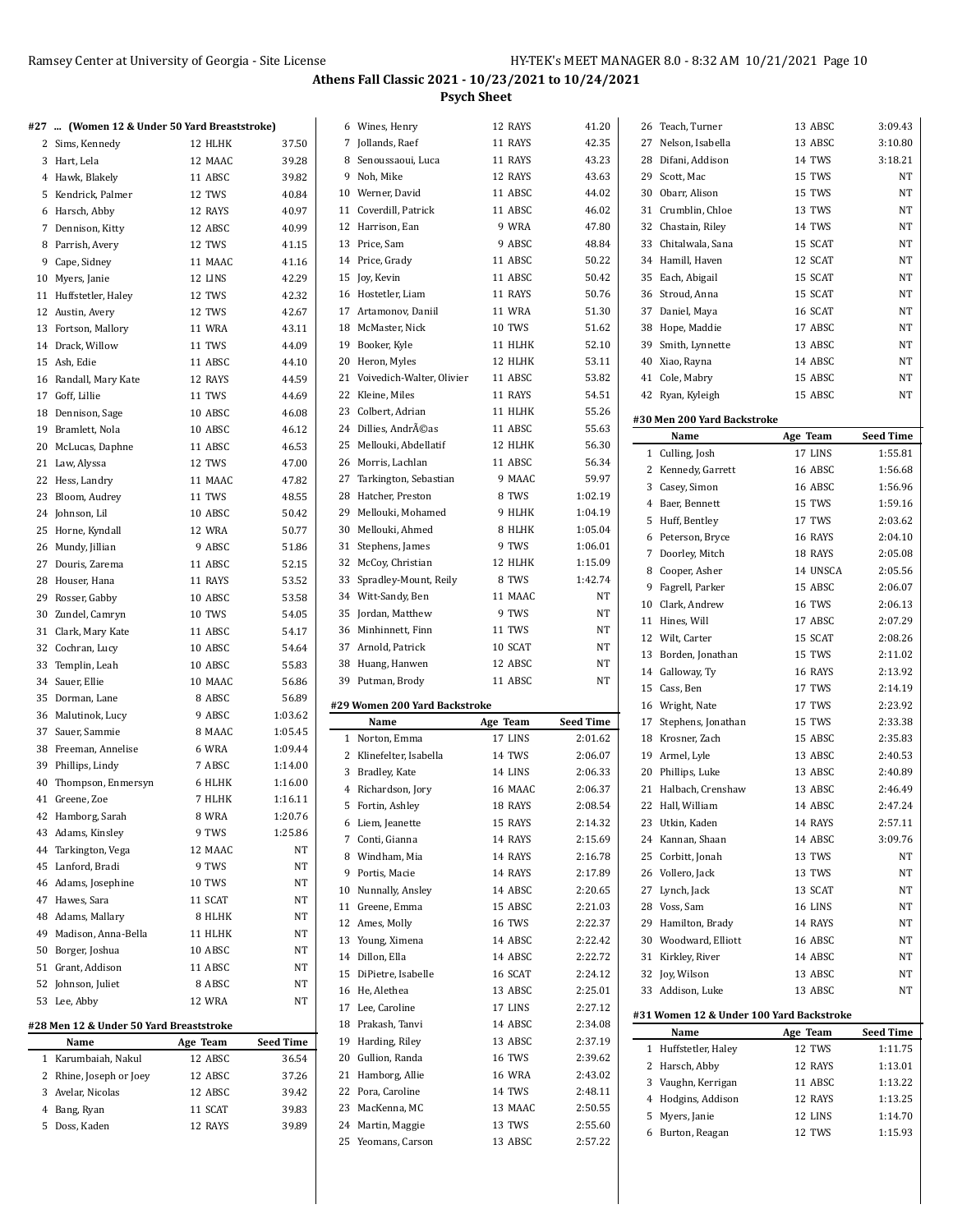|    | #31  (Women 12 & Under 100 Yard Backstroke) |               |                      |
|----|---------------------------------------------|---------------|----------------------|
|    | 7 Austin, Avery                             | 12 TWS        | 1:19.66              |
|    | 8 Zellner, Zoev                             | 11 ABSC       | 1:20.03              |
|    | 9 Rimmer, Mary-Claire                       | 12 TWS        | 1:20.79              |
|    | 10 Randall, Mary Kate                       | 12 RAYS       | 1:21.55              |
| 11 | Parrish, Avery                              | 12 TWS        | 1:21.82              |
| 12 | Fortson, Mallory                            | 11 WRA        | 1:22.23              |
| 13 | Goff, Lillie                                | 11 TWS        | 1:25.37              |
|    | 14 McCullough, Samantha                     | 12 ABSC       | 1:29.26              |
| 15 | Tomlinson, Bailey                           | 11 ABSC       | 1:33.59              |
| 16 | Kendrick. Palmer                            | 12 TWS        | 1:34.50              |
| 17 | Templin, Leah                               | 10 ABSC       | 1:39.26              |
|    | 18 Ash, Edie                                | 11 ABSC       | 1:39.39              |
| 19 | Horne, Kyndall                              | <b>12 WRA</b> | 1:49.39              |
| 20 | Dennison, Sage                              | 10 ABSC       | 1:50.30              |
| 21 | Yeomans, Raleigh                            | 10 ABSC       | 1:50.34              |
| 22 | Sauer, Ellie                                | 10 MAAC       | 1:51.64              |
| 23 | Tarkington, Vega                            | 12 MAAC       | 1:53.82              |
|    | 24 Zundel, Camryn                           | <b>10 TWS</b> | 1:55.59              |
| 25 | Adams, Mallary                              | 8 HLHK        | 2:19.19              |
| 26 | Adams, Kinsley                              | 9 TWS         | 2:31.66              |
| 27 | Watson, Praylynn                            | 7 MAAC        | NT                   |
| 28 | Meadows, Avery                              | 11 MAAC       | NΤ                   |
|    | 29 Lanford, Bradi                           | 9 TWS         | NT                   |
|    | 30 Bloom, Audrey                            | 11 TWS        | NT                   |
|    | 31 Drack, Willow                            | 11 TWS        | NT                   |
| 32 | Law, Alyssa                                 | 12 TWS        | NT                   |
| 33 | Thompson, Enmersyn                          | 6 HLHK        | NT                   |
| 34 | Madison, Anna-Bella                         | 11 HLHK       | NT                   |
| 35 | Greene, Zoe                                 | 7 HLHK        | NT                   |
| 36 | Houser, Hana                                | 11 RAYS       | NT                   |
| 37 | Borger, Joshua                              | 10 ABSC       | NT                   |
| 38 | McLucas, Daphne                             | 11 ABSC       | NΤ                   |
| 39 | Hawk, Blakely                               | 11 ABSC       | NΤ                   |
| 40 | Malutinok, Lucy                             | 9 ABSC        | NT                   |
| 41 | Cain, Haylee                                | 12 ABSC       | NT                   |
| 42 | Phillips, Lindy                             | 7 ABSC        | NT                   |
| 43 | Douris, Zarema                              | 11 ABSC       | NΤ                   |
| 44 | Bahr, Sima                                  | 10 ABSC       | NΤ                   |
| 45 | Johnson, Juliet                             | 8 ABSC        | NT                   |
|    |                                             |               |                      |
|    | #32 Men 12 & Under 100 Yard Backstroke      | Age Team      |                      |
| 1  | Name<br>Trotter, Torin                      | 12 ABSC       | Seed Time<br>1:08.91 |
| 2  | Payne, Kingston                             | 11 MAAC       | 1:14.45              |
| 3  | Sauer, Will                                 | 12 MAAC       | 1:15.68              |
| 4  | Karumbaiah, Vidur                           | 11 ABSC       | 1:15.71              |
| 5  | Jollands, Raef                              | 11 RAYS       | 1:15.74              |
| 6  | Coverdill, Patrick                          | 11 ABSC       | 1:20.67              |
| 7  | Bang, Ryan                                  | 11 SCAT       | 1:22.02              |
| 8  | Harrison, Ean                               | 9 WRA         | 1:25.34              |
| 9  | Noh, Mike                                   | 12 RAYS       | 1:28.04              |
|    |                                             |               |                      |
| 10 | Werner, David                               | 11 ABSC       | 1:35.31              |
| 11 | Booker, Kyle                                | 11 HLHK       | 1:36.74              |
| 12 | McMaster, Nick                              | 10 TWS        | 1:37.39              |
| 13 | Colbert, Adrian                             | 11 HLHK       | 1:54.14              |
| 14 | Mellouki, Abdellatif                        | 12 HLHK       | 2:00.44              |
| 15 | Stephens, James                             | 9 TWS         | 2:14.24              |
| 16 | Hatcher, Preston                            | 8 TWS         | 2:14.87              |
| 17 | McCoy, Christian                            | 12 HLHK       | 2:30.48              |
| 18 | Mellouki, Mohamed                           | 9 HLHK        | 2:56.19              |

| Miller-Dotson, Kyle<br>19                        | 8 MAAC                                                                                                                                                                                                                                                                                                                                                                                                                                                                                                                                                                                                                                                                                  | NT                                                                                                                                                                                                                                                                                                                                                                                            |
|--------------------------------------------------|-----------------------------------------------------------------------------------------------------------------------------------------------------------------------------------------------------------------------------------------------------------------------------------------------------------------------------------------------------------------------------------------------------------------------------------------------------------------------------------------------------------------------------------------------------------------------------------------------------------------------------------------------------------------------------------------|-----------------------------------------------------------------------------------------------------------------------------------------------------------------------------------------------------------------------------------------------------------------------------------------------------------------------------------------------------------------------------------------------|
| 20 Jordan, Matthew                               | 9 TWS                                                                                                                                                                                                                                                                                                                                                                                                                                                                                                                                                                                                                                                                                   | NT                                                                                                                                                                                                                                                                                                                                                                                            |
| 21 Minhinnett, Finn                              | 11 TWS                                                                                                                                                                                                                                                                                                                                                                                                                                                                                                                                                                                                                                                                                  | NT                                                                                                                                                                                                                                                                                                                                                                                            |
| 22 Mahajan, Parth                                | 12 SCAT                                                                                                                                                                                                                                                                                                                                                                                                                                                                                                                                                                                                                                                                                 | NT                                                                                                                                                                                                                                                                                                                                                                                            |
| 23 Mellouki, Ahmed                               | 8 HLHK                                                                                                                                                                                                                                                                                                                                                                                                                                                                                                                                                                                                                                                                                  | NT                                                                                                                                                                                                                                                                                                                                                                                            |
| 24                                               |                                                                                                                                                                                                                                                                                                                                                                                                                                                                                                                                                                                                                                                                                         | NT                                                                                                                                                                                                                                                                                                                                                                                            |
|                                                  |                                                                                                                                                                                                                                                                                                                                                                                                                                                                                                                                                                                                                                                                                         | NT                                                                                                                                                                                                                                                                                                                                                                                            |
|                                                  |                                                                                                                                                                                                                                                                                                                                                                                                                                                                                                                                                                                                                                                                                         | NT                                                                                                                                                                                                                                                                                                                                                                                            |
|                                                  |                                                                                                                                                                                                                                                                                                                                                                                                                                                                                                                                                                                                                                                                                         | NT                                                                                                                                                                                                                                                                                                                                                                                            |
|                                                  |                                                                                                                                                                                                                                                                                                                                                                                                                                                                                                                                                                                                                                                                                         |                                                                                                                                                                                                                                                                                                                                                                                               |
|                                                  |                                                                                                                                                                                                                                                                                                                                                                                                                                                                                                                                                                                                                                                                                         | NT                                                                                                                                                                                                                                                                                                                                                                                            |
|                                                  |                                                                                                                                                                                                                                                                                                                                                                                                                                                                                                                                                                                                                                                                                         | NT                                                                                                                                                                                                                                                                                                                                                                                            |
|                                                  |                                                                                                                                                                                                                                                                                                                                                                                                                                                                                                                                                                                                                                                                                         | NT                                                                                                                                                                                                                                                                                                                                                                                            |
|                                                  |                                                                                                                                                                                                                                                                                                                                                                                                                                                                                                                                                                                                                                                                                         | <b>NT</b>                                                                                                                                                                                                                                                                                                                                                                                     |
|                                                  |                                                                                                                                                                                                                                                                                                                                                                                                                                                                                                                                                                                                                                                                                         | NT                                                                                                                                                                                                                                                                                                                                                                                            |
|                                                  |                                                                                                                                                                                                                                                                                                                                                                                                                                                                                                                                                                                                                                                                                         | NT                                                                                                                                                                                                                                                                                                                                                                                            |
|                                                  |                                                                                                                                                                                                                                                                                                                                                                                                                                                                                                                                                                                                                                                                                         | NT                                                                                                                                                                                                                                                                                                                                                                                            |
|                                                  |                                                                                                                                                                                                                                                                                                                                                                                                                                                                                                                                                                                                                                                                                         | NT                                                                                                                                                                                                                                                                                                                                                                                            |
| 36 Joy, Kevin                                    | 11 ABSC                                                                                                                                                                                                                                                                                                                                                                                                                                                                                                                                                                                                                                                                                 | NT                                                                                                                                                                                                                                                                                                                                                                                            |
|                                                  |                                                                                                                                                                                                                                                                                                                                                                                                                                                                                                                                                                                                                                                                                         |                                                                                                                                                                                                                                                                                                                                                                                               |
|                                                  |                                                                                                                                                                                                                                                                                                                                                                                                                                                                                                                                                                                                                                                                                         | <b>Seed Time</b>                                                                                                                                                                                                                                                                                                                                                                              |
|                                                  |                                                                                                                                                                                                                                                                                                                                                                                                                                                                                                                                                                                                                                                                                         | 2:11.04                                                                                                                                                                                                                                                                                                                                                                                       |
|                                                  |                                                                                                                                                                                                                                                                                                                                                                                                                                                                                                                                                                                                                                                                                         | 2:11.87                                                                                                                                                                                                                                                                                                                                                                                       |
|                                                  |                                                                                                                                                                                                                                                                                                                                                                                                                                                                                                                                                                                                                                                                                         | 2:12.78                                                                                                                                                                                                                                                                                                                                                                                       |
|                                                  |                                                                                                                                                                                                                                                                                                                                                                                                                                                                                                                                                                                                                                                                                         | 2:14.73                                                                                                                                                                                                                                                                                                                                                                                       |
|                                                  |                                                                                                                                                                                                                                                                                                                                                                                                                                                                                                                                                                                                                                                                                         |                                                                                                                                                                                                                                                                                                                                                                                               |
|                                                  |                                                                                                                                                                                                                                                                                                                                                                                                                                                                                                                                                                                                                                                                                         | 2:15.27                                                                                                                                                                                                                                                                                                                                                                                       |
|                                                  |                                                                                                                                                                                                                                                                                                                                                                                                                                                                                                                                                                                                                                                                                         | 2:17.65                                                                                                                                                                                                                                                                                                                                                                                       |
|                                                  |                                                                                                                                                                                                                                                                                                                                                                                                                                                                                                                                                                                                                                                                                         | 2:17.69                                                                                                                                                                                                                                                                                                                                                                                       |
|                                                  |                                                                                                                                                                                                                                                                                                                                                                                                                                                                                                                                                                                                                                                                                         | 2:17.77                                                                                                                                                                                                                                                                                                                                                                                       |
|                                                  |                                                                                                                                                                                                                                                                                                                                                                                                                                                                                                                                                                                                                                                                                         | 2:18.04                                                                                                                                                                                                                                                                                                                                                                                       |
|                                                  |                                                                                                                                                                                                                                                                                                                                                                                                                                                                                                                                                                                                                                                                                         | 2:18.62                                                                                                                                                                                                                                                                                                                                                                                       |
|                                                  |                                                                                                                                                                                                                                                                                                                                                                                                                                                                                                                                                                                                                                                                                         | 2:18.77                                                                                                                                                                                                                                                                                                                                                                                       |
|                                                  |                                                                                                                                                                                                                                                                                                                                                                                                                                                                                                                                                                                                                                                                                         | 2:19.76                                                                                                                                                                                                                                                                                                                                                                                       |
| 13<br>Tell, Greta                                |                                                                                                                                                                                                                                                                                                                                                                                                                                                                                                                                                                                                                                                                                         | 2:20.41                                                                                                                                                                                                                                                                                                                                                                                       |
| 14 Bates, Martha                                 | 13 ABSC                                                                                                                                                                                                                                                                                                                                                                                                                                                                                                                                                                                                                                                                                 | 2:20.42                                                                                                                                                                                                                                                                                                                                                                                       |
| 15 Nunnally, Ansley                              | 14 ABSC                                                                                                                                                                                                                                                                                                                                                                                                                                                                                                                                                                                                                                                                                 | 2:20.49                                                                                                                                                                                                                                                                                                                                                                                       |
| 16 McKenley, Olivia                              | 16 MAAC                                                                                                                                                                                                                                                                                                                                                                                                                                                                                                                                                                                                                                                                                 | 2:21.59                                                                                                                                                                                                                                                                                                                                                                                       |
| 17 Wright, Kayla                                 | 15 TWS                                                                                                                                                                                                                                                                                                                                                                                                                                                                                                                                                                                                                                                                                  | 2:21.84                                                                                                                                                                                                                                                                                                                                                                                       |
| Ashburn, Kendall<br>18                           | 15 RAYS                                                                                                                                                                                                                                                                                                                                                                                                                                                                                                                                                                                                                                                                                 | 2:22.16                                                                                                                                                                                                                                                                                                                                                                                       |
| 19 Kornegay, Ava                                 | 13 RAYS                                                                                                                                                                                                                                                                                                                                                                                                                                                                                                                                                                                                                                                                                 | 2:22.71                                                                                                                                                                                                                                                                                                                                                                                       |
| 20 Zackary, Trinity                              | 14 HLHK                                                                                                                                                                                                                                                                                                                                                                                                                                                                                                                                                                                                                                                                                 | 2:23.06                                                                                                                                                                                                                                                                                                                                                                                       |
| 21<br>Blankinship, Katie                         | 17 RAYS                                                                                                                                                                                                                                                                                                                                                                                                                                                                                                                                                                                                                                                                                 | 2:25.14                                                                                                                                                                                                                                                                                                                                                                                       |
| Kennedy, Alice                                   | 17 ABSC                                                                                                                                                                                                                                                                                                                                                                                                                                                                                                                                                                                                                                                                                 | 2:26.78                                                                                                                                                                                                                                                                                                                                                                                       |
| Greene, Emma                                     | 15 ABSC                                                                                                                                                                                                                                                                                                                                                                                                                                                                                                                                                                                                                                                                                 | 2:26.82                                                                                                                                                                                                                                                                                                                                                                                       |
| 24<br>King, Pilar                                | 13 HLHK                                                                                                                                                                                                                                                                                                                                                                                                                                                                                                                                                                                                                                                                                 | 2:27.09                                                                                                                                                                                                                                                                                                                                                                                       |
| 25<br>Santos, Amelia                             | 16 SCAT                                                                                                                                                                                                                                                                                                                                                                                                                                                                                                                                                                                                                                                                                 | 2:29.25                                                                                                                                                                                                                                                                                                                                                                                       |
| 26                                               | 14 WRA                                                                                                                                                                                                                                                                                                                                                                                                                                                                                                                                                                                                                                                                                  | 2:30.37                                                                                                                                                                                                                                                                                                                                                                                       |
| 27                                               |                                                                                                                                                                                                                                                                                                                                                                                                                                                                                                                                                                                                                                                                                         | 2:30.56                                                                                                                                                                                                                                                                                                                                                                                       |
|                                                  |                                                                                                                                                                                                                                                                                                                                                                                                                                                                                                                                                                                                                                                                                         | 2:30.84                                                                                                                                                                                                                                                                                                                                                                                       |
|                                                  |                                                                                                                                                                                                                                                                                                                                                                                                                                                                                                                                                                                                                                                                                         | 2:35.20                                                                                                                                                                                                                                                                                                                                                                                       |
|                                                  |                                                                                                                                                                                                                                                                                                                                                                                                                                                                                                                                                                                                                                                                                         | 2:36.96                                                                                                                                                                                                                                                                                                                                                                                       |
|                                                  |                                                                                                                                                                                                                                                                                                                                                                                                                                                                                                                                                                                                                                                                                         | 2:38.56                                                                                                                                                                                                                                                                                                                                                                                       |
|                                                  |                                                                                                                                                                                                                                                                                                                                                                                                                                                                                                                                                                                                                                                                                         | 2:39.77                                                                                                                                                                                                                                                                                                                                                                                       |
|                                                  |                                                                                                                                                                                                                                                                                                                                                                                                                                                                                                                                                                                                                                                                                         | 2:40.34                                                                                                                                                                                                                                                                                                                                                                                       |
|                                                  |                                                                                                                                                                                                                                                                                                                                                                                                                                                                                                                                                                                                                                                                                         |                                                                                                                                                                                                                                                                                                                                                                                               |
|                                                  |                                                                                                                                                                                                                                                                                                                                                                                                                                                                                                                                                                                                                                                                                         | 2:41.01                                                                                                                                                                                                                                                                                                                                                                                       |
|                                                  |                                                                                                                                                                                                                                                                                                                                                                                                                                                                                                                                                                                                                                                                                         |                                                                                                                                                                                                                                                                                                                                                                                               |
| Jones, Karlyn                                    | 15 RAYS                                                                                                                                                                                                                                                                                                                                                                                                                                                                                                                                                                                                                                                                                 | 2:41.90                                                                                                                                                                                                                                                                                                                                                                                       |
| Ashburn, Karley<br>36                            | 16 SCAT                                                                                                                                                                                                                                                                                                                                                                                                                                                                                                                                                                                                                                                                                 | 2:41.94                                                                                                                                                                                                                                                                                                                                                                                       |
| Pora, Caroline<br>37                             | 14 TWS                                                                                                                                                                                                                                                                                                                                                                                                                                                                                                                                                                                                                                                                                  | 2:43.49                                                                                                                                                                                                                                                                                                                                                                                       |
| He, Alethea                                      | 13 ABSC                                                                                                                                                                                                                                                                                                                                                                                                                                                                                                                                                                                                                                                                                 | 2:46.40                                                                                                                                                                                                                                                                                                                                                                                       |
| 39<br>Prakash, Tanvi                             | 14 ABSC                                                                                                                                                                                                                                                                                                                                                                                                                                                                                                                                                                                                                                                                                 | 2:46.81                                                                                                                                                                                                                                                                                                                                                                                       |
| Gullion, Randa<br>Bond, Dabney<br>41             | 16 TWS<br>12 MAAC                                                                                                                                                                                                                                                                                                                                                                                                                                                                                                                                                                                                                                                                       | 2:47.84<br>2:48.90                                                                                                                                                                                                                                                                                                                                                                            |
| 25<br>26<br>29<br>30<br>35<br>2<br>9<br>29<br>34 | Heron, Myles<br>Hostetler, Liam<br>Kleine, Miles<br>27 McCullough, Nolan<br>28 Price, Grady<br>Dillies, Andréas<br>Bahr, Kipras<br>31 Price, Sam<br>32 Voivedich-Walter, Olivier<br>33 Weldon, Caz<br>34 Putman, Brody<br>Morris, Lachlan<br>#33 Women 200 Yard IM<br>Name<br>1 Windham, Lilly<br>Fortin, Ashley<br>Klinefelter, Isabella<br>4 Conti, Gianna<br>5 Fannin, Mattie<br>6 Liem, Jeanette<br>7 Walsh, Kelci<br>Halbach, Ansley<br>Portis, Macie<br>10 Barnick, Hope<br>11 Avelar, Nicole<br>12 Windham, Mia<br>Snow, Ella<br>Ames, Molly<br>DiPietre, Isabelle<br>Bateman, Tyler<br>Gutierrez, Addy<br>Tumanova, Katya<br>Suchan, Gavin<br>Gonzalez, Elena<br>Harding, Riley | 12 HLHK<br>11 RAYS<br>11 RAYS<br>10 ABSC<br>11 ABSC<br>11 ABSC<br>12 ABSC<br>9 ABSC<br>11 ABSC<br>10 ABSC<br>11 ABSC<br>11 ABSC<br>Age Team<br>17 RAYS<br>18 RAYS<br>14 TWS<br>14 RAYS<br>16 RAYS<br>15 RAYS<br>14 LINS<br>16 ABSC<br>14 RAYS<br>18 RAYS<br>15 ABSC<br>14 RAYS<br>15 MAAC<br><b>16 TWS</b><br>16 SCAT<br>14 MAAC<br>14 SCAT<br>13 MAAC<br>16 LINS<br><b>16 WRA</b><br>13 ABSC |

|    | 42 Difani, Addison                 | 14 TWS        | 2:49.26          |
|----|------------------------------------|---------------|------------------|
|    | 43 Liu, Zoe                        | 13 SCAT       | 2:49.97          |
|    | 44 MacKenna, MC                    | 13 MAAC       | 2:54.54          |
|    | 45 Austin, Kennedy                 | 14 TWS        | 2:55.54          |
|    | 46 Daniel, Maya                    | 16 SCAT       | 2:56.76          |
|    | 47 Scott, Mac                      | 15 TWS        | 2:57.11          |
|    | 48 Stanfield, Dakota               | 11 SCAT       | 2:59.55          |
|    | 49 Crumblin, Chloe                 | 13 TWS        | 3:00.20          |
|    | 50 Robertson, Madison              | 15 WRA        | 3:01.08          |
|    | 51 Joyce, Harper                   | 15 MAAC       | 3:01.92          |
|    | 52 Alvarez, Sofie                  | 13 TWS        | 3:02.15          |
|    | 53 Wagner, Harper                  | 13 MAAC       | 3:04.03          |
|    | 54 Martin, Maggie                  | 13 TWS        | 3:05.00          |
| 55 | Yeomans, Carson                    | 13 ABSC       | 3:06.39          |
|    | 56 Each, Abigail                   | 15 SCAT       | 3:07.78          |
|    |                                    | 13 ABSC       | 3:09.24          |
|    | 57 Nelson, Isabella                |               |                  |
|    | 58 Teach, Turner                   | 13 ABSC       | 3:09.78          |
|    | 59 Andrews, Kira                   | 13 WRA        | 3:10.98          |
|    | 60 Obarr, Alison                   | 15 TWS        | 3:17.15          |
|    | 61 Ledbetter, Dana                 | 13 RAYS       | 3:32.18          |
|    | 62 Hamill, Haven                   | 12 SCAT       | 3:36.55          |
|    | 63 Jones, Jada                     | 13 HLHK       | 4:06.87          |
|    | 64 Hart, Lela                      | 12 MAAC       | NT               |
|    | 65 Chastain, Riley                 | 14 TWS        | NT               |
|    | 66 Stroud, Anna                    | 15 SCAT       | NT               |
|    | 67 Jones, Makeda                   | 14 HLHK       | NΤ               |
|    | 68 Berry, Kala                     | 15 HLHK       | NΤ               |
|    | 69 Parlier, Dylan                  | 14 RAYS       | NΤ               |
|    | 70 Ashburn, Karlie                 | 13 RAYS       | NT               |
|    | 71 Brodie, Miranda                 | 14 RAYS       | NT               |
|    | 72 Powell, Emma                    | 16 RAYS       | NΤ               |
|    |                                    |               |                  |
|    |                                    | 14 ABSC       | NΤ               |
|    | 73 Xiao, Rayna<br>74 Ryan, Kyleigh | 15 ABSC       | NΤ               |
|    | 75 Cain, Makaylee                  | 16 ABSC       | NΤ               |
|    |                                    |               |                  |
|    | #34 Men 200 Yard IM                |               |                  |
|    | Name                               | Age Team      | <b>Seed Time</b> |
|    | 1 Roach, Seth                      | 17 SCAT       | 1:56.31          |
|    | 2 Foggin, Will                     | 18 ABSC       | 1:57.26          |
|    | 3 Renier, Luke                     | 18 TWS        | 1:58.84          |
|    | 4 Prestel, Ben                     | 21 RAYS       | 1:59.79          |
| 5  | Culling, Josh                      | 17 LINS       | 1:59.98          |
|    | 6 Enabnit, Conor                   | 17 TWS        | 2:01.91          |
|    | 7 Baer, Bennett                    | 15 TWS        | 2:04.03          |
|    | 8 Peterson, Bryce                  | 16 RAYS       | 2:04.16          |
| 9  | Kornegay, Max                      | 17 RAYS       | 2:04.94          |
|    | 10 Bates, Eli                      | 15 ABSC       | 2:05.00          |
|    | 11 Huff, Bentley                   | 17 TWS        | 2:05.84          |
|    | 12 Watkins, Jarrett                | 14 TWS        | 2:07.87          |
|    | 13 Hudson, Grant                   | 15 SCAT       | 2:09.52          |
|    | 14 Portis, Carson                  | 17 RAYS       | 2:11.47          |
|    | 15 Dalton, Sean                    | <b>16 TWS</b> | 2:11.92          |
|    | 16 Ackerman, Austin                | 17 ABSC       | 2:12.75          |
|    | 17 Huang, Daniel                   | 17 ABSC       | 2:13.00          |
|    | 18 Borden, Jonathan                | 15 TWS        | 2:14.06          |
| 19 | Hailey, Brandon                    | 17 ABSC       | 2:14.30          |
|    | 20 Marrero, Kye                    | 14 MAAC       | 2:15.17          |
|    | 21 Galloway, Ty                    | 16 RAYS       | 2:15.44          |
|    | 22 Wilson, Tucker                  | 14 WRA        | 2:17.53          |
|    | 23 Rankine, William                | <b>16 WRA</b> | 2:19.61          |
|    | 24 Fagrell, Parker                 | 15 ABSC       | 2:22.33          |
| 25 | Phillips, Luke                     | 13 ABSC       | 2:24.50          |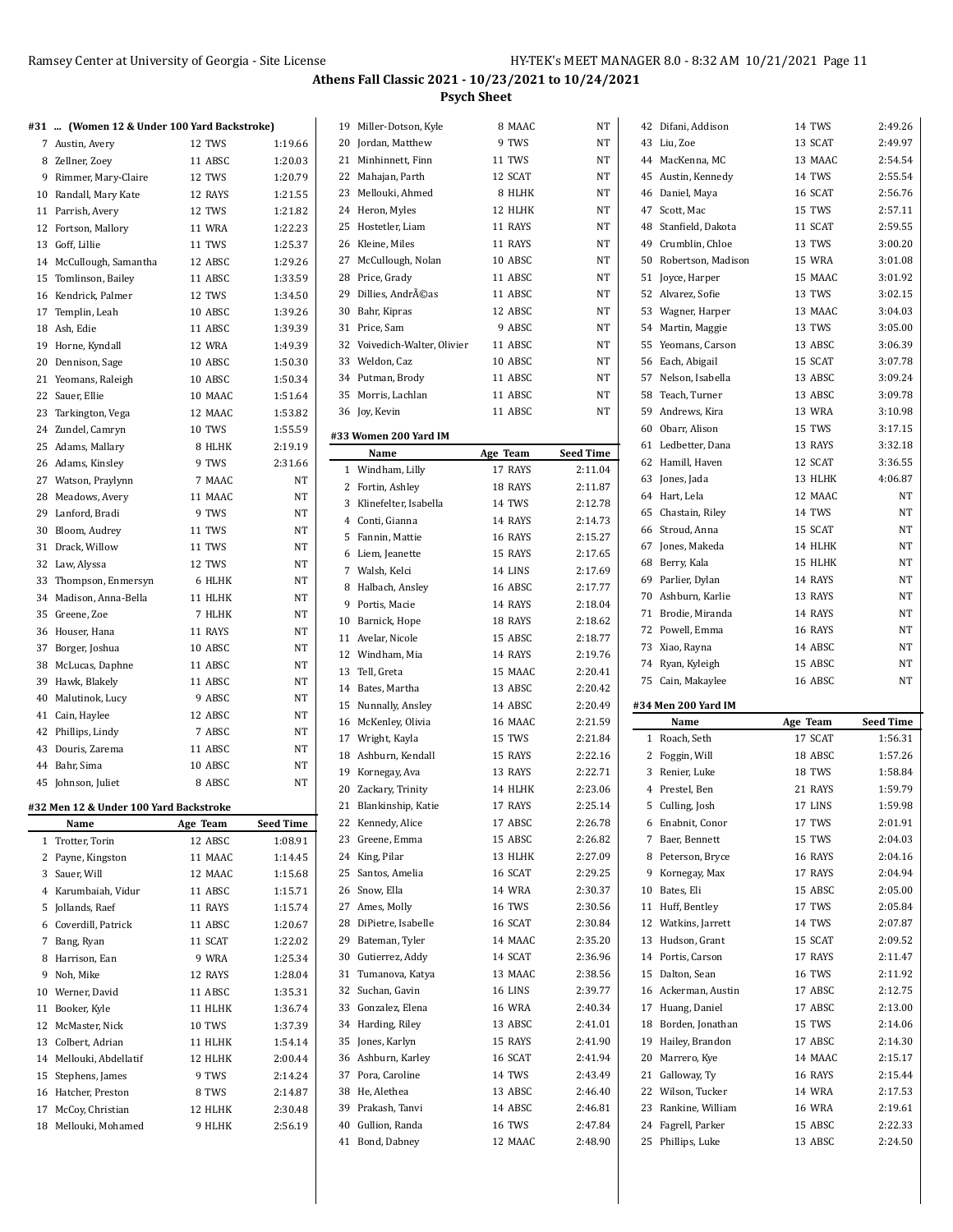|                                  |               |                  |    |                                |               | 1:41.34          |                              |               |                  |
|----------------------------------|---------------|------------------|----|--------------------------------|---------------|------------------|------------------------------|---------------|------------------|
| #34  (Men 200 Yard IM)           |               |                  |    | 24 Houser, Hana                | 11 RAYS       |                  | 29 McCoy, Christian          | 12 HLHK       | 2:13.39          |
| 26 Koch, Christopher             | 13 ABSC       | 2:26.44          |    | 25 Rosser, Gabby               | 10 ABSC       | 1:41.72          | 30 Stephens, James           | 9 TWS         | 2:14.08          |
| 27 Dale, Elliott                 | 14 SCAT       | 2:28.84          |    | 26 Mundy, Jillian              | 9 ABSC        | 1:41.72          | 31 Mellouki, Ahmed           | 8 HLHK        | 2:21.50          |
| 28 Reed, Mason                   | 15 RAYS       | 2:30.93          |    | 27 Tarkington, Vega            | 12 MAAC       | 1:43.96          | 32 Witt-Sandy, Ben           | 11 MAAC       | NT               |
| 29 Widner, James                 | 14 RAYS       | 2:31.17          |    | 28 Horne, Kyndall              | 12 WRA        | 1:44.42          | 33 Spradley-Mount, Reily     | 8 TWS         | NT               |
| 30 Cooper, Asher                 | 14 UNSCA      | 2:33.39          |    | 29 Zundel, Camryn              | 10 TWS        | 1:46.65          | 34 Jordan, Matthew           | 9 TWS         | $\rm{NT}$        |
| 31 Lynch, Jack                   | 13 SCAT       | 2:33.59          |    | 30 Lee, Abby                   | 12 WRA        | 1:49.32          | 35 Minhinnett, Finn          | 11 TWS        | NT               |
| 32 Hall, Michael                 | 15 ABSC       | 2:37.75          |    | 31 Bramlett, Nola              | 10 ABSC       | 1:50.07          | 36 Arnold, Patrick           | 10 SCAT       | NT               |
| 33 Nash, Tyler                   | <b>16 WRA</b> | 2:41.89          |    | 32 Grant, Addison              | 11 ABSC       | 1:55.21          | 37 Huang, Hanwen             | 12 ABSC       | NT               |
| 34 Krosner, Zach                 | 15 ABSC       | 2:43.01          |    | 33 Yeomans, Raleigh            | 10 ABSC       | 1:55.33          | 38 Dillies, Andréas          | 11 ABSC       | NT               |
| 35 Halbach, Crenshaw             | 13 ABSC       | 2:44.55          |    | 34 Cochran, Lucy               | 10 ABSC       | 2:00.40          | 39 Bahr, Kipras              | 12 ABSC       | NT               |
| 36 Zoumas, Evan                  | 15 SCAT       | 2:50.23          |    | 35 Sauer, Ellie                | 10 MAAC       | 2:01.16          | 40 Voivedich-Walter, Olivier | 11 ABSC       | NT               |
|                                  |               |                  |    | 36 Dorman, Lane                | 8 ABSC        | 2:01.47          | 41 Putman, Brody             | 11 ABSC       | NT               |
| 37 Martin, Winn                  | 15 WRA        | 2:51.53          |    |                                |               |                  |                              |               |                  |
| 38 Cardwell, Jackson             | 15 MAAC       | 2:52.96          |    | 37 Freeman, Annelise           | 6 WRA         | 2:02.79          | 42 Morris, Lachlan           | 11 ABSC       | NT               |
| 39 Johnson, Connor               | 14 SCAT       | 2:53.74          |    | 38 Greene, Zoe                 | 7 HLHK        | 2:22.32          | 43 Joy, Kevin                | 11 ABSC       | $\rm{NT}$        |
| 40 Hall, William                 | 14 ABSC       | 2:55.90          |    | 39 Hamborg, Sarah              | 8 WRA         | 2:25.06          | #37 Women 100 Yard Butterfly |               |                  |
| 41 Barahona, AJ                  | 16 SCAT       | 2:58.50          | 40 | Adams, Mallary                 | 8 HLHK        | 2:27.26          | Name                         | Age Team      | <b>Seed Time</b> |
| 42 Sanford, Nathan               | 13 RAYS       | 3:00.32          |    | 41 Phillips, Lindy             | 7 ABSC        | 2:30.71          | 1 Klinefelter, Isabella      | 14 TWS        | 57.01            |
| 43 Anderson, Ethan               | 14 ABSC       | 3:04.53          |    | 42 Adams, Kinsley              | 9 TWS         | 2:33.71          | 2 Richardson, Jory           | 16 MAAC       | 59.07            |
| 44 Fannin, Chance                | 13 RAYS       | 3:12.18          |    | 43 Sauer, Sammie               | 8 MAAC        | NT               |                              |               |                  |
| 45 Vollero, Jack                 | 13 TWS        | 3:16.20          |    | 44 Adams, Josephine            | <b>10 TWS</b> | NT               | 3 Windham, Lilly             | 17 RAYS       | 59.50            |
| 46 Corbitt, Jonah                | 13 TWS        | 3:17.20          | 45 | Thompson, Enmersyn             | 6 HLHK        | $\rm{NT}$        | 4 Fannin, Mattie             | 16 RAYS       | 59.52            |
| 47 Wagner, Jack                  | 17 MAAC       | NT               |    | 46 Madison, Anna-Bella         | 11 HLHK       | NT               | 5 Nunnally, Ansley           | 14 ABSC       | 59.96            |
|                                  | 15 SCAT       | NT               |    | 47 Borger, Joshua              | 10 ABSC       | NT               | 6 Tell, Greta                | 15 MAAC       | 1:00.53          |
| 48 Falkenhagen, Noah             |               |                  |    |                                |               |                  | 7 Watson, Eva                | 16 SCAT       | 1:00.60          |
| 49 Voss, Sam                     | 16 LINS       | NT               |    | 48 Malutinok, Lucy             | 9 ABSC        | NT               | 8 Portis, Macie              | 14 RAYS       | 1:00.99          |
| 50 Meredith, Ethan               | 17 HLHK       | NT               |    | 49 Cain, Haylee                | 12 ABSC       | NT               | 9 Bradley, Kate              | 14 LINS       | 1:01.01          |
| 51 Silver, Ethan                 | 13 RAYS       | NT               | 50 | Johnson, Lil                   | 10 ABSC       | $\rm{NT}$        | 10 Avelar, Nicole            | 15 ABSC       | 1:01.12          |
| 52 Pool, Grant                   | 15 RAYS       | NT               |    | 51 Douris, Zarema              | 11 ABSC       | NT               | 11 Owen, Sarah Paisley       | 13 MAAC       | 1:01.31          |
| 53 Walkley, Maddox               | 14 RAYS       | NT               |    | 52 Bahr, Sima                  | 10 ABSC       | NT               | 12 Barnick, Hope             | 18 RAYS       | 1:01.59          |
| 54 Januzelli, Carter             | 21 ABSC       | NT               |    | 53 Johnson, Juliet             | 8 ABSC        | NT               | 13 Halbach, Ansley           | 16 ABSC       | 1:02.82          |
| 55 Graff, Charlie                | 13 ABSC       | NT               |    | 54 Clark, Mary Kate            | 11 ABSC       | NT               |                              | 15 TWS        | 1:02.85          |
| 56 Xiao, Ryan                    | 15 ABSC       | NT               |    |                                |               |                  | 14 Wright, Kayla             |               |                  |
| 57 Woodward, Elliott             | 16 ABSC       | NT               |    | #36 Men 12 & Under 100 Yard IM |               |                  | 15 Dillon, Ella              | 14 ABSC       | 1:03.47          |
| 58 Joy, Wilson                   | 13 ABSC       | NT               |    | Name                           | Age Team      | <b>Seed Time</b> | 16 Ashburn, Kendall          | 15 RAYS       | 1:04.31          |
| 59 Addison, Luke                 | 13 ABSC       | NT               |    | 1 Trotter, Torin               | 12 ABSC       | 1:07.95          | 17 Young, Ximena             | 14 ABSC       | 1:04.71          |
|                                  |               |                  |    | 2 Karumbaiah, Nakul            | 12 ABSC       | 1:10.31          | 18 Carle, Juliana            | 16 SCAT       | 1:04.80          |
| #35 Women 12 & Under 100 Yard IM |               |                  |    | 3 Rhine, Joseph or Joey        | 12 ABSC       | 1:11.70          | 19 Blankinship, Katie        | 17 RAYS       | 1:05.31          |
| Name                             | Age Team      | <b>Seed Time</b> |    | 4 Karumbaiah, Vidur            | 11 ABSC       | 1:13.51          | 20 Marrero, Ari              | 16 MAAC       | 1:05.45          |
| 1 Huffstetler, Haley             | 12 TWS        | 1:12.46          |    | 5 Doss, Kaden                  | 12 RAYS       | 1:18.14          | 21 Kennedy, Alice            | 17 ABSC       | 1:05.66          |
| 2 Rimmer, Mary-Claire            | 12 TWS        | 1:14.97          |    | 6 Bang, Ryan                   | 11 SCAT       | 1:19.05          | 22 Snow, Ella                | 14 WRA        | 1:07.12          |
| 3 Hodgins, Addison               | 12 RAYS       | 1:14.99          |    | 7 Wines, Henry                 | 12 RAYS       | 1:19.50          | 23 Windham, Mia              | 14 RAYS       | 1:07.24          |
| 4 Vaughn, Kerrigan               | 11 ABSC       | 1:15.67          |    | 8 Avelar, Nicolas              | 12 ABSC       | 1:20.16          | 24 King, Pilar               | 13 HLHK       | 1:07.40          |
| 5 Zellner, Zoey                  | 11 ABSC       | 1:16.94          |    | 9 Noh, Mike                    | 12 RAYS       | 1:20.43          | 25 Hawkins, Reese            | 14 RAYS       | 1:07.64          |
| 6 Sims, Kennedy                  | 12 HLHK       | 1:18.84          |    | 10 Senoussaoui, Luca           | 11 RAYS       | 1:21.07          | 26 Lee, Caroline             | 17 LINS       | 1:07.71          |
|                                  |               |                  |    | 11 Payne, Kingston             | 11 MAAC       | 1:22.41          | 27 Balyo, Sophie             | 15 RAYS       | 1:07.74          |
| 7 Myers, Janie                   | 12 LINS       | 1:19.90          |    |                                |               |                  |                              |               |                  |
| 8 Parrish, Avery                 | 12 TWS        | 1:22.35          |    | 12 Coverdill, Patrick          | 11 ABSC       | 1:23.39          | 28 Bates, Martha             | 13 ABSC       | 1:08.91          |
| 9 Austin, Avery                  | 12 TWS        | 1:22.43          |    | 13 Harrison, Ean               | 9 WRA         | 1:27.54          | 29 Lichty, Phoebe            | 15 SCAT       | 1:08.93          |
| 10 Goff, Lillie                  | 11 TWS        | 1:22.88          |    | 14 Hostetler, Liam             | 11 RAYS       | 1:39.15          | 30 Ashburn, Karley           | 16 SCAT       | 1:09.30          |
| 11 Fortson, Mallory              | 11 WRA        | 1:24.80          |    | 15 Booker, Kyle                | 11 HLHK       | 1:40.16          | 31 Santos, Amelia            | 16 SCAT       | 1:09.89          |
| 12 Dennison, Kitty               | 12 ABSC       | 1:24.91          |    | 16 Werner, David               | 11 ABSC       | 1:41.69          | 32 Tumanova, Katya           | 13 MAAC       | 1:12.18          |
| 13 Cape, Sidney                  | 11 MAAC       | 1:25.37          |    | 17 Colbert, Adrian             | 11 HLHK       | 1:42.32          | 33 Randall, Julia            | 15 RAYS       | 1:14.96          |
| 14 Hess, Landry                  | 11 MAAC       | 1:27.09          |    | 18 Hatcher, Preston            | 8 TWS         | 1:42.47          | 34 Gullion, Randa            | <b>16 TWS</b> | 1:15.96          |
| 15 Hawk, Blakely                 | 11 ABSC       | 1:29.26          |    | 19 Mellouki, Abdellatif        | 12 HLHK       | 1:46.70          | 35 Liu, Zoe                  | 13 SCAT       | 1:18.57          |
| 16 Drack, Willow                 | 11 TWS        | 1:31.16          |    | 20 Artamonov, Daniil           | 11 WRA        | 1:47.33          | 36 Cole, Mabry               | 15 ABSC       | 1:19.24          |
| 17 Ash, Edie                     | 11 ABSC       | 1:34.01          |    | 21 Heron, Myles                | 12 HLHK       | 1:48.69          | 37 Kachelhoffer, Annavay     | 14 RAYS       | 1:20.06          |
|                                  |               |                  |    |                                |               |                  |                              |               |                  |
| 18 Dennison, Sage                | 10 ABSC       | 1:34.21          |    | 22 Price, Grady                | 11 ABSC       | 1:49.02          | 38 Greene, Emma              | 15 ABSC       | 1:20.83          |
| 19 Templin, Leah                 | 10 ABSC       | 1:35.46          |    | 23 Miller-Dotson, Kyle         | 8 MAAC        | 1:51.32          | 39 Weir, Madden              | 14 RAYS       | 1:22.00          |
| 20 Tomlinson, Bailey             | 11 ABSC       | 1:37.95          |    | 24 McCullough, Nolan           | 10 ABSC       | 1:58.70          | 40 MacKenna, MC              | 13 MAAC       | 1:22.11          |
| 21 Law, Alyssa                   | 12 TWS        | 1:39.22          |    | 25 Tarkington, Sebastian       | 9 MAAC        | 2:00.15          | 41 Yeomans, Carson           | 13 ABSC       | 1:25.16          |
| 22 Bloom, Audrey                 | 11 TWS        | 1:39.63          |    | 26 Price, Sam                  | 9 ABSC        | 2:07.45          | 42 Scott, Mac                | 15 TWS        | 1:25.20          |
| 23 McCullough, Samantha          | 12 ABSC       | 1:41.00          |    | 27 Weldon, Caz                 | 10 ABSC       | 2:08.72          | 43 Nesmith, Mary             | 13 UNRAY      | 1:26.98          |
|                                  |               |                  |    | 28 Mellouki, Mohamed           | 9 HLHK        | 2:11.12          | 44 Teach, Turner             | 13 ABSC       | 1:29.09          |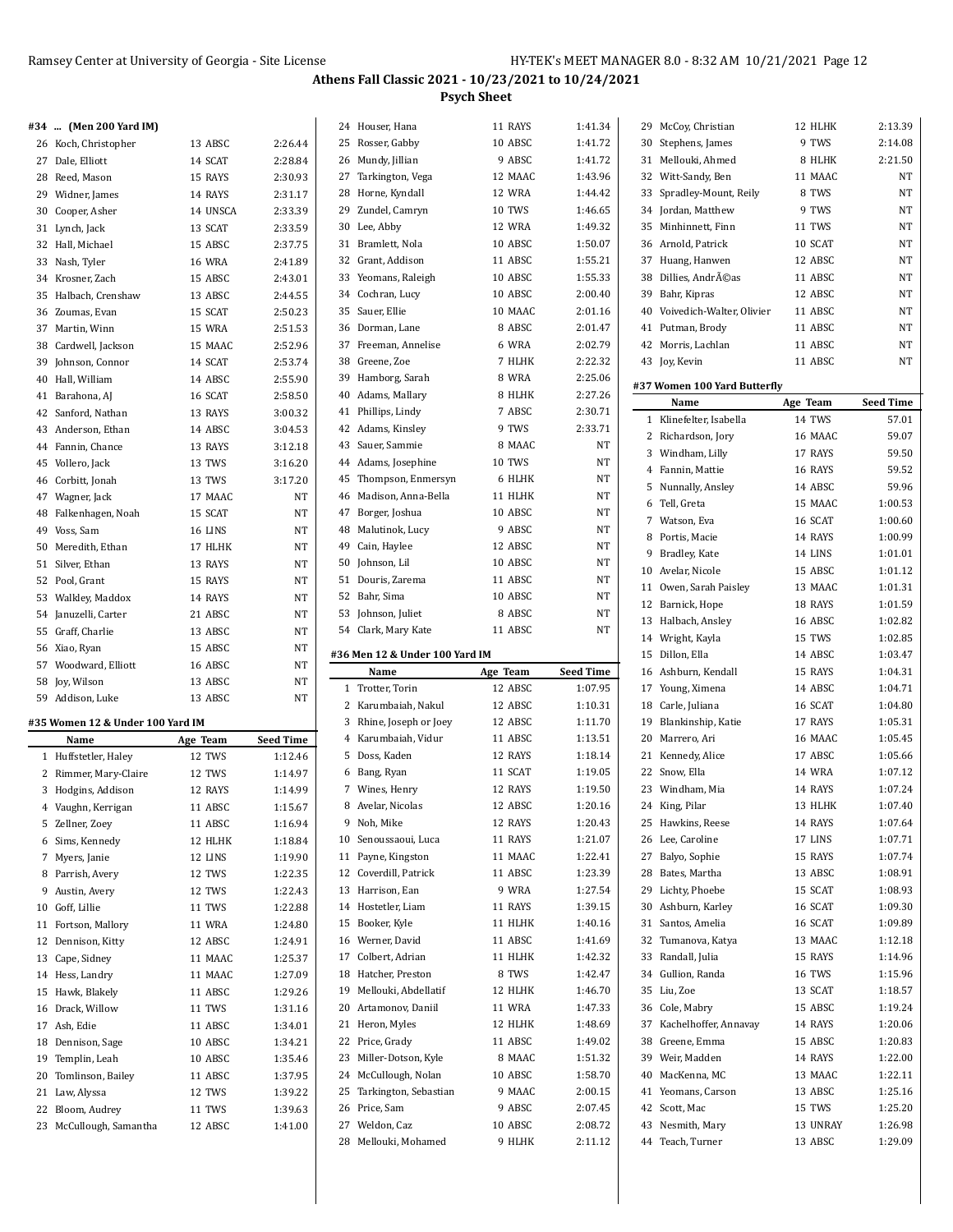|  |  | #37  (Women 100 Yard Butterfly) |  |
|--|--|---------------------------------|--|

**#38 Men 100 Yard Butterfly**

| 45 Joyce, Harper                        | 15 MAAC       | 1:29.68   |
|-----------------------------------------|---------------|-----------|
| 46 Andrews, Kira                        | 13 WRA        | 1:30.96   |
| 47 Garcia-Ferrer, Elena                 | 14 RAYS       | 1:51.51   |
| 48 Jones, Makeda                        | 14 HLHK       | 2:13.48   |
| 49 Alvarez, Sofie                       | 13 TWS        | <b>NT</b> |
| 50 Berry, Kala                          | 15 HLHK       | <b>NT</b> |
| 51 Jezerinac, Evelyn                    | 13 RAYS       | <b>NT</b> |
| 52 Jones, Karlyn                        | 15 RAYS       | <b>NT</b> |
| 53 Hope, Maddie                         | 17 ABSC       | <b>NT</b> |
| 54 Smith, Lynnette                      | 13 ABSC       | <b>NT</b> |
| 55 Alewine-Flores, Aubree-Clare 15 ABSC |               | <b>NT</b> |
| 56 Ryan, Kyleigh                        | 15 ABSC       | <b>NT</b> |
| 57 Fountain, Bailee                     | <b>14 WRA</b> | NT        |
|                                         |               |           |

|    | Name                    | Age Team      | Seed Time |
|----|-------------------------|---------------|-----------|
| 1  | Prestel, Ben            | 21 RAYS       | 49.66     |
| 2  | Roach, Seth             | 17 SCAT       | 49.80     |
| 3  | Casey, Simon            | 16 ABSC       | 51.50     |
| 4  | Renier, Luke            | 18 TWS        | 52.04     |
| 5  | Huff, Bentley           | 17 TWS        | 52.93     |
| 6  | Watkins, Jarrett        | 14 TWS        | 53.83     |
| 7  | Tsepas Bucciero, Keaton | 17 MAAC       | 54.45     |
| 8  | Nordstrom, Benjamin     | 18 MAAC       | 54.72     |
| 9  | Hudson, Grant           | 15 SCAT       | 55.46     |
| 10 | Hines, Will             | 17 ABSC       | 55.58     |
| 11 | Huang, Daniel           | 17 ABSC       | 55.73     |
| 12 | Portis, Carson          | 17 RAYS       | 56.09     |
| 13 | Brevard, Will           | 18 MAAC       | 56.50     |
| 14 | Baer, Bennett           | 15 TWS        | 57.03     |
| 15 | Clark, Andrew           | 16 TWS        | 57.82     |
| 16 | Hailey, Brandon         | 17 ABSC       | 57.89     |
| 17 | Dalton, Sean            | 16 TWS        | 58.19     |
| 18 | Cass, Ben               | 17 TWS        | 58.51     |
| 19 | Roach, Braeden          | 14 SCAT       | 58.75     |
|    | 20 Wilson, Tucker       | <b>14 WRA</b> | 59.03     |
| 21 | Kleine, Charlie         | 15 RAYS       | 59.04     |
| 22 | Hunt, Ryan              | 15 HLHK       | 59.05     |
| 23 | Wilt, Carter            | 15 SCAT       | 59.43     |
| 24 | Reed, Mason             | 15 RAYS       | 59.49     |
| 25 | Falkenhagen, Noah       | 15 SCAT       | 1:00.08   |
| 26 | Widner, James           | 14 RAYS       | 1:00.33   |
| 27 | Stephens, Jonathan      | 15 TWS        | 1:01.11   |
| 28 | Rankine, William        | <b>16 WRA</b> | 1:02.14   |
| 29 | Vega, Jack              | 16 RAYS       | 1:02.50   |
| 30 | Dale, Elliott           | 14 SCAT       | 1:03.21   |
| 31 | Wright, Nate            | 17 TWS        | 1:03.71   |
| 32 | Thomas, Theodore        | 15 RAYS       | 1:04.39   |
| 33 | Miles, Cody             | 14 UNRAY      | 1:04.64   |
| 34 | Phillips, Luke          | 13 ABSC       | 1:06.13   |
| 35 | Kirkley, River          | 14 ABSC       | 1:06.72   |
| 36 | Marrero, Kye            | 14 MAAC       | 1:07.00   |
| 37 | Wyant, Jackson          | 14 RAYS       | 1:07.06   |
| 38 | Wagner, Jack            | 17 MAAC       | 1:07.32   |
| 39 | Cannon, Chase           | 16 RAYS       | 1:09.91   |
| 40 | Frazier, Micah          | 14 MAAC       | 1:11.19   |
|    | 41 Leeks, Jackson       | 13 MAAC       | 1:11.88   |
| 42 | Armel, Lyle             | 13 ABSC       | 1:11.91   |
| 43 | Jung, Jack              | 14 SCAT       | 1:12.26   |
| 44 | Nash, Tyler             | <b>16 WRA</b> | 1:13.22   |

| 45 | Doorley, Mitch                         | 18 RAYS          | 1:14.48            |
|----|----------------------------------------|------------------|--------------------|
| 46 | Halbach, Crenshaw                      | 13 ABSC          | 1:15.48            |
|    | 47 Koch, Christopher                   | 13 ABSC          | 1:15.74            |
| 48 | Hall, William                          | 14 ABSC          | 1:17.51            |
| 49 | Martin, Winn                           | 15 WRA           | 1:17.62            |
| 50 | Krosner, Zach                          | 15 ABSC          | 1:21.30            |
| 51 | Kannan, Shaan                          | 14 ABSC          | 1:21.72            |
|    | 52 Walkley, Maddox                     | 14 RAYS          | 1:24.98            |
| 53 | Barahona, AJ                           | 16 SCAT          | 1:29.74            |
|    | 54 Peterson, Cody                      | 13 RAYS          | 1:31.35            |
| 55 | Brown, Thomas                          | 13 ABSC          | 1:32.56            |
|    | 56 Anderson, Ethan                     | 14 ABSC          | 1:40.74            |
|    | 57 Corbitt, Jonah                      | 13 TWS           | <b>NT</b>          |
|    | 58 Mahajan, Parth                      | 12 SCAT          | NT                 |
| 59 | Kotarba, Ryan                          | 14 RAYS          | NT                 |
| 60 | Massey, Eric                           | 18 RAYS          | NT                 |
|    | 61 Pool, Grant                         | 15 RAYS          | NT                 |
|    | 62 Graff, Charlie                      | 13 ABSC          | NT                 |
|    | 63 Xiao, James                         | 17 ABSC          | NT                 |
|    | 64 Hall, Michael                       | 15 ABSC          | NT                 |
|    | 65 Askew, Thomas                       | 18 ABSC          | NT                 |
|    |                                        |                  |                    |
|    | #39 Women 12 & Under 50 Yard Butterfly |                  |                    |
|    | Name                                   | Age Team         | <b>Seed Time</b>   |
| 1  | Burton, Reagan                         | 12 TWS           | 29.76              |
| 2  | Rimmer, Mary-Claire                    | 12 TWS           | 31.31              |
|    | 3 Zellner, Zoey                        | 11 ABSC          | 33.35              |
|    | 4 Vaughn, Kerrigan                     | 11 ABSC          | 33.50              |
| 5  | Harsch, Abby                           | 12 RAYS          | 34.30              |
| 6  | Stanfield, Dakota                      | 11 SCAT          | 34.50              |
| 7  | Randall, Mary Kate                     | 12 RAYS          | 34.88              |
|    | 8 Sims, Kennedy                        | 12 HLHK          | 34.93              |
|    | 9 Abi-Najm, Charlotte                  | 12 SCAT          | 35.81              |
|    | 10 Kendrick, Palmer                    | 12 TWS           | 36.00              |
|    | 11 Austin, Avery                       | 12 TWS           | 36.48              |
| 12 | McCullough, Samantha                   | 12 ABSC          | 36.72              |
| 13 | Rosser, Gabby                          | 10 ABSC          | 37.14              |
|    | 14 Templin, Leah                       | 10 ABSC          | 38.20              |
| 15 | Cape, Sidney                           |                  |                    |
|    |                                        | 11 MAAC          | 38.33              |
| 16 |                                        | 12 ABSC          | 38.61              |
| 17 | Dennison, Kitty                        | 10 ABSC          | 39.51              |
|    | Bahr, Sima<br>18 Hess, Landry          | 11 MAAC          | 40.74              |
|    |                                        |                  |                    |
| 19 | McLucas, Daphne                        | 11 ABSC          | 40.76              |
| 20 | Tomlinson, Bailey                      | 11 ABSC          | 40.88              |
| 21 | Fortson, Mallory                       | 11 WRA           | 41.77              |
| 22 | Drack, Willow                          | 11 TWS           | 43.73              |
| 23 | Bloom, Audrey                          | 11 TWS           | 44.99              |
| 24 | Horne, Kyndall                         | 12 WRA           | 45.23              |
| 25 | Sauer, Ellie                           | 10 MAAC          | 48.20              |
| 26 | Mundy, Jillian                         | 9 ABSC           | 48.83              |
| 27 | Hodgins, Addison                       | 12 RAYS          | 49.09              |
| 28 | Law, Alyssa                            | 12 TWS           | 51.23              |
| 29 | Yeomans, Raleigh                       | 10 ABSC          | 52.87              |
| 30 | Grant, Addison                         | 11 ABSC          | 53.30              |
| 31 | Tarkington, Vega                       | 12 MAAC          | 53.47              |
| 32 | Lee, Abby                              | 12 WRA           | 55.74              |
| 33 | Zundel, Camryn                         | <b>10 TWS</b>    | 55.91              |
| 34 | Sauer, Sammie                          | 8 MAAC           | 58.65              |
| 35 | Freeman, Annelise                      | 6 WRA            | 58.95              |
| 36 | Dorman, Lane                           | 8 ABSC           | 1:00.51            |
| 37 | Thompson, Enmersyn<br>Adams, Josephine | 6 HLHK<br>10 TWS | 1:02.74<br>1:07.14 |

|    | 39 Greene, Zoe                       | 7 HLHK        | 1:12.88          |
|----|--------------------------------------|---------------|------------------|
|    | 40 Hart, Lela                        | 12 MAAC       | NT               |
| 41 | Watson, Praylynn                     | 7 MAAC        | NT               |
|    | 42 Lanford, Bradi                    | 9 TWS         | NΤ               |
|    | 43 Adams, Kinsley                    | 9 TWS         | NT               |
|    | 44 Hawes, Sara                       | 11 SCAT       | NT               |
|    | 45 Adams, Mallary                    | 8 HLHK        | NT               |
| 46 | Madison, Anna-Bella                  | 11 HLHK       | NT               |
| 47 | Borger, Joshua                       | 10 ABSC       | NT               |
| 48 | Bramlett, Nola                       | 10 ABSC       | NT               |
|    | 49 Malutinok, Lucy                   | 9 ABSC        | NT               |
|    | 50 Cain, Haylee                      | 12 ABSC       | NT               |
|    | 51 Phillips, Lindy                   | 7 ABSC        | NT               |
|    | 52 Johnson, Lil                      | 10 ABSC       | NT               |
|    | 53 Douris, Zarema                    | 11 ABSC       | NT               |
|    | 54 Cochran, Lucy                     | 10 ABSC       | NT               |
|    | 55 Clark, Mary Kate                  | 11 ABSC       | NT               |
|    |                                      |               |                  |
|    | #40 Men 12 & Under 50 Yard Butterfly |               |                  |
|    | Name                                 | Age Team      | <b>Seed Time</b> |
|    | 1 Bahr, Kipras                       | 12 ABSC       | 30.33            |
|    | 2 Trotter, Torin                     | 12 ABSC       | 30.84            |
| 3  | Karumbaiah, Vidur                    | 11 ABSC       | 31.93            |
|    | 4 Doss, Kaden                        | 12 RAYS       | 33.12            |
| 5  | Rhine, Joseph or Joey                | 12 ABSC       | 33.18            |
|    | 6 Senoussaoui, Luca                  | 11 RAYS       | 33.78            |
|    | 7 Payne, Kingston                    | 11 MAAC       | 34.04            |
| 8  | Jollands, Raef                       | 11 RAYS       | 35.00            |
|    | 9 Karumbaiah, Nakul                  | 12 ABSC       | 35.23            |
|    | 10 Avelar, Nicolas                   | 12 ABSC       | 35.92            |
|    | 11 Wines, Henry                      | 12 RAYS       | 36.54            |
|    | 12 Sauer, Will                       | 12 MAAC       | 38.66            |
|    | 13 Harrison, Ean                     | 9 WRA         | 41.02            |
| 14 | Huang, Hanwen                        | 12 ABSC       | 42.90            |
| 15 | Booker, Kyle                         | 11 HLHK       | 43.39            |
|    | 16 McMaster, Nick                    | <b>10 TWS</b> | 43.90            |
|    | 17 Noh, Mike                         | 12 RAYS       | 43.98            |
| 18 | Heron, Myles                         | 12 HLHK       | 46.53            |
| 19 | Kleine, Miles                        | 11 RAYS       | 46.69            |
| 20 | Mellouki, Abdellatif                 | 12 HLHK       | 47.05            |
| 21 | Colbert, Adrian                      | 11 HLHK       | 50.63            |
| 22 | Miller-Dotson, Kyle                  | 8 MAAC        | 55.72            |
|    | 23 Artamonov, Daniil                 | 11 WRA        | 57.19            |
| 24 | Price, Sam                           | 9 ABSC        | 58.65            |
| 25 | Hatcher, Preston                     | 8 TWS         | 59.12            |
|    | 26 Weldon, Caz                       | 10 ABSC       | 59.51            |
| 27 | McCoy, Christian                     | 12 HLHK       | 1:00.26          |
| 28 | McCullough, Nolan                    | 10 ABSC       | 1:00.36          |
| 29 | Mellouki, Mohamed                    | 9 HLHK        | 1:01.90          |
| 30 | Mellouki, Ahmed                      | 8 HLHK        | 1:15.74          |
|    | 31 Witt-Sandy, Ben                   | 11 MAAC       | NΤ               |
|    | 32 Tarkington, Sebastian             | 9 MAAC        | NΤ               |
|    | 33 Jordan, Matthew                   | 9 TWS         | <b>NT</b>        |
| 34 | Minhinnett, Finn                     | 11 TWS        | NΤ               |
| 35 | Frost, Ryan                          | 8 SCAT        | NΤ               |
|    | #41 Women 500 Yard Freestyle         |               |                  |
|    | Name                                 | Age Team      | <b>Seed Time</b> |
| 1  | Norton, Emma                         | 17 LINS       | 4:56.00          |
| 2  | Halbach, Ansley                      | 16 ABSC       | 5:14.99          |
|    | 3 Bradley, Kate                      | 14 LINS       | 5:18.53          |
|    | 4 Walsh, Kelci                       | 14 LINS       | 5:19.88          |
|    |                                      |               |                  |